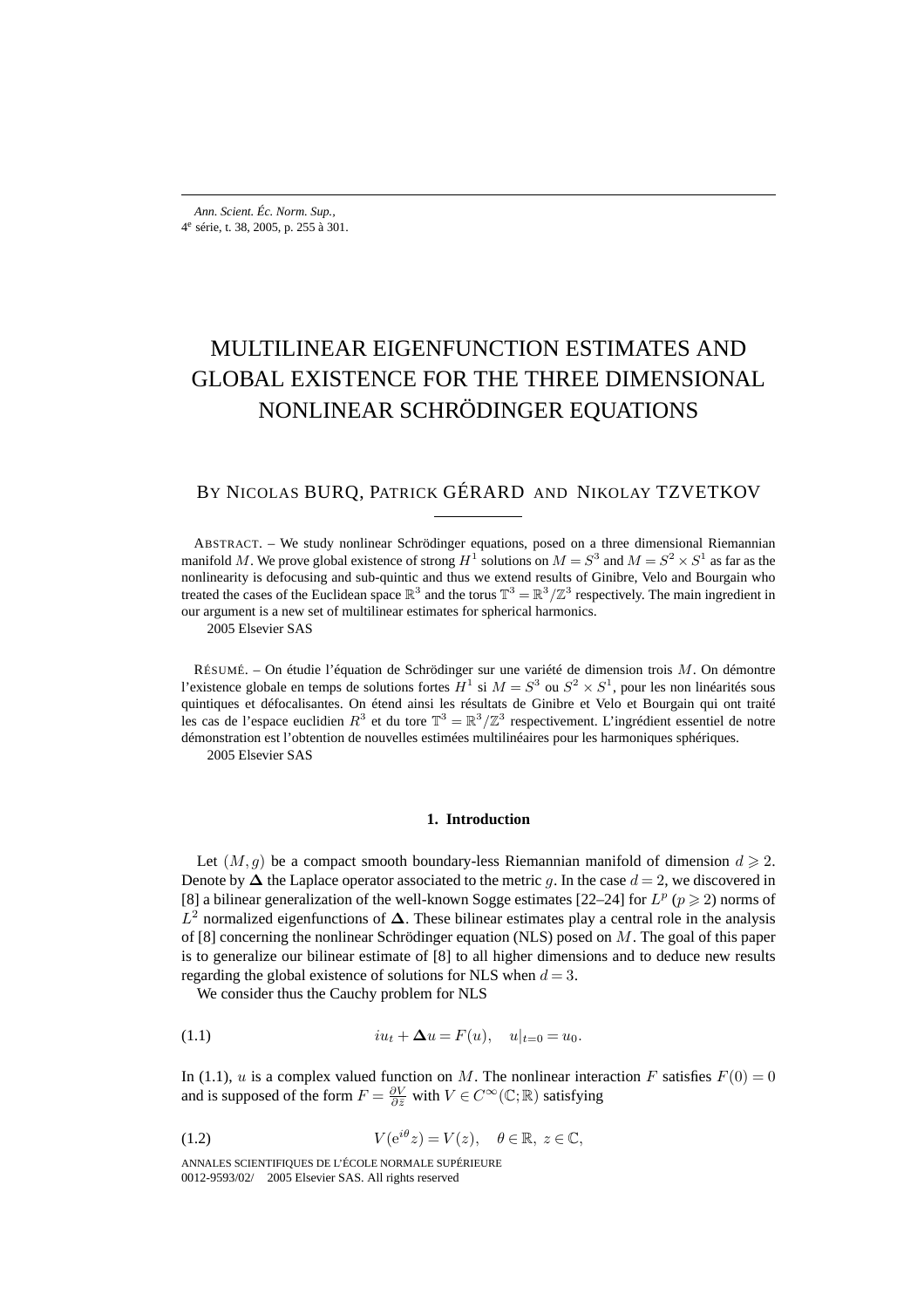and, for some  $\alpha > 1$ ,

$$
\left|\partial_{z}^{k_{1}}\partial_{\bar{z}}^{k_{2}}V(z)\right|\leqslant C_{k_{1},k_{2}}\big(1+|z|\big)^{1+\alpha-k_{1}-k_{2}}.
$$

The number  $\alpha$  involved in the second condition on V corresponds to the "degree" of the nonlinearity  $F(u)$  in (1.1). Under these assumptions on F, NLS can be seen as a Hamiltonian equation in an infinite dimensional phase space. It follows from that Hamiltonian structure that smooth solutions of (1.1) enjoy the conservation laws

(1.3) 
$$
\|u(t, \cdot)\|_{L^2} = \|u_0\|_{L^2}, \quad E(u(t)) = E(u_0),
$$

where the energy functional  $E$  reads as follows,

(1.4) 
$$
E(u) = \int_{M} |\nabla_{g} u|^{2} dx + \int_{M} V(u) dx.
$$

In view of (1.3) and (1.4), the local well-posedness of (1.1) in  $H^1(M)$  (with time existence depending upon the  $H^1$  norm) is of particular importance. If for example  $V \geq 0$  and  $(d-2)\alpha \leq$  $d + 2$ , (1.3) provides an  $H<sup>1</sup>$  a priori bound and thus the local well-posedness of (1.1) in  $H<sup>1</sup>$ implies the global well-posedness in  $H<sup>1</sup>$ . Let us notice, on the other hand, that the local wellposedness of (1.1) in  $H^s$ ,  $s > d/2$  can be obtained by the classical energy method (see [21]). If M is two dimensional, the well-posedness of (1.1) in  $H^1(M)$  is established in [5]. In this case, the issue is to get an improvement of  $\varepsilon$  derivatives with respect to the energy method. In [5], this  $\varepsilon$  gain is achieved by a Strichartz type inequality (with derivative loss). Therefore, for  $d = 2$ , the  $H<sup>1</sup>$  well-posedness theory for (1.1) is complete. Moreover, in the recent paper [8], we establish a sharp  $H<sup>s</sup>$  theory in the case  $M = S<sup>2</sup>$ , as far as cubic nonlinearities are concerned.

In three dimensions, the  $H^1$  theory for (1.1) becomes much harder. In the case  $d = 3$ , the Strichartz type inequalities established in [5] yield the local well-posedness of (1.1) in  $H<sup>s</sup>$ ,  $s > 1$ , as far as  $\alpha \leq 3$ . Notice that this is already a significant improvement with respect to the energy approach. Unfortunately, it barely misses the crucial  $H<sup>1</sup>$  regularity. However, in [5], we succeeded in using the conservation laws (1.3) in order to get *global*  $H<sup>s</sup>$ ,  $s > 1$  strong solutions. By "strong  $H<sup>s</sup>$  solutions", we mean the existence, the uniqueness, the propagation of regularity and the uniform continuous dependence in bounded subsets of initial data in  $H<sup>s</sup>$ . Moreover, the methods of [5] also yield uniqueness of  $H<sup>1</sup>$  weak solutions.

On the other hand, if M is the torus  $\mathbb{T}^3$  and  $\alpha < 5$ , the global existence of  $H^1$  strong solutions of (1.1) was established by Bourgain [1]. The approach in [1] is based on an ingenious use of multiple Fourier series and thus relies deeply on the particular structure of the torus. In this paper, we will prove the counterpart of this result of Bourgain to the cases of the sphere  $S<sup>3</sup>$  and the product manifold  $S^2_\rho \times S^1$ , where  $S^d_\rho$ ,  $d \geq 1$  is the embedded sphere of radius  $\rho$  in  $\mathbb{R}^{d+1}$ .

**THEOREM** 1. – Let  $M = S^3$  or  $M = S^2$   $\times S^1$  endowed with the standard metrics. Suppose *that*  $\alpha$  < 5 *and* 

$$
V(z) \geqslant -C\big(1+|z|\big)^{\beta}, \quad \beta < 10/3.
$$

*Then there exists a space* X *continuously embedded in*  $C(\mathbb{R}; H^1(M))$  *such that for every*  $u<sub>0</sub> ∈ H<sup>1</sup>(M)$  *there exists a unique global solution*  $u ∈ X$  *of the Cauchy problem* (1.1)*. Moreover* 

- 1. For every  $T > 0$ , the map  $u_0 \mapsto u \in C([-T,T]; H^1(M))$  is Lipschitz continuous on *bounded sets of*  $H^1(M)$ .
- 2. *If*  $u_0 \in H^{\sigma}(M)$ ,  $\sigma \geq 1$ , then for every  $t \in \mathbb{R}$ ,  $u(t) \in H^{\sigma}(M)$ .

 $4^e$  SÉRIE – TOME 38 – 2005 – N° 2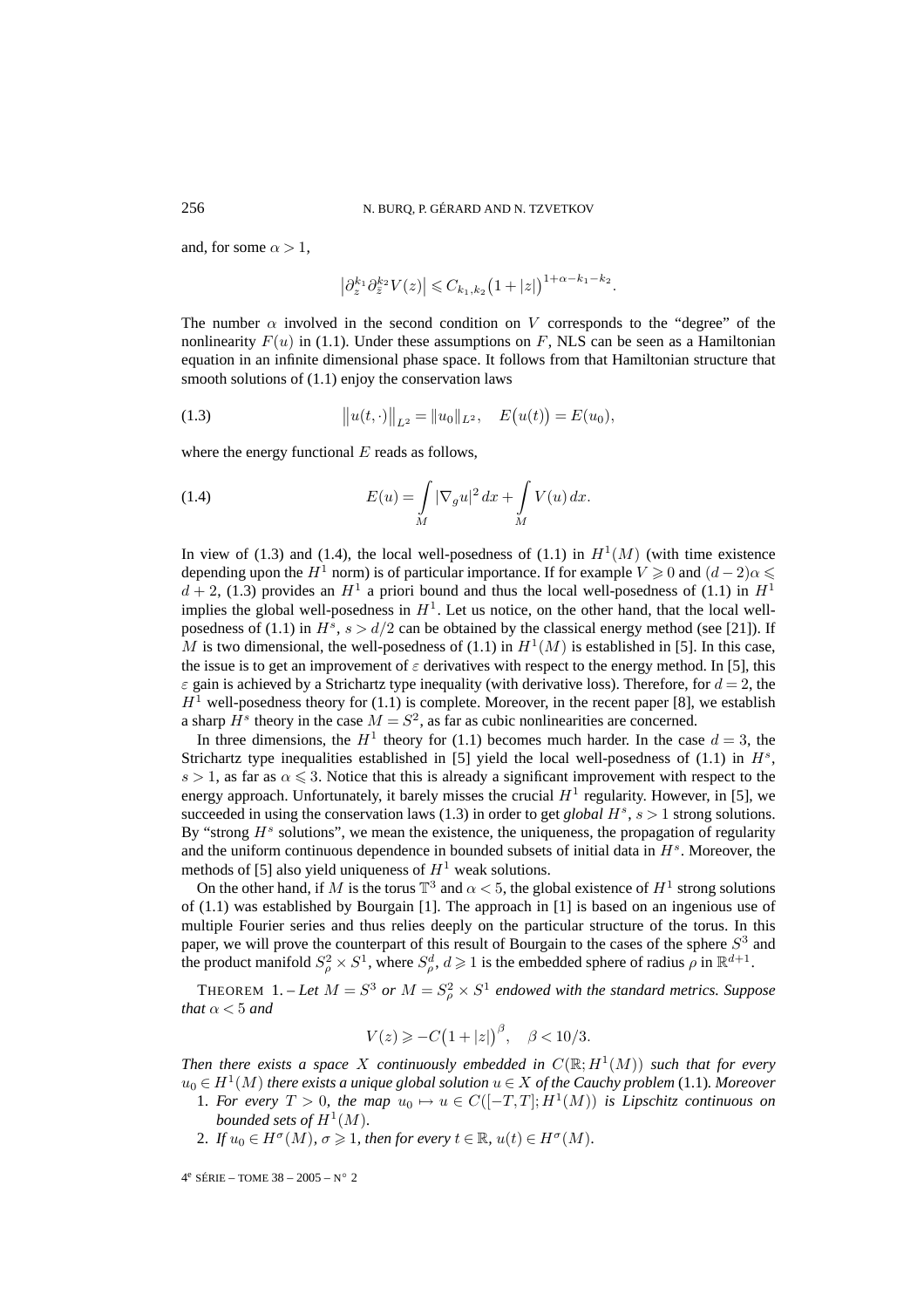Let us make some comments about this result. The condition

$$
V(z) \geqslant -C\big(1+|z|\big)^{\beta}, \quad \beta < \frac{10}{3},
$$

is classically (see e.g. Cazenave [10]) imposed to ensure that the energy controls the  $H<sup>1</sup>(M)$ norm (defocusing case).

The space X will be defined in Section 3 as a local version of Bourgain space  $X^{1,b}$ . It is used to ensure the uniqueness of solutions. However, observe that if  $\sigma > 3/2$ , then the uniqueness holds in the class  $C(\mathbb{R}; H^{\sigma}(M))$ . In particular, our theorem implies that for any smooth data  $u_0$ , there exists a unique global smooth solution.

In the appendix of this paper, we show that Theorem 1 cannot hold for  $\alpha > 5$ . The proof is based on an adaptation of an argument of a recent paper of Christ, Colliander and Tao [11] to the setting of compact Riemannian manifolds. The critical case  $\alpha = 5$  is still open.

Let us recall that the result of Theorem 1 was known if we replace  $M$  with the Euclidean space  $\mathbb{R}^3$  (see Ginibre and Velo [13] and Kato [17]). To get the  $H^1(\mathbb{R}^3)$  well-posedness of (1.1), for  $\alpha$  < 5, it is sufficient to apply the Picard iteration scheme to the Duhamel formulation of (1.1) in the space  $L^2_TW^{1,6}(\mathbb{R}^3)\cap L^\infty_T H^1(\mathbb{R}^3)$ , where  $T$  depends only on  $\|u_0\|_{H^1}$ . The approach on  $\mathbb{R}^3$ breaks down in the case of a compact manifold since the corresponding Strichartz type estimates have to encounter some unavoidable derivative losses (see [1,5,6]). In order to deal with such losses, bilinear improvements of the Strichartz inequalities are very useful (see e.g. [1,18,19, 28,8]). This is the approach that we will adopt in the proof of Theorem 1 when  $M = S<sup>3</sup>$ . The proof in the case  $M = S_\rho^2 \times S^1$  is more intricate. The bilinear Strichartz estimates that we are able to prove in the case  $M = S_\rho^2 \times S^1$  are considerably weaker compared to the corresponding estimates for  $M = S<sup>3</sup>$ . However, they are sufficient to treat the case  $\alpha \le 4$ . The crucial new point involved in the analysis on  $S^2_\rho \times S^1$  is that we can prove a trilinear improvement of the Strichartz estimate which enables one to treat the case  $\alpha = 5$  for data in  $H^s(S^2_\rho \times S^1), s > 1$ . A suitable interpolation (in the framework of a Littlewood–Paley analysis) between the bilinear and the trilinear approach finally completes the argument in the case  $M = S_\rho^2 \times S^1$ .

The results of Ginibre and Velo [13] on  $\mathbb{R}^3$ , of Bourgain [1] on  $\mathbb{T}^3$  (and more recently on the irrational three dimensional torus [4]), and Theorem 1 were obtained for seemingly different reasons in each case. For the torus the eigenfunctions enjoy very good algebraic properties and  $L^p$  bounds whereas the spectrum is "badly" localized. On the other hand for the sphere  $S^3$ , the eigenfunctions present "bad" concentration properties but the spectrum is very well localized, and the manifold  $S^2 \times S^1$  has an intermediate behavior. The balance between these properties (concentration of eigenfunctions and repartition of the spectrum) leads to the suggestion that a similar result might hold for *any* three dimensional manifold. The proof of this conjecture would necessitate a general analysis of the Schrödinger group, unifying these different approaches, which seems to be out of reach at the present moment.

The  $H^1$  theory for (1.1) in dimensions  $d \geq 4$  remains an open problem. The only known result in this direction is that of Bourgain [2] who gets *global*  $H^s(\mathbb{T}^4)$  solutions, if  $\alpha \leq 2$ ,  $s > 1$ .

It seems that the obstructions to extending our approach to high dimensions are not only of technical nature since in [6] we have shown that for no  $\alpha \in ]1,2]$  (even very close to 1), the Cauchy problem (1.1), posed on  $S^6$  can have strong  $H^1$  solutions in the sense explained above. Interestingly, the result of [6] is in strong contrast with the situation on  $\mathbb{R}^6$  (see [7]).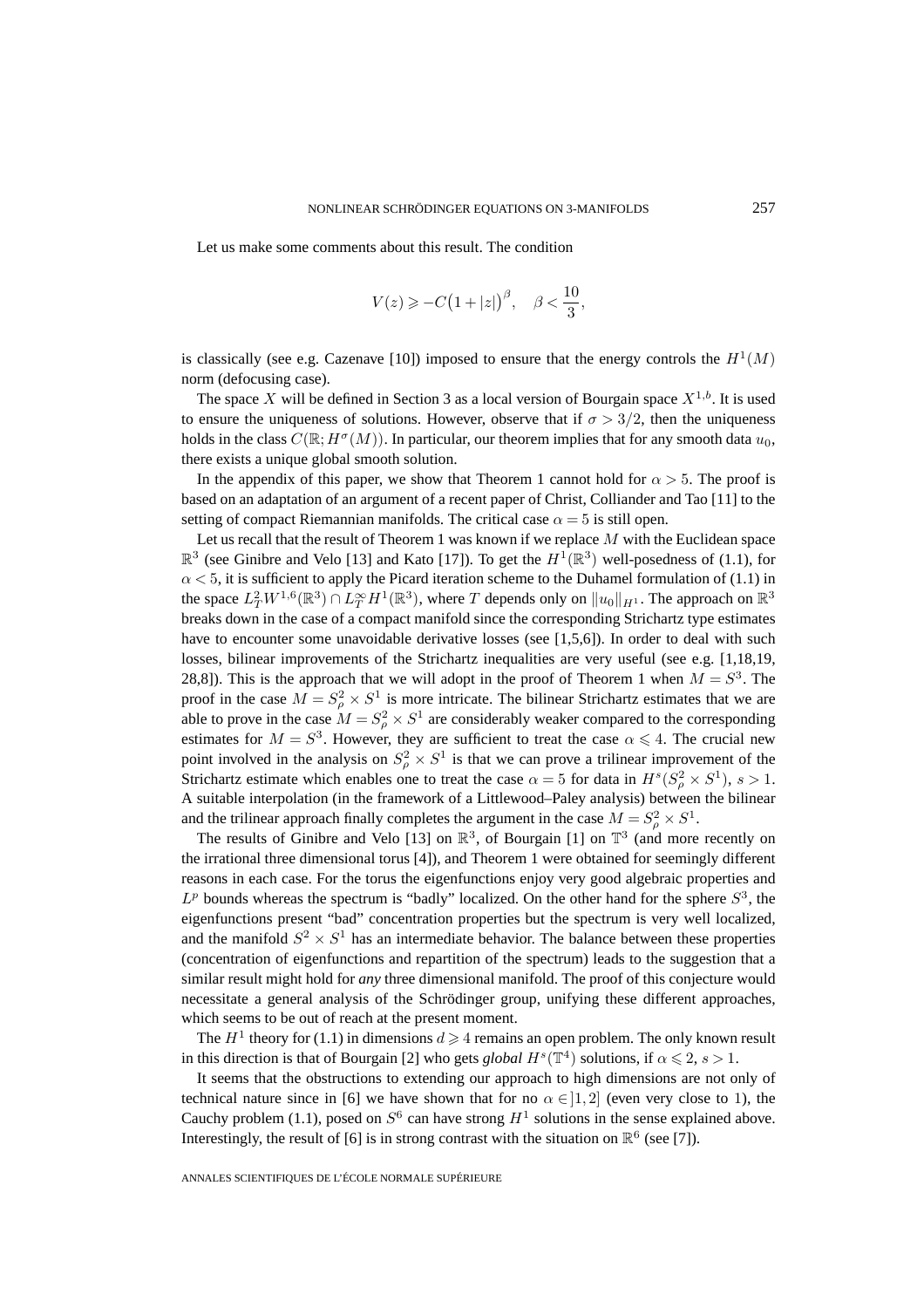We now turn to the crucial step in the proof of Theorem 1. To that purpose, we introduce the following notation: given  $\nu \geq 1$ , we set

$$
\Lambda(d,\nu) := \begin{cases} \nu^{1/4} & \text{if } d = 2, \\ \nu^{1/2} \log^{1/2}(\nu) & \text{if } d = 3, \\ \nu^{(d-2)/2} & \text{if } d \ge 4. \end{cases}
$$

With this notation, we have the following multilinear eigenfunction estimates.

THEOREM 2. – *There exists*  $C > 0$  *such that, if*  $H_p$  *and*  $H_q$  *are two spherical harmonics of respective degrees* p *and* q*,*

(1.5) 
$$
||H_pH_q||_{L^2(S^d)} \leq C\Lambda\big(d, \min(p, q) + 1\big) ||H_p||_{L^2(S^d)} ||H_q||_{L^2(S^d)}.
$$

*Moreover for any*  $p \ge q \ge r \ge 0$ , the following trilinear estimates hold

$$
(1.6) \t||H_pH_qH_r||_{L^2(S^2)} \leq C\big[(1+q)(1+r)\big]^{\frac{1}{4}}||H_p||_{L^2(S^2)}||H_q||_{L^2(S^2)}||H_r||_{L^2(S^2)}.
$$

*Estimates* (1.5) *and* (1.6) *are sharp, apart from the logarithmic loss in* (1.5) *for*  $d = 3$ *.* 

*Remark* 1.1. – As an easy consequence of (1.5), one can prove the corresponding estimate to  $(1.6)$ , for  $d \geq 3$ ,

$$
(1.7) \quad \|H_p H_q H_r\|_{L^2(S^d)} \leq C\Lambda(d,q+1)(1+r)^{\frac{d-1}{2}} \|H_p\|_{L^2(S^d)} \|H_q\|_{L^2(S^d)} \|H_r\|_{L^2(S^d)}.
$$

Indeed it suffices to use that the  $L^{\infty}(S^d)$  norm of  $H_r$  is bounded by  $(1+r)^{(d-1)/2}$  (Weyl bound) and (1.5) for the product  $H_pH_q$ .

In view of further possible developments, we will also prove in Section 2 that for every  $\eta \in ]0,1]$  there exists  $C_{\eta}$  such that

$$
(1.8)\ \Vert H_p H_q H_r \Vert_{L^2(S^3)} \leq C_\eta (1+q)^{\frac{1}{2}+\eta} (1+r)^{1-\eta} \Vert H_p \Vert_{L^2(S^3)} \Vert H_q \Vert_{L^2(S^3)} \Vert H_r \Vert_{L^2(S^3)}.
$$

In fact, we deduce Theorem 2 as a consequence of a more general statement concerning the In fact, we deduce Theorem 2 as a consequence of a more general statement concerning the approximated spectral projectors  $\chi(\sqrt{-\Delta} - \lambda)$ ,  $\lambda \gg 1$ ,  $\chi \in S(\mathbb{R})$ , where  $\Delta$  is the Laplace operator on an arbitrary compact Riemannian manifold  $(M, g)$  (see Theorem 3 below).

Notice that when  $p = q = r$ , apart from the log loss in 3d, we recover some particular case of the  $L^p - L^2$  *linear* estimates of Sogge [22–24]. In the proof of Theorem 1, we typically apply Theorem 2 for  $p \gg q$  and thus estimates (1.5), (1.6) are used in their full strength.

In the case  $d = 2$ , estimate (1.5) has already appeared in our previous paper [8]. In [8], the proof is inspired by Hörmander's work [16] on Carleson–Sjölin type operators. The proof we present here is different even for  $d = 2$  and relies on a "bilinearization" of the arguments in [22–24]. After several preliminaries, we reduce the matters to two micro-local *linear* estimates of quite a different nature. The first one is applied to the higher frequency eigenfunction and is in the spirit of the  $L^2$  boundedness of spectral projectors. The second one is applied to the smaller frequency eigenfunctions and relies on a dispersive (curvature) effect. As far as the optimality of  $(1.5)$ ,  $(1.6)$  is concerned, we notice that it is achieved either by testing the estimates against eigenfunctions concentrating on an equator or by testing against zonal eigenfunctions concentrating on a point.

Let us mention that estimates  $(1.5)$ ,  $(1.6)$  and a sketch of the proof of  $(1.5)$  appeared in [9].

 $4^e$  SÉRIE – TOME 38 – 2005 – N° 2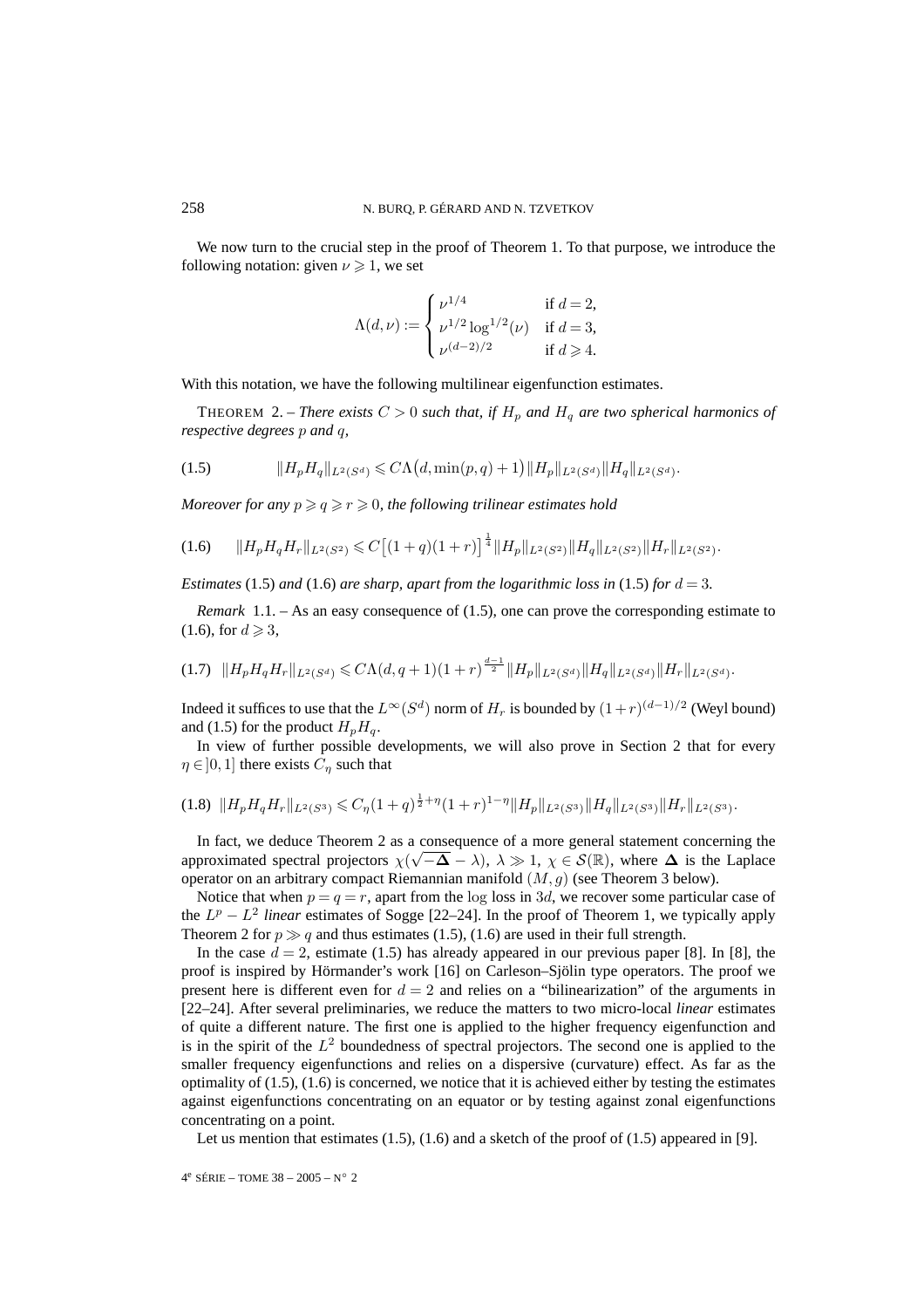The rest of this paper is organized as follows. In Section 2 we prove Theorem 2. In Section 3 we set up the framework of Bourgain's spaces and reduce the proof of Theorem 1 to obtaining nonlinear estimates in this framework. Section 4 consists in two parts. First we prove bilinear Strichartz estimates for the linear Schrödinger group on  $S<sup>3</sup>$ . Then we show that Theorem 1 holds for any three dimensional manifold on which these estimates are true. Section 5 also consists in two parts. First we prove trilinear Strichartz estimates for the linear Schrödinger group on the product manifold  $S^2_{\rho} \times S^1$  and then we show that Theorem 1 holds for any three dimensional manifold on which these estimates are true. An appendix is devoted to the proof of the optimality of the quintic threshold.

#### **2. Multilinear eigenfunction estimates**

In this section we prove Theorem 2, and more generally the corresponding result for spectral projectors on arbitrary compact manifolds.

## **2.1. On the optimality of the estimates**

We first consider the optimality of (1.5) in the case  $d = 2, 3$ . Let us see  $S^d$  as a hyper-surface in  $\mathbb{R}^{d+1}$ , i.e.

$$
S^{d} = \{(x_1, \ldots, x_{d+1}) \in \mathbb{R}^{d+1}: x_1^2 + \cdots + x_{d+1}^2 = 1\}.
$$

Let us define the highest weight spherical harmonics  $R_p = (x_1 + ix_2)^p$  which concentrate, for  $p \gg 1$ , on the closed geodesic (a big circle)  $x_1^2 + x_2^2 = 1$ . An easy computation shows that

$$
||R_p||_{L^2(S^d)} \approx p^{-\frac{d-1}{4}}, \quad p \gg 1.
$$

Clearly  $R_p R_q = R_{p+q}$  and therefore there exist constants C,  $\tilde{C}$  such that for every  $(p, q)$ ,

$$
\|R_pR_q\|_{L^2(S^d)}\geqslant C(p+q)^{-\frac{d-1}{4}}\geqslant \widetilde{C}\bigl(\min(p,q)\bigr)^{\frac{d-1}{4}}\|R_p\|_{L^2(S^d)}\|R_q\|_{L^2(S^d)}.
$$

Therefore, for  $d = 2, 3$ , estimate (1.5) turns out to be optimal, modulo the logarithmic loss in 3d. In the same way, since  $R_p R_q R_r = R_{p+q+r}$ , estimate (1.6) is optimal by testing it on  $R_p$ ,  $R_q$ and  $R_r$ .

Let us now consider the case  $d \geq 4$ . In this case the optimality of (1.5) is given by the zonal spherical harmonics. Let us a fix a pole on  $S^d$ . If we consider functions on  $S^d$  depending only on the geodesic distance to the fixed pole, we obtain the zonal functions on  $S<sup>d</sup>$ . The zonal functions can be expressed in terms of zonal spherical harmonics which in their turn can be expressed in terms of the classical Jacobi polynomials (see e.g. [22]). Using asymptotics for the Jacobi polynomials (see [26], [22, Lemma 2.1]) we can obtain the following representation for the zonal spherical harmonics  $Z_p$  of degree p, in the coordinate  $\theta$ ,

(2.1) 
$$
Z_p(\theta) = C(\sin \theta)^{-\frac{d-1}{2}} \left\{ \cos \left[ (p+\alpha)\theta + \beta \right] + \frac{\mathcal{O}(1)}{p \sin \theta} \right\}, \quad \frac{c}{p} \leq \theta \leq \pi - \frac{c}{p},
$$

where  $\alpha$  and  $\beta$  are some fixed constants depending only on d. Moreover, we have a point-wise concentration

(2.2) 
$$
\left|Z_p(\theta)\right| \approx p^{\frac{d-1}{2}}, \quad \theta \notin [c/p, \pi - c/p],
$$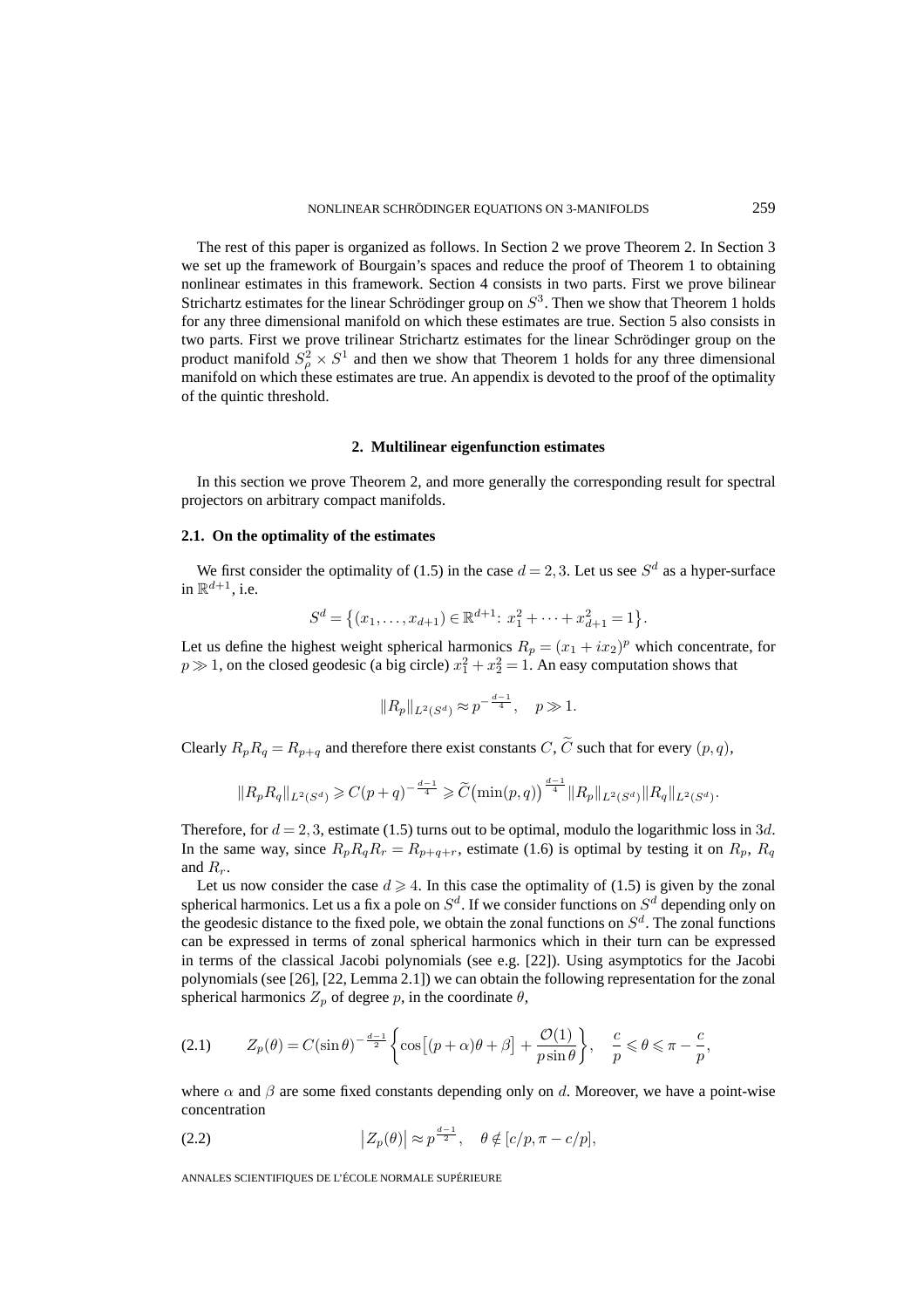and  $\|Z_p\|_{L^2(S^d)}\approx 1.$  Let  $q\gg p.$  Then

$$
||Z_p Z_q||_{L^2(S^d)}^2 = \int_0^{\pi} Z_p^2(\theta) Z_q^2(\theta) (\sin \theta)^{d-1} d\theta \ge \int_{c/q}^{c/p} Z_p^2(\theta) Z_q^2(\theta) (\sin \theta)^{d-1} d\theta.
$$

Using (2.2), we get

$$
||Z_p Z_q||_{L^2(S^d)}^2 \geq C p^{d-1} \int_{c/q}^{c/p} Z_q^2(\theta) (\sin \theta)^{d-1} d\theta.
$$

In view of  $(2.1)$ ,

$$
||Z_p Z_q||_{L^2(S^d)}^2 \geqslant Cp^{d-1}[I_1 - I_2],
$$

where

$$
I_1 = \int_{c/q}^{c/p} \cos^2[(q+\alpha)\theta + \beta] d\theta \geq \frac{C}{p} \quad \text{and} \quad I_2 = \frac{1}{q^2} \int_{c/q}^{c/p} \frac{1}{(\sin \theta)^2} d\theta \leq \frac{C}{q} \ll \frac{C}{p}.
$$

Therefore

(2.3) 
$$
||Z_p Z_q||_{L^2(S^d)}^2 \geq C p^{d-2} ||Z_p||_{L^2(S^d)}^2 ||Z_q||_{L^2(S^d)}^2,
$$

if  $p \ll q$ . Let finally  $p \approx q$ . Using (2.2), we get

(2.4) 
$$
||Z_p Z_q||_{L^2}^2 \geqslant C p^{2(d-1)} \int\limits_{0}^{c/p} (\sin \theta)^{d-1} d\theta \geqslant \tilde{C} p^{2(d-1)} p^{-d} = \tilde{C} p^{d-2}.
$$

Therefore, collecting (2.3) and (2.4), we obtain

$$
||Z_p Z_q||_{L^2(S^d)} \geqslant C \left(\min(p, q)\right)^{\frac{d-2}{2}} ||Z_p||_{L^2(S^d)} ||Z_q||_{L^2(S^d)}
$$

which proves the optimality of (1.5), for  $d \ge 3$ , modulo the logarithmic loss in 3d. Let us finally notice that similarly we can prove that for  $p \ge q \ge r$ 

$$
||Z_p Z_q Z_r||_{L^2(S^d)} \geqslant Cq^{\frac{d-2}{2}} r^{\frac{d-1}{2}} ||Z_p||_{L^2(S^d)} ||Z_q||_{L^2(S^d)} ||Z_r||_{L^2(S^d)}
$$

which proves the optimality of (1.7), for  $d \ge 3$ , apart from the logarithmic loss in 3d, and the optimality of (1.8) apart from the  $\eta$  shift.

# **2.2. A first reduction**

Let  $(M, g)$  be a compact smooth Riemannian manifold without boundary of dimension d and  $\Delta$  be the Laplace operator on functions on M. It turns out that estimates (1.5), (1.6) and (1.8) can be deduced from the following more general result.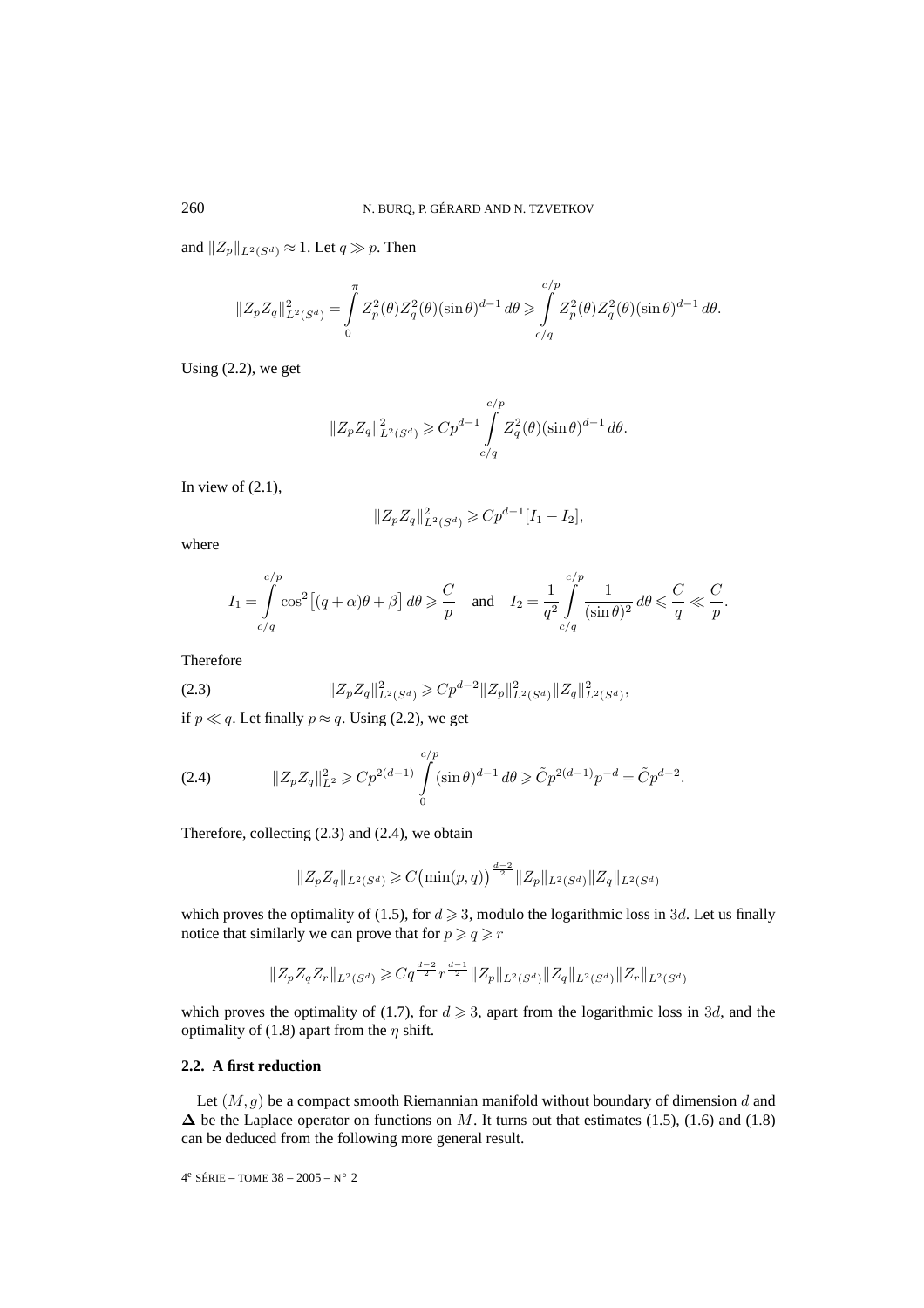THEOREM 3. – Let  $\chi \in \mathcal{S}(\mathbb{R})$ . For  $\lambda \in \mathbb{R}$ , denote by  $\chi_{\lambda} = \chi(\sqrt{-\Delta} - \lambda)$  the approximated *spectral projector around*  $\lambda$ *. There exists* C *such that for any*  $\lambda, \mu \geq 1$ ,  $f, g \in L^2(M)$ *,* 

$$
(2.5) \t\t\t\t\|\chi_{\lambda}f\chi_{\mu}g\|_{L^{2}(M)} \leq C\Lambda\big(d,\min(\lambda,\mu)\big)\|f\|_{L^{2}(M)}\|g\|_{L^{2}(M)}.
$$

*Moreover, in the case*  $d = 2$ , for any  $1 \leq \lambda \leq \mu \leq \nu$ ,  $f, g, h \in L^2(M)$ , the following trilinear *estimate holds*

$$
(2.6) \t\t ||\chi_{\lambda} f \chi_{\mu} g \chi_{\nu} h||_{L^{2}(M)} \leq C(\lambda \mu)^{\frac{1}{4}} ||f||_{L^{2}(M)} ||g||_{L^{2}(M)} ||h||_{L^{2}(M)}.
$$

*Finally, in the case*  $d = 3$ *, for any*  $1 \leq \lambda \leq \mu \leq \nu$ ,  $f, g, h \in L^2(M)$ ,  $\eta \in ]0,1]$ *, the following trilinear estimate holds*

$$
(2.7) \t\t ||\chi_{\lambda} f \chi_{\mu} g \chi_{\nu} h||_{L^{2}(M)} \leq C_{\eta} \lambda^{1-\eta} \mu^{\frac{1}{2}+\eta} ||f||_{L^{2}(M)} ||g||_{L^{2}(M)} ||h||_{L^{2}(M)}.
$$

*Remark* 2.1. – If one is only interested in estimates for single eigenfunctions, the bounds provided by Theorem 3 seem to be relevant for "sphere like manifolds" but they are far from the optimal ones in the case of the torus. For example, the classical result of Zygmund [27] says that there exists a constant C such that for every couple  $(f,g)$  of eigenfunctions of the Laplace operator on the torus  $\mathbb{T}^2$ , one has

$$
||fg||_{L^2(\mathbb{T}^2)} \leqslant C||f||_{L^2(\mathbb{T}^2)}||g||_{L^2(\mathbb{T}^2)}.
$$

We refer to Bourgain [3] for further extensions of Zygmund's result.

A first reduction in the proof of Theorem 3 is that it suffices to prove it for one fixed nontrivial function  $\chi$ .

LEMMA 2.2. – *Suppose that the assertion of Theorem* 3 *holds for a bump function*  $\chi \in \mathcal{S}(\mathbb{R})$ *which is not identically zero. Then it holds for any other choice of the bump function.*

*Proof.* – Suppose that (2.5) holds for a nontrivial  $\chi \in S(\mathbb{R})$ . Then, there exists  $x_0 \in \mathbb{R}$  such that  $\chi(x_0) \neq 0$  and moreover there exists  $\delta > 0$  such that  $\chi(x) \neq 0$  for  $x \in \mathbb{R}$  satisfying  $|x-x_0| < 2\delta$ . Using a partition of unity argument, we can find  $\psi \in C_0^{\infty}(\mathbb{R})$  supported in  $\{x \in \mathbb{R}: |x| < 3\delta/4\}$ such that

(2.8) 
$$
\sum_{n\in\mathbb{Z}}\psi(x-n\delta)=1.
$$

Thanks to the support properties of  $\psi$  and  $\chi$ , we can write

(2.9) 
$$
\psi(x - n\delta - \lambda) = \chi(x + x_0 - n\delta - \lambda) \frac{\psi(x - n\delta - \lambda)}{\chi(x + x_0 - n\delta - \lambda)}.
$$

Notice that the second factor in the right-hand side of (2.9) is uniformly bounded. Therefore, using that (2.5) holds for  $\chi$ , we obtain the estimate

(2.10) 
$$
\|\psi(\sqrt{-\Delta} - n\delta - \lambda)(f)\psi(\sqrt{-\Delta} - m\delta - \mu)(g)\|_{L^2} \leq C\Lambda\left(d, \min\left(|n| + \lambda, |m| + \mu\right)\right) \|f\|_{L^2} \|g\|_{L^2}.
$$

Let us now take an arbitrary function  $\chi_1 \in \mathcal{S}(\mathbb{R})$ . Using (2.8), we can write

(2.11) 
$$
\chi_1(\sqrt{-\Delta} - \lambda)f = \sum_{n \in \mathbb{Z}} \psi(\sqrt{-\Delta} - n\delta - \lambda)\chi_1(\sqrt{-\Delta} - \lambda)f.
$$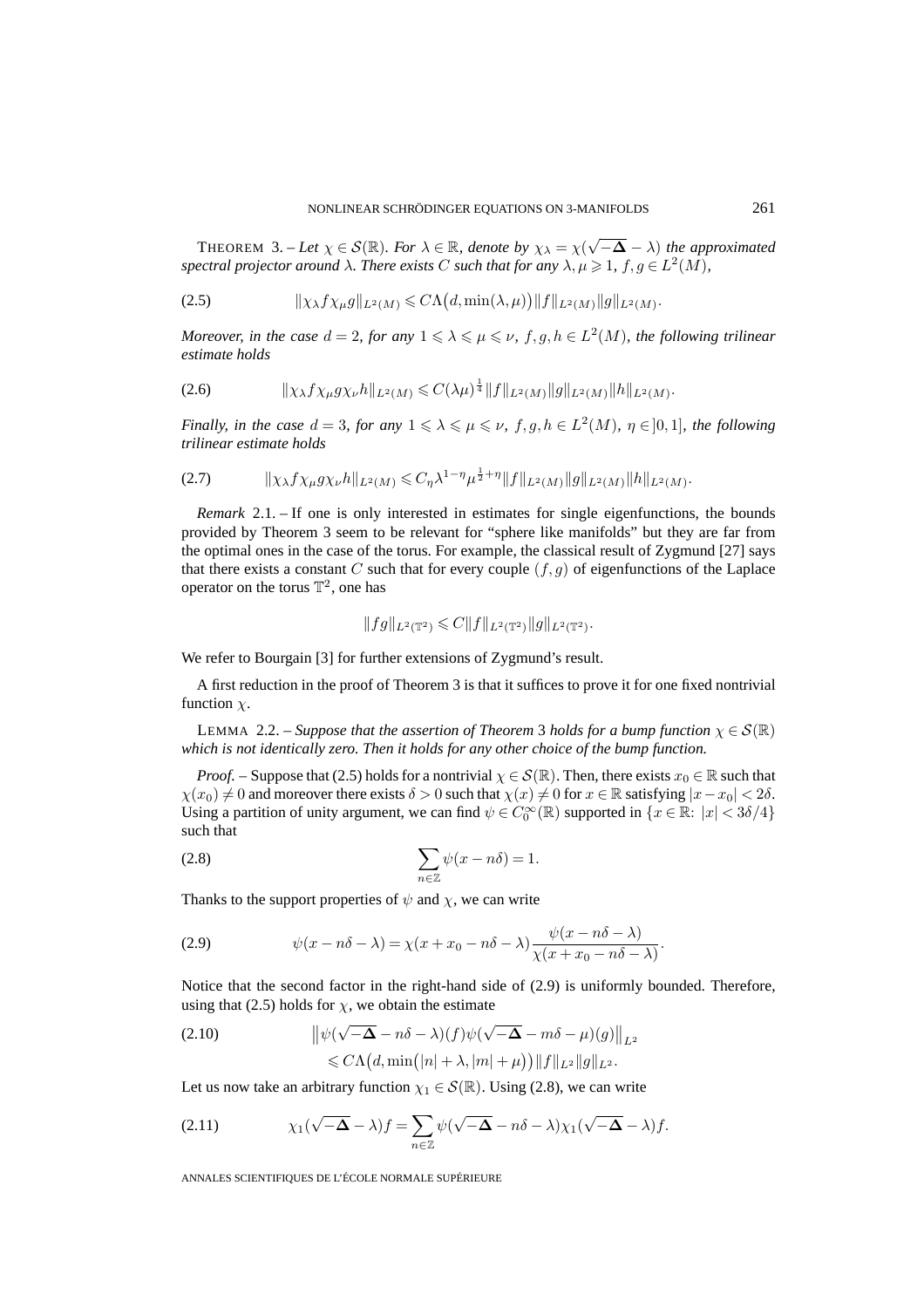Let  $\tilde{\psi} \in C_0^\infty(\mathbb{R})$  be equal to one on the support of  $\psi$ . Then clearly

$$
(2.12) \quad \left|\chi_1(x-\lambda)\tilde{\psi}(x-\lambda-n\delta)\right| \leq \frac{C_N}{(1+|x-\lambda|)^N(1+|x-\lambda-n\delta|)^N} \leq \frac{\widetilde{C}_N}{(1+|n|)^N}.
$$

Using the expansion  $(2.11)$  together with  $(2.10)$  and  $(2.12)$  yields

$$
\begin{aligned} &\left\|\chi_1(\sqrt{-\Delta}-\lambda)(f)\chi_1(\sqrt{-\Delta}-\mu)(g)\right\|_{L^2}\\ &\leqslant \sum_{(n,m)\in\mathbb{Z}^2}\frac{C_N\Lambda(d,\min(|n|+\lambda,|m|+\mu))}{(1+|n|)^N(1+|m|)^N}\|f\|_{L^2}\|g\|_{L^2}\\ &\leqslant C\Lambda\big(d,\min(\lambda,\mu)\big)\|f\|_{L^2}\|g\|_{L^2}. \end{aligned}
$$

Hence (2.5) holds for  $\chi_1$ . The proof of the independence of (2.6) and (2.7) with respect to the bump function  $\chi$  is very similar and thus we will omit it.  $\Box$ 

# **2.3. Reduction to oscillatory integral estimates and main properties of the phase function**

Following [24, Chapter 4], thanks to Lemma 2.2, it is sufficient to prove Theorem 3 with  $\chi$ such that  $\hat{\chi}(\tau)$  is supported in the set

$$
\{\tau\in\mathbb{R}\colon\varepsilon\leqslant\tau\leqslant2\varepsilon\},
$$

where  $\varepsilon > 0$  is a *small* number to be determined later. We can write

$$
\chi_{\lambda} f = \frac{1}{2\pi} \int_{\varepsilon}^{2\varepsilon} e^{-i\lambda \tau} \widehat{\chi}(\tau) (e^{i\tau \sqrt{-\Delta}} f) d\tau.
$$

For  $\varepsilon \ll 1$  and  $|\tau| \leq 2\varepsilon$ , using a partition of the unity on M, we can represent  $e^{i\tau\sqrt{-\Delta}}$  as a Fourier integral operator (see e.g. [15]). Therefore  $\chi_{\lambda}$  can also be represented as such. After a stationary phase argument (see [24, Chapter 5]) we can represent  $\chi_{\lambda} f$  as follows.

LEMMA 2.3. – *There exists*  $\varepsilon_0 > 0$  *such that for every*  $\varepsilon \in ]0, \varepsilon_0[$ *, every*  $N \ge 1$ *, we have the splitting*

$$
\chi_{\lambda}f = \lambda^{\frac{d-1}{2}}T_{\lambda}f + R_{\lambda}f,
$$

*with*

$$
||R_{\lambda}f||_{H^{k}(M)} \leq C_{N,k}\lambda^{k-N}||f||_{L^{2}(M)}, \quad k=0,\ldots,N.
$$

*Moreover there exist*  $\delta > 0$  *and, for every*  $x_0 \in M$ *, a system of coordinates*  $V \subset \mathbb{R}^d$ *, containing*  $0 \in \mathbb{R}^d$  such for  $x \in V$ ,  $|x| \leq \delta$ ,

$$
T_{\lambda}f(x) = \int_{\mathbb{R}^d} e^{i\lambda \varphi(x,y)} a(x,y,\lambda) f(y) dy,
$$

*where*  $a(x, y, \lambda)$  *is a polynomial in*  $\lambda^{-1}$  *with smooth coefficients supported in the set* 

$$
\left\{(x,y)\in V\times V\colon |x|\leqslant \delta\ll \varepsilon/C\leqslant |y|\leqslant C\varepsilon\right\}
$$

*and*  $-\varphi(x, y) = d_g(x, y)$  *is the geodesic distance between* x *and* y.

 $4^e$  SÉRIE – TOME  $38 - 2005 - N^{\circ} 2$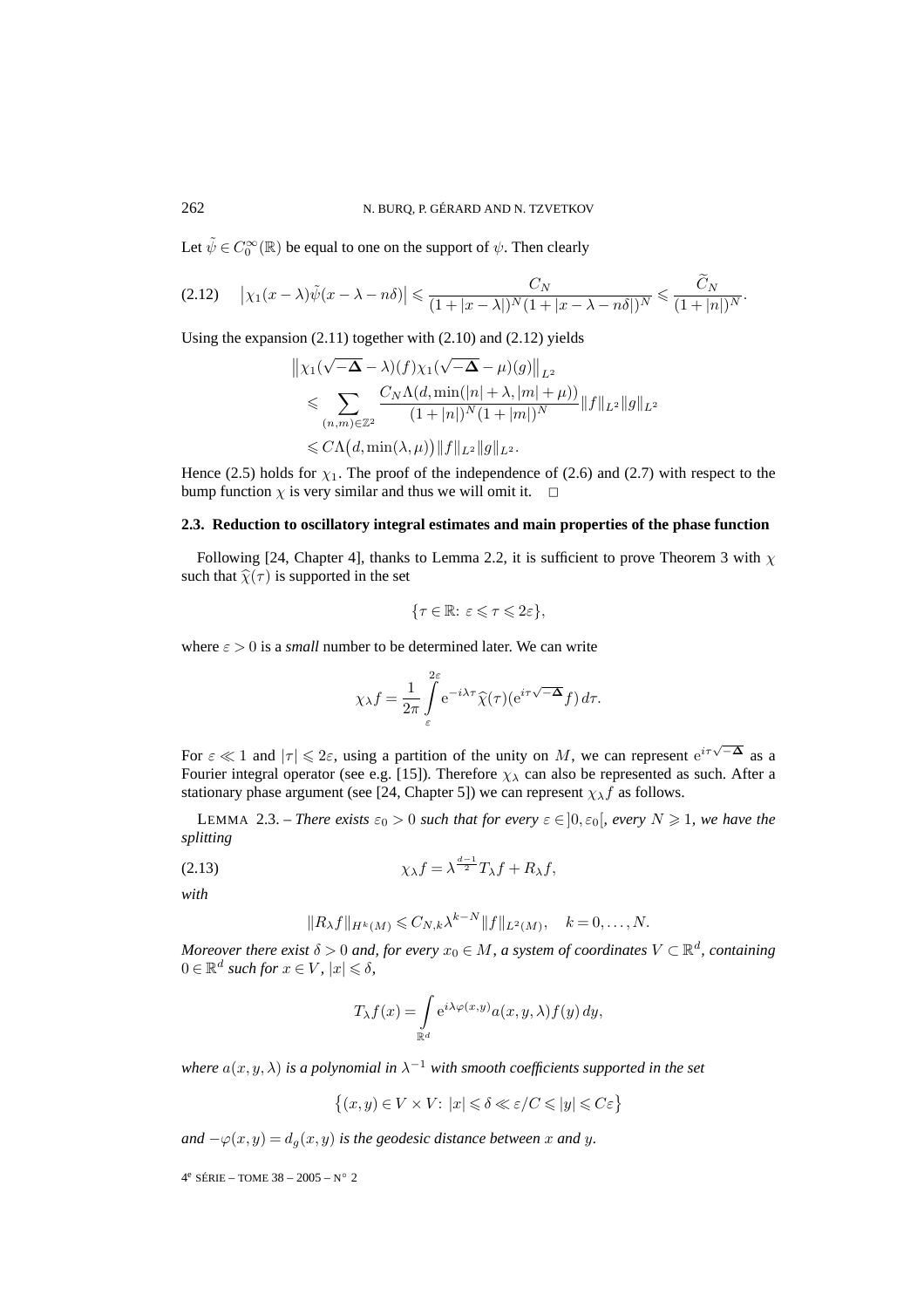*Remark* 2.4. – Let us notice that one can use  $\chi(-\lambda^{-1}\Delta - \lambda)$  as approximated spectral *Nemark 2.4.* – Let us notice that one can use  $\chi$ ( $\sim \Delta - \lambda$ ) as approximated spectral projector instead of  $\chi$ ( $\sqrt{-\Delta} - \lambda$ ). In that case one should use semi-classical calculus for the approximation of  $\exp(it\lambda^{-1}\Delta)$ ,  $\lambda \gg 1$ , as we did in [5].

In view of Lemma 2.3, to prove (2.5), it is enough to show

(2.14) 
$$
||T_{\lambda} f T_{\mu} g||_{L^2} \leq C \Lambda(d, \lambda) (\lambda \mu)^{-\frac{d-1}{2}} ||f||_{L^2} ||g||_{L^2},
$$

uniformly for  $1 \leq \lambda \leq \mu$ . Indeed, using (2.13), one has to evaluate in  $L^2$  the products

$$
T_{\lambda} f R_{\mu} g, \quad R_{\lambda} f T_{\mu} g, \quad R_{\lambda} f R_{\mu} g.
$$

The products involving  $R_{\mu}$  are straightforward to estimate while for  $R_{\lambda} f T_{\mu} g$ , using the  $L^2$ boundedness of  $\chi_{\mu}$ , we write

$$
||R_{\lambda} f T_{\mu} g||_{L^2} \leqslant C ||R_{\lambda} f||_{L^{\infty}} ||T_{\mu} g||_{L^2} \leqslant C_N \lambda^{-N} \mu^{-\frac{d-1}{2}} ||f||_{L^2} ||g||_{L^2}.
$$

Furthermore, we notice that once (2.14) is proved (at least for  $d = 2$ ), to prove (2.6) it is enough to show that for  $d = 2$ ,

$$
||T_{\lambda} f T_{\mu} g T_{\nu} h||_{L^2} \leqslant C(\lambda \mu)^{-\frac{1}{4}} \nu^{-\frac{1}{2}} ||f||_{L^2} ||g||_{L^2} ||h||_{L^2},
$$

uniformly for  $1 \leq \lambda \leq \mu \leq \nu$ . In this case there are more remainder terms to estimate. The most difficult one is  $R_{\lambda} f T_{\mu} g T_{\nu} h$ . This term can be evaluated, by using (2.14) for  $d = 2$ , as follows

$$
||R_{\lambda} f T_{\mu} g T_{\nu} h||_{L^2} \le ||R_{\lambda} f||_{L^{\infty}} ||T_{\mu} g T_{\nu} h||_{L^2} \le C_N \lambda^{-N} \mu^{-\frac{1}{4}} \nu^{-\frac{1}{2}} ||f||_{L^2} ||g||_{L^2} ||h||_{L^2}.
$$

Similarly, to prove (2.7), it is enough to show that for  $d = 3$ ,

$$
||T_{\lambda} f T_{\mu} g T_{\nu} h||_{L^2} \leq C\lambda^{-\eta} \mu^{-\frac{1}{2}+\eta} \nu^{-1} ||f||_{L^2} ||g||_{L^2} ||h||_{L^2},
$$

uniformly for  $1 \leq \lambda \leq \mu \leq \nu$ . In this case, we estimate  $R_{\lambda}fT_{\mu}gT_{\nu}h$ , by another use of (2.14), as follows

$$
||R_{\lambda} f T_{\mu} g T_{\nu} h||_{L^2} \le ||R_{\lambda} f||_{L^{\infty}} ||T_{\mu} g T_{\nu} h||_{L^2}
$$
  
\n
$$
\le C_N \lambda^{-N} \log^{1/2}(\mu) \mu^{-1/2} \nu^{-1} ||f||_{L^2} ||g||_{L^2} ||h||_{L^2}
$$
  
\n
$$
\le C_{N, \eta} \lambda^{-N} \mu^{-\frac{1}{2} + \eta} \nu^{-1} ||f||_{L^2} ||g||_{L^2} ||h||_{L^2},
$$

where  $\eta > 0$ .

Next, we represent y in geodesic (polar) coordinates as  $y = \exp_0(r\omega)$ ,  $r > 0$ ,  $\omega \in S^{d-1}$ . For  $|x| \leq \delta$  and  $\omega \in S^{d-1}$ , we define the frozen phase  $\varphi_r$ ,

$$
\varphi_r(x,\omega) = \varphi\big(x, \exp_0(r\omega)\big).
$$

We now state the main property of the phase  $\varphi_r$ .

LEMMA 2.5. – *There exists*  $\varepsilon > 0$  *such that for every*  $r \in [\varepsilon / C, C \varepsilon]$ , every

$$
\omega = (\omega_1, \dots, \omega_d) \in S^{d-1} \subset \mathbb{R}^d,
$$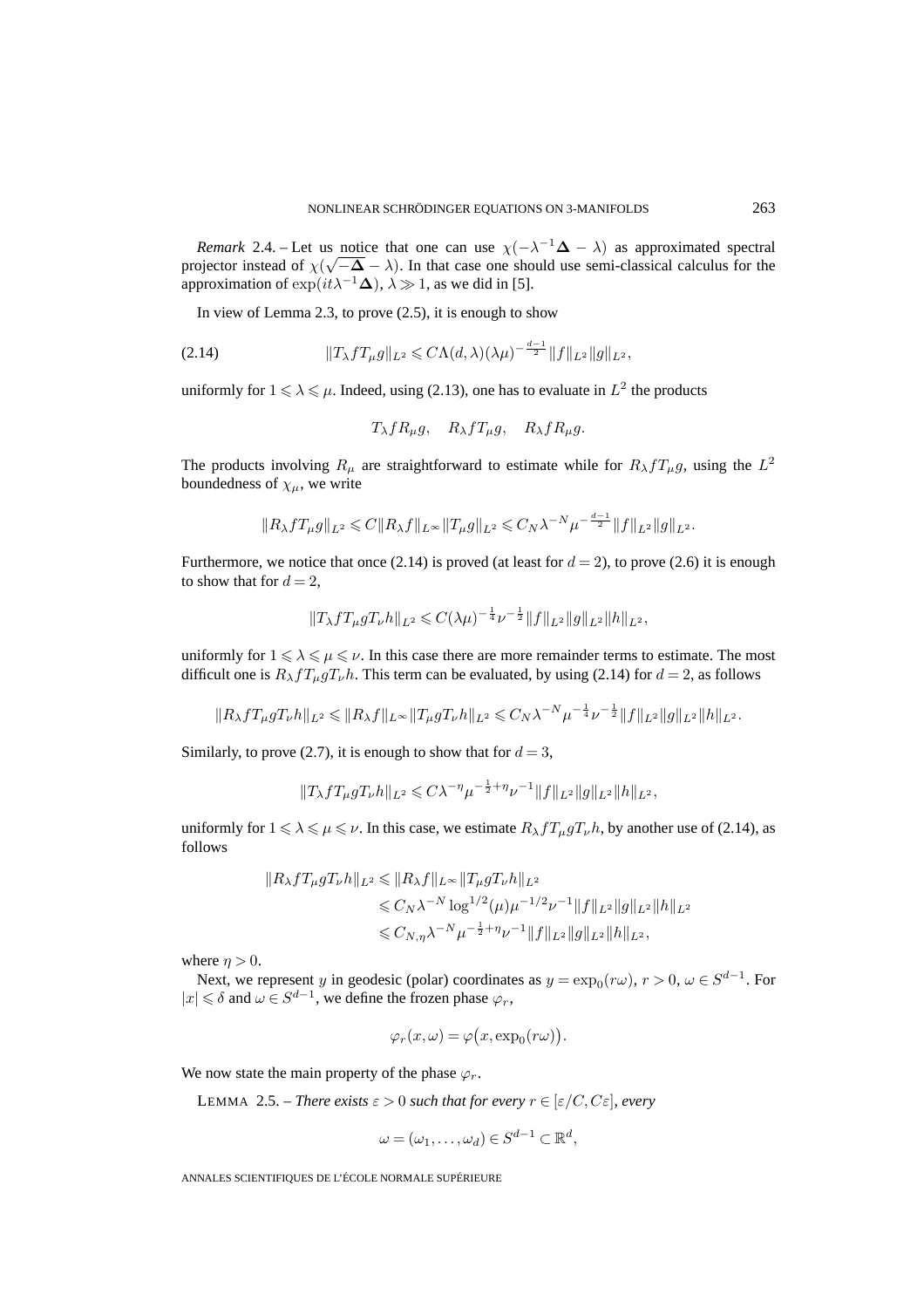*we have the identity,*

$$
\nabla_x \varphi_r(0,\omega) = \omega.
$$

*Proof.* – The proof for  $d = 2$  is given in [8]. The extension to an arbitrary d is straightforward as we explain below. For  $\varepsilon \ll 1$ , let  $y = \exp_0(r\omega)$ ,  $r = -\varphi(0, y)$  and  $u = u(x, y) \in T_yM$  be the unique unit vector in the tangent space to  $M$  at  $y$  such that

$$
\exp_u\bigl(-\varphi(x,y)u(x,y)\bigr)=x.
$$

Differentiating with respect to x this identity, we get for  $x = 0$ , and any  $h \in T_0M$ ,

(2.15) 
$$
h = -g_0(\nabla_x \varphi(0, y), h) T_{ru(0, y)}(\exp_y) \cdot u(0, y) + T_{ru(0, y)}(\exp_y)(r T_x u(0, y) \cdot h),
$$

where  $T$  denotes the tangent map.

On the other hand, we have

(2.16) 
$$
T_{ru(0,y)}(\exp_y) \cdot u(0,y) = -\omega \text{ or } u(0,y) = -T_{r\omega}(\exp_0)(\omega).
$$

Consequently, using Gauss' Lemma (see [12, 3.70]), we get

(2.17) 
$$
g_0\big(T_{ru(0,y)}(\exp_y)(rT_xu(0,y)\cdot h),\omega\big)=0.
$$

Let us now take the scalar product of  $(2.15)$  with  $\omega$ . Collecting  $(2.15)$ ,  $(2.17)$  and  $(2.16)$  yields

$$
g_0(\omega, h) = g_0(\nabla_x \varphi(0, y), h), \quad \forall h \in T_0M
$$

which completes the proof of Lemma 2.5.  $\Box$ 

Let us notice that there exists a smooth positive function  $\kappa(r,\omega)$  such that  $dy = \kappa(r,\omega) dr d\omega$ . For  $r \in [\varepsilon/C, C\varepsilon]$  and  $\lambda \geq 1$ , we define the operator  $T_{\lambda}^r$ , acting on functions on  $S^{d-1}$  via the identity

$$
(T_{\lambda}^{r}f)(x) = \int_{S^{d-1}} e^{i\lambda \varphi_r(x,\omega)} a_r(x,\omega,\lambda) f(\omega) d\omega,
$$

where  $a_r(x, \omega, \lambda) = \kappa(r, \omega) a(x, \exp_0(r\omega), \lambda)$ . Then clearly

$$
(T_{\lambda}f)(x) = \int_{0}^{\infty} (T_{\lambda}^{r} f_{r})(x) dr,
$$

where  $f_r(\omega) = f(r, \omega)$ . Similarly, with  $g_q(\omega) = g(q, \omega)$ ,

$$
(T_{\lambda} f T_{\mu} g)(x) = \int_{\varepsilon/C}^{C\varepsilon} \int_{\varepsilon/C}^{C\varepsilon} (T_{\lambda}^r f_r)(x) (T_{\mu}^q g_q)(x) dr dq,
$$

and the Minkowski inequality shows that (2.5) will be a consequence of

$$
(2.18) \t\t\t\t||T_{\lambda}^{\tau} f T_{\mu}^{\tau} g||_{L^2} \leq C \Lambda(d, \lambda) (\lambda \mu)^{-\frac{d-1}{2}} ||f||_{L^2(S^{d-1})} ||g||_{L^2(S^{d-1})},
$$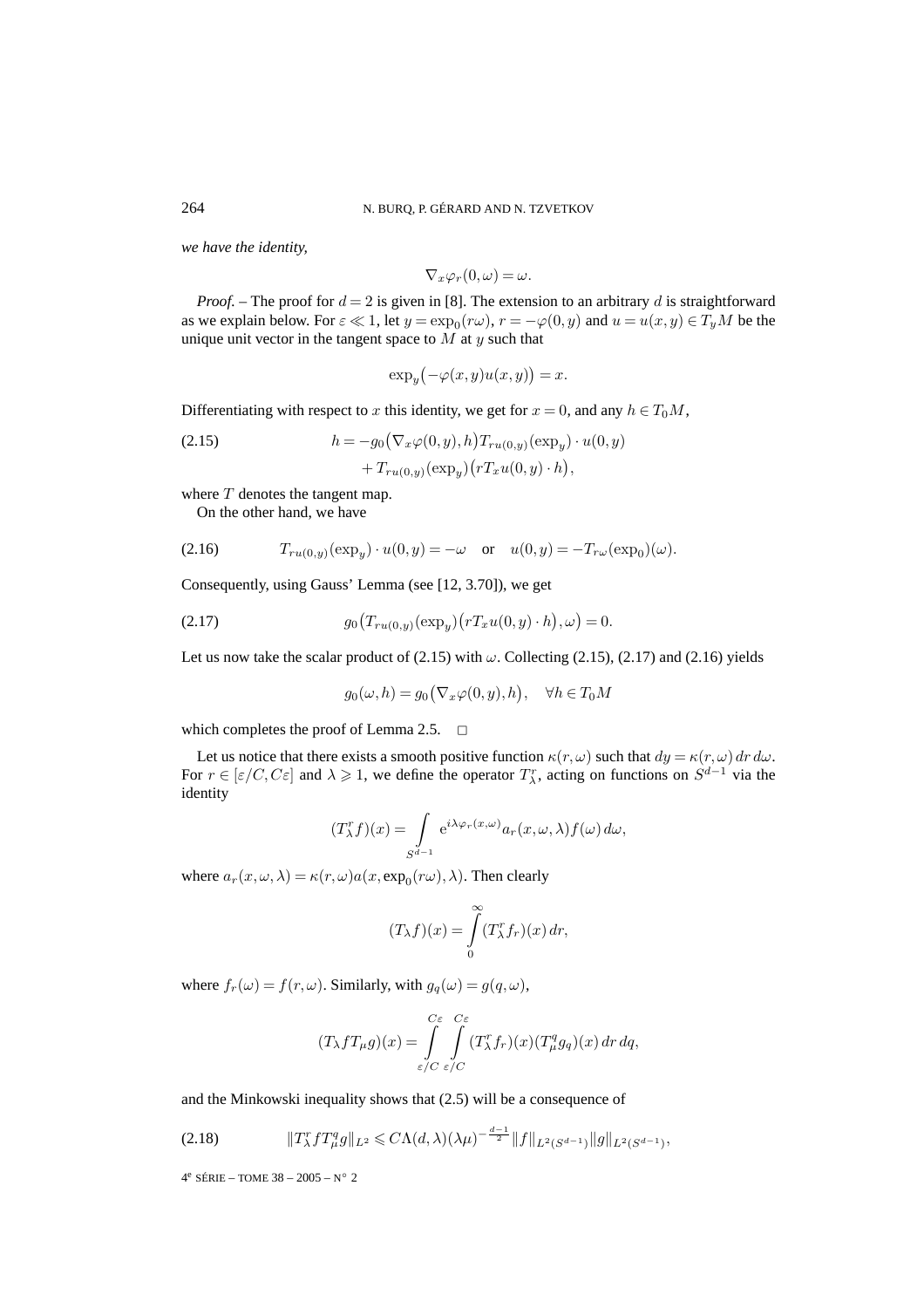uniformly for  $1 \leqslant \lambda \leqslant \mu$  and  $r, q \in [\varepsilon / C, C \varepsilon]$ .

Similarly, to prove (2.6), it is enough to show

$$
(2.19) \t\t\t\t||T_{\lambda}^{\mathsf{T}}fT_{\mu}^{q}gT_{\nu}^{s}h||_{L^{2}} \leq C(\lambda\mu)^{-\frac{1}{4}}\nu^{-\frac{1}{2}}||f||_{L^{2}(S^{1})}||g||_{L^{2}(S^{1})}||h||_{L^{2}(S^{1})},
$$

uniformly for  $1 \leq \lambda \leq \mu \leq \nu$  and  $r, q, s \in [\varepsilon / C, C \varepsilon]$ . Finally, to prove (2.7), it is enough to show

-Tr λfT<sup>q</sup> µgT<sup>s</sup> <sup>ν</sup> h-<sup>L</sup><sup>2</sup> - Cλ−ηµ<sup>−</sup> <sup>1</sup> <sup>2</sup> <sup>+</sup>ην−<sup>1</sup>f-L2(S2)g-L2(S2)h-<sup>L</sup>2(S2) (2.20) ,

uniformly for  $1 \leqslant \lambda \leqslant \mu \leqslant \nu$  and  $r, q, s \in [\varepsilon / C, C \varepsilon].$ 

Fix a point 
$$
\underline{\omega} \in S^{d-1}
$$
. The set

$$
S_x = \left\{ \nabla_x \varphi_r(x, \omega), \ \omega \in S^{d-1}, \ \omega \sim \underline{\omega} \right\}
$$

is a smooth hyper-surface in  $\mathbb{R}^d$ . Indeed assuming for instance  $\underline{\omega} = (1, 0, \dots, 0)$ , then  $(w_1 = \omega_2, \ldots, w_{d-1} = \omega_d)$  is a system of coordinates on  $S^{d-1}$  and according to Lemma 2.5,  $\nabla_w \nabla_x \varphi_r$  has rank  $d-1$ .

Following Stein [25] and Sogge [24], we now state the crucial curvature property.

LEMMA 2.6. – *The hyper-surface*  $S_x$  *has nonvanishing principal curvatures: for*  $w \in \mathbb{R}^{d-1}$  *a local coordinate system near*  $\underline{\omega} \in S^{d-1}$ , *if we denote by*  $\pm n(x, \omega)$  *the normal unit vectors to the surface*  $S_x$  *at the point*  $\nabla_x \varphi_r(x, w)$ *, then for* x *close to* 0*,* 

(2.21) 
$$
\left| \det_{i,j} \left\langle \frac{\partial^2}{\partial w_j \partial w_i} \nabla_x \varphi_r(x, w), n(x, w) \right\rangle \right| \geqslant c > 0.
$$

*Proof.* – The relation (2.21) is equivalent to the fact that

$$
w \mapsto n(x, w) \in S^{d-1}
$$

is a local diffeomorphism. Indeed, dropping the  $x$  variable for conciseness and denoting by

$$
M(w) = \nabla_x \varphi_r(x, w), \quad n(w) = n(x, w),
$$

we have

$$
\left\langle \frac{\partial M}{\partial w_i}, n(w) \right\rangle = 0 \quad \Rightarrow \quad \left\langle \frac{\partial^2 M}{\partial w_i \partial w_j}, n \right\rangle = -\left\langle \frac{\partial M}{\partial w_i}, \frac{\partial n}{\partial w_j} \right\rangle.
$$

As a consequence, the determinant in (2.21) is nonvanishing if and only if the system of vectors  $\frac{\partial n}{\partial w_j}$  is of maximal rank in  $T_w S_x$ . We deduce that (2.21) is independent of the choice of coordinates w and it suffices to prove it for a particular choice of a coordinate system near  $\omega$ . We can suppose that  $\omega = (1, 0, \ldots, 0)$  and we choose as coordinates

$$
w=(w_1,\ldots,w_{d-1}):=(\omega_2,\ldots,\omega_d).
$$

We can also assume that at the point  $(x = 0)$ , the metric is diagonal,  $g_{i,j} = \delta_{i,j}$ . Using Lemma 2.5, we get

(2.22) 
$$
\left\langle \frac{\partial^2}{\partial w_j \partial w_i} \nabla_x \varphi_r(0, w), n(0, 0) \right\rangle \Big|_{w=0} = \text{Id}
$$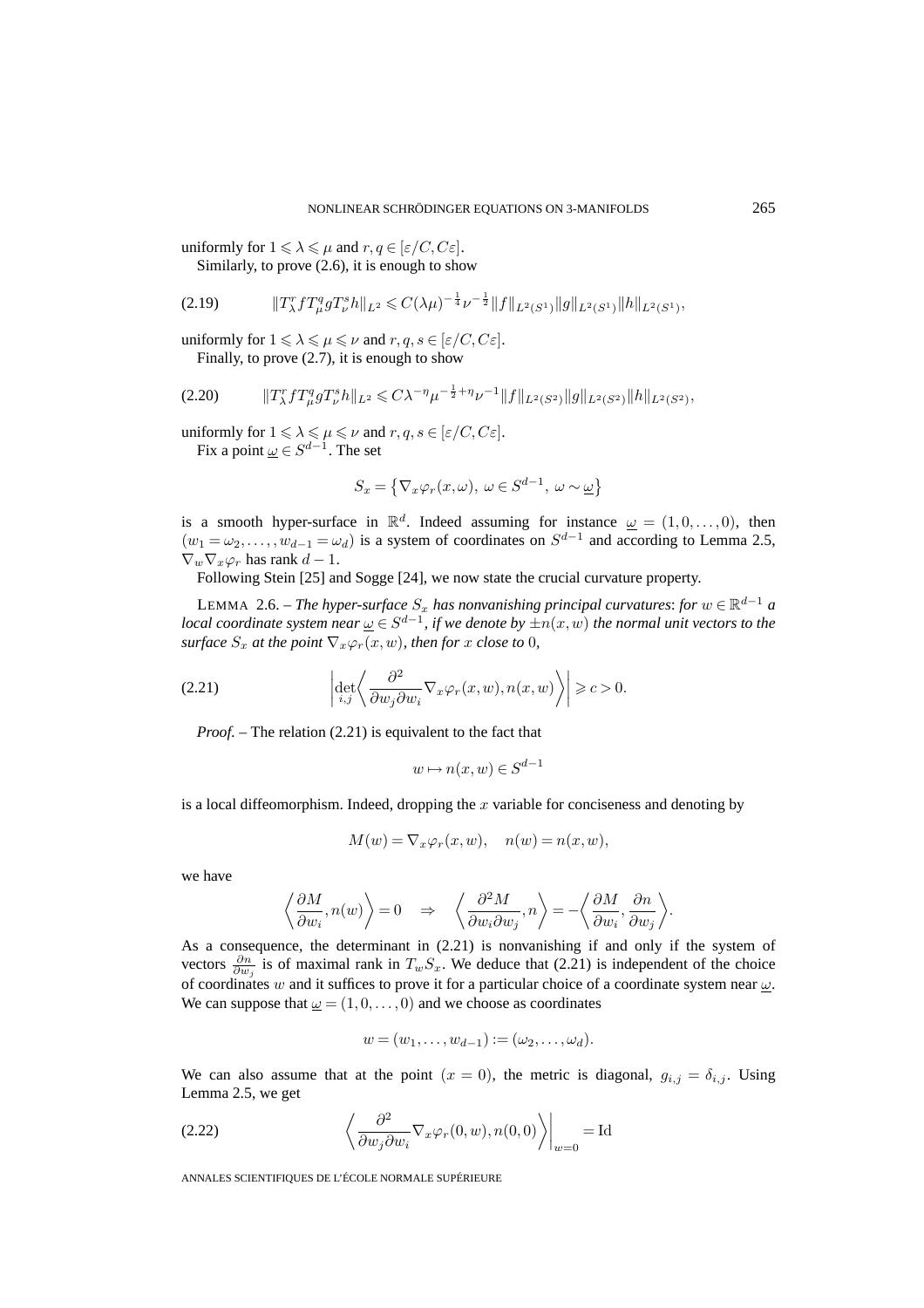and consequently (2.21) follows by continuity.  $\Box$ 

Denote by  $(T_r^{\nu})^*$  the formal adjoint of  $T_r^{\nu}$ . The kernel of the operator  $T_r^{\nu}(T_r^{\nu})^*$ ,  $K(x, x')$ , is given by the relation

$$
K(x, x') = \int e^{i\nu(\varphi_r(x, w) - \varphi_r(x', w))} a_r(x, w, \nu) \overline{a}_r(x', w, \nu) dw.
$$

The curvature property of the phase  $\varphi_r$  in Lemma 2.6 implies a dispersion inequality for the kernel K.

LEMMA 2.7. – *There exists*  $C > 0$  *such that for any*  $\nu \ge 1$ *,* 

(2.23) 
$$
|K(x,x')| \leq \frac{C}{(1+\nu|x-x'|)^{(d-1)/2}}.
$$

*Proof. –* Let us write a Taylor expansion

$$
\varphi_r(x,w) - \varphi_r(x',w) = \langle x - x', \psi(x, x', w) \rangle,
$$

where

$$
\psi(x, x', w) = \int_{0}^{1} \nabla_x \varphi_r(x' + \theta(x - x'), w) d\theta.
$$

With  $\sigma = \frac{x - x'}{|x - x'|}$ , we can write

$$
\varphi_r(x, w) - \varphi_r(x', w) = |x - x'| \Phi(x, x', \sigma, w),
$$

where

$$
\Phi(x, x', \sigma, w) = \langle \sigma, \psi(x, x', w) \rangle.
$$

Now we want to prove, with  $\lambda = \nu |x - x'|$ ,

$$
\left| \tilde{K}(x, x', \sigma) \right| \leqslant \frac{C}{(1 + \lambda)^{(d-1)/2}}
$$

where

(2.24) 
$$
\widetilde{K}(x, x', \sigma) = \int e^{i\lambda \Phi(x, x', \sigma, w)} a_r(x, w, \nu) \overline{a}_r(x', w, \nu) dw.
$$

From the definition of the normal  $n(x, w)$ , we have  $\nabla_w \Phi = 0$  for  $x = x' = 0$ ,  $w = 0$ ,  $\sigma =$  $\pm n(0,0)$ . According to the curvature property (2.21), we have  $\det(\nabla_w^2 \Phi) \neq 0$  for  $x = x' = 0$ ,  $w = 0$ ,  $\sigma = \pm n(0, 0)$ . From the implicit function theorem, there exists  $\kappa > 0$ , such that if

(2.25) 
$$
|\sigma - n(0,0)| \leq \kappa \quad \text{or} \quad |\sigma + n(0,0)| \leq \kappa
$$

then the phase  $\Phi(x, x', \sigma, w)$  has a unique nondegenerate critical point  $w(x, x', \sigma)$  and, by stationary phase, under the assumption (2.25), the kernel (2.24) is bounded by  $C(1+\lambda)^{-(d-1)/2}$ . Let us next assume that

$$
(2.26) \qquad |\sigma - n(0,0)| > \kappa \quad \text{and} \quad |\sigma + n(0,0)| > \kappa.
$$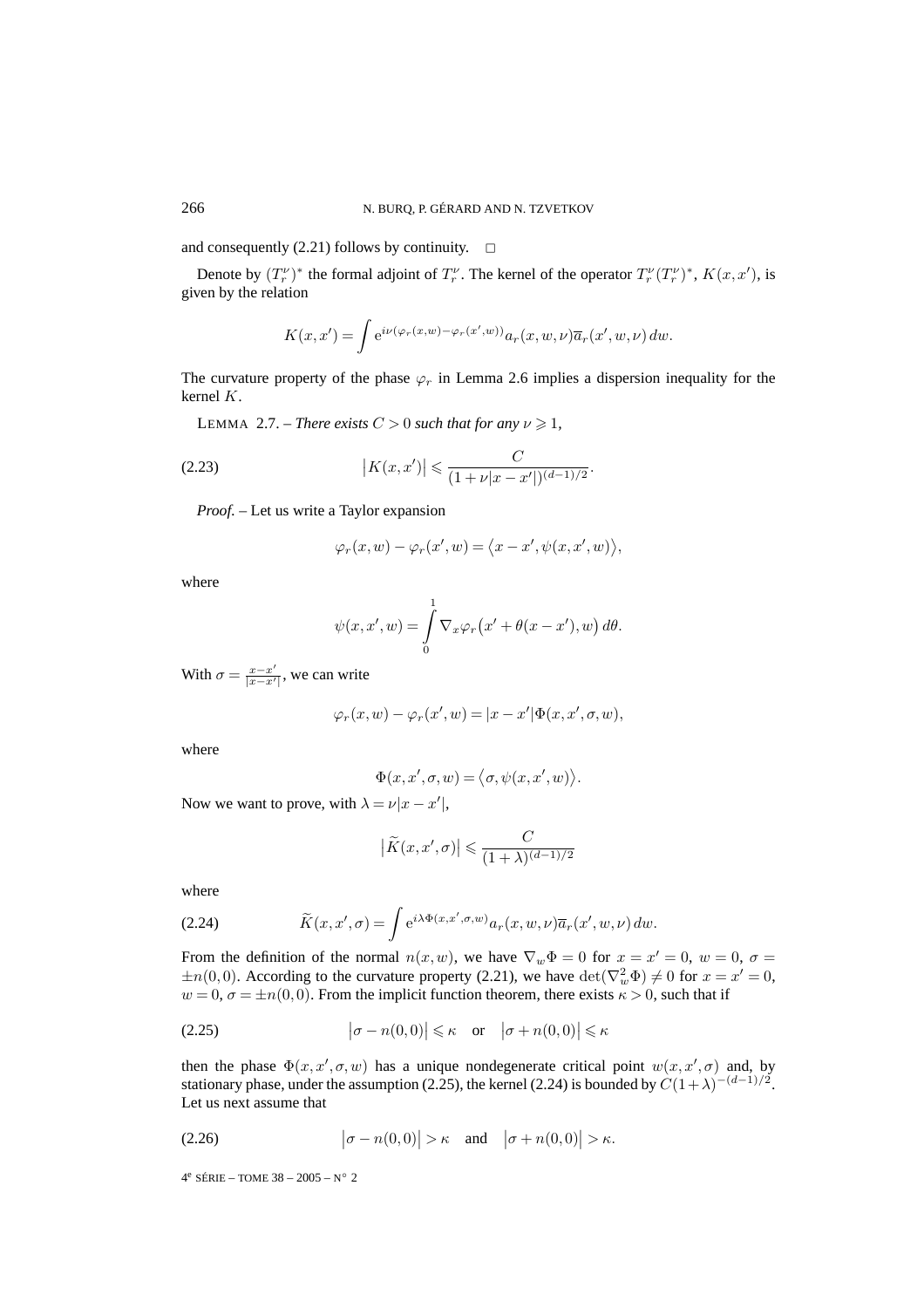Then for w close to 0 and |x| small enough, we obtain by continuity

(2.27) 
$$
\big|\sigma - n(x,w)\big| > \kappa/2 \quad \text{and} \quad \big|\sigma + n(x,w)\big| > \kappa/2.
$$

The kernel of  $\nabla_x \nabla_w \varphi_r(x, w)$  is one dimensional and spanned by  $n(x, w)$ . Coming back to the definition of  $\Phi$ , we deduce that (2.27) implies (for  $|x'|$  small enough)

$$
\big|\nabla_w \Phi(x,x',\sigma,w)\big|\geqslant c>0.
$$

Consequently, integrating by parts in (2.24), we obtain that under the assumption (2.26) the kernel (2.24) is bounded by  $C_N(1+\lambda)^{-N}$  which is even better than needed. This completes the proof of Lemma 2.7.  $\Box$ 

The second property of the phase we need is the following:

LEMMA 2.8. – Let  $x = (t, z) \in \mathbb{R} \times \mathbb{R}^{d-1}$  where  $t = x_1$  and  $z = (x_2, \ldots, x_d)$ . Then for every

$$
\underline{\omega} = (\underline{\omega_1}, \dots, \underline{\omega_d}) \in S^{d-1}
$$

*with*  $\omega_1 \neq 0$  *there exist a neighborhood*  $U \subset S^{d-1}$  *of*  $\underline{\omega}$ ,  $\varepsilon > 0$  *and*  $\delta > 0$  *such that, for*  $\epsilon/C \leqslant r \leqslant C\varepsilon$  and  $|x| < \delta$ , the phase  $\varphi_r(t,z,w)$ , where  $w \in \mathbb{R}^{d-1}$  is a local coordinate in U*, is uniformly nondegenerate with respect to* (z,w)*. More precisely*

(2.28) 
$$
\left|\det_{i,j}\left(\frac{\partial^2 \varphi_r(t,z,w)}{\partial z_j \partial w_i}\right)\right| \geqslant c > 0.
$$

*Proof.* – Since  $(2.28)$  is independent of the choice of coordinates w, it suffices to prove it for a particular choice of a coordinate system near  $\omega$ .

For  $\omega = (\omega_1, \omega_2, \dots, \omega_d) \in S^{d-1}$  in a small neighborhood of  $\underline{\omega}$ , we choose w as

$$
w = (w_1, \ldots, w_{d-1}) := (\omega_2, \ldots, \omega_d)
$$

which is a coordinate system thanks to the assumption  $\omega_1 \neq 0$ . We can also assume that at the point  $(t = 0, z = 0)$ , the metric is diagonal  $g_{i,j} = \delta_{i,j}$ . Using Lemma 2.5, we get

(2.29) 
$$
\det_{i,j}\left(\frac{\partial^2 \varphi_r(t,z,w)}{\partial z_j \partial w_i}\right)\Big|_{(t,z,w)=(0,0,w)} = 1.
$$

We now obtain (2.28) from (2.29) by continuity.  $\Box$ 

We next state a corollary of Lemma 2.8.

LEMMA 2.9. – Let  $\underline{\omega}^{(1)}, \ldots, \underline{\omega}^{(N)}$  be N points on  $S^{d-1}$ . Then there exists a splitting of the *variable*  $x = (t, z) \in \mathbb{R} \times \mathbb{R}^{d-1}$  *and neighborhoods*  $U_j \subset S^{d-1}$ ,  $j = 1, \ldots, N$ , of  $\underline{\omega}^{(j)}$  such that  $\varphi_r(t, z, w)$  satisfies (2.28), where w is a coordinate in  $\bigcup_{j=1}^N U_j$ .

*Proof. –* Obviously, there exists a unit vector e such that

$$
e \cdot \underline{\omega}^{(j)} \neq 0, \quad j = 1, \dots, N.
$$

By performing a rotation, we can assume that  $e = (1, 0, \ldots, 0)$  and consequently it suffices to apply Lemma 2.8.  $\Box$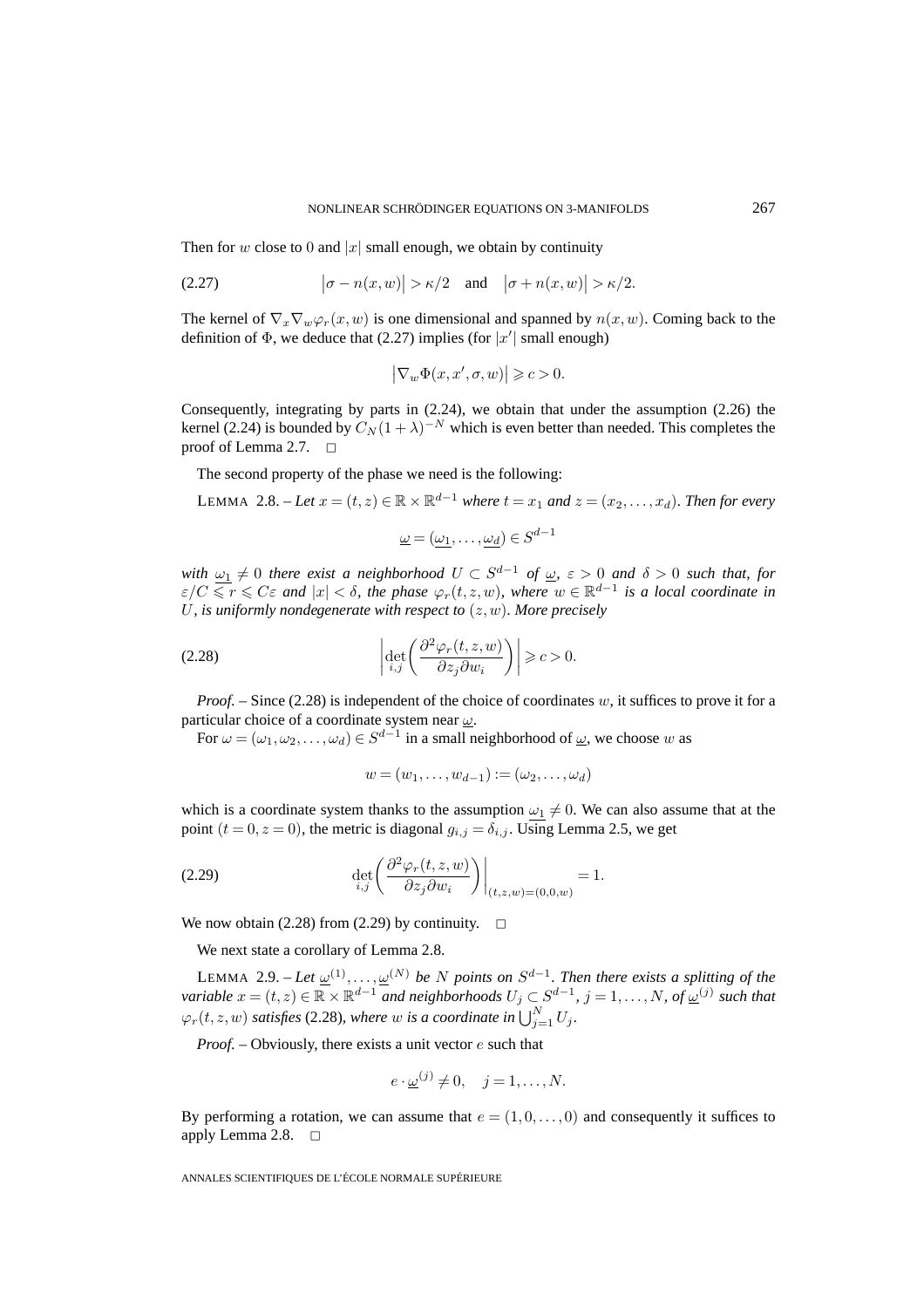# **2.4. Linear estimates**

The dispersion inequality of Lemma 2.7 leads to the following estimate.

LEMMA 2.10. – *Let*  $(t, z)$  ∈  $\mathbb{R} \times \mathbb{R}^{d-1}$  *be any local system of coordinate near*  $(0, 0)$ *. Then the operator*

$$
g \in L^2_w \longmapsto (T^r_\nu)g(t,z) \in L^2\big(\mathbb{R}_t;L^\infty(\mathbb{R}^{d-1}_z)\big)
$$

*is continuous with norm bounded by*  $C\Lambda(d,\nu)\nu^{-(d-1)/2}$ .

*Proof. –* Recall that

$$
(T_{\nu}^r f)(t,z) = \int e^{i\nu\varphi_r(t,z,w)} a_r(t,z,w,\nu) f(w) dw.
$$

Let consider the formal adjoint of  $T_{\nu}^{r}$  defined as

$$
(T_{\nu}^r)^*(g)(w) := \int e^{-i\nu\varphi_r(t',z',w)} \overline{a_r(t',z',w,\nu)} g(t',z') dt' dz'.
$$

According to the classical duality argument which reduces the study of  $T_{\nu}^{r}$  to the study of  $T_{\nu}^r(T_{\nu}^r)^*$ , it is sufficient to show that the norm of the operator

$$
T_{\nu}^r(T_{\nu}^r)^*: L_t^2 L_z^1 \longmapsto L_t^2 L_z^{\infty}
$$

is bounded by  $C[\Lambda(d,\nu)\nu^{-(d-1)/2}]^2$ . But according to Lemma 2.7, the kernel of this operator satisfies (2.23) and as a consequence, there exists  $C > 0$  such that for every  $\nu \ge 1$ ,

(2.30) 
$$
\left| K(t, z, t', z') \right| \leq \frac{C}{(1 + \nu |t - t'|)^{(d-1)/2}}.
$$

Using (2.30) and the Young inequality, we get

$$
\left\|T^r_\nu(T^r_\nu)^*g\right\|_{L^2_tL^\infty_z}\leqslant C\int\limits_{|s|\leqslant c}\frac{ds}{(1+\nu|s|)^{(d-1)/2}}\|g\|_{L^2_tL^1_z}
$$

But clearly

$$
\int\limits_{|s|\leqslant c}\frac{ds}{(1+\nu|s|)^{(d-1)/2}}\leqslant \begin{cases} C\nu^{-1/2} & \text{ if } d=2,\\ C\nu^{-1}\log(\nu) & \text{ if } d=3,\\ C\nu^{-1} & \text{ if } d\geqslant 4.\end{cases}
$$

It remains to observe that the right-hand side of the above inequality is equal to

$$
C[\Lambda(d,\nu)\nu^{-(d-1)/2}]^2
$$

which completes the proof of Lemma 2.10.  $\Box$ 

In two space dimensions, we shall need the following extension of Lemma 2.10.

 $4^e$  SÉRIE – TOME  $38 - 2005 - N° 2$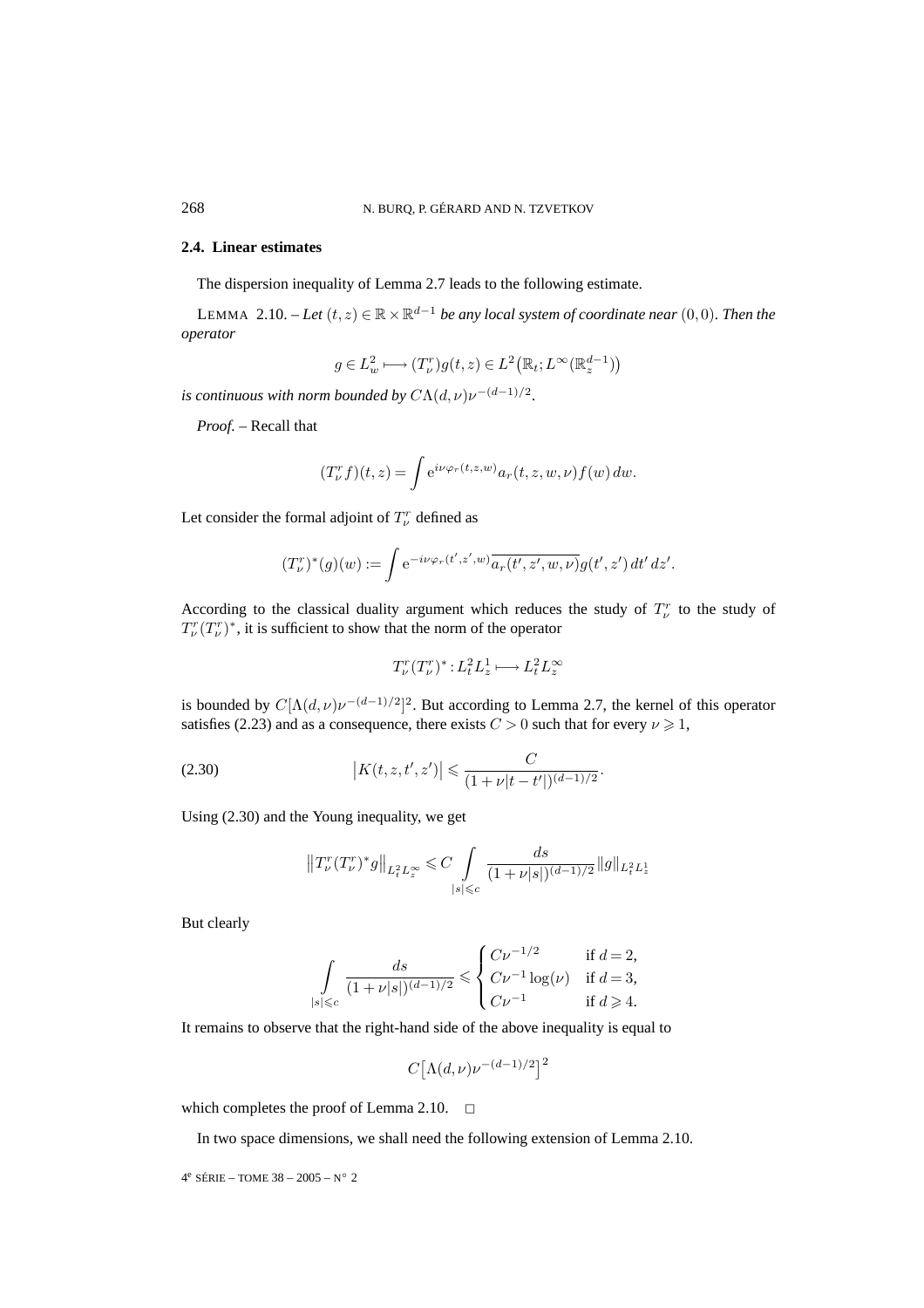LEMMA 2.11. – Let  $d = 2$  and  $(t, z) \in \mathbb{R} \times \mathbb{R}^{d-1}$  be any local system of coordinate near (0, 0)*. The operator*

$$
g \in L^2_w \longmapsto (T^r_\nu) g(t, z) \in L^4(\mathbb{R}_t; L^\infty(\mathbb{R}_z))
$$

*is continuous with norm bounded by*  $Cv^{-1/4}$ .

*Proof. –* Similarly to the proof of Lemma 2.10, it is sufficient to show that the norm of the operator

$$
T_{\nu}^r(T_{\nu}^r)^*: L_t^{4/3}L_z^1 \longmapsto L_t^4 L_z^{\infty}
$$

is bounded by  $C\nu^{-1/2}$ . The kernel  $K(t, z, t', z')$  of  $T_{\nu}^r(T_{\nu}^r)^*$  satisfies the bound (2.30) with  $d = 2$ . From the Hardy–Littlewood inequality,

$$
(2.31) \qquad \qquad \bigg\| \int_{-\infty}^{\infty} \frac{f(t') dt'}{(1 + \nu |t - t'|)^{1/2}} \bigg\|_{L^{4}(\mathbb{R}_{t})} \leqslant C \nu^{-1/2} \|f\|_{L^{4/3}(\mathbb{R})}.
$$

Therefore

$$
\left\|T^r_\nu(T^r_\nu)^*g\right\|_{L^4_tL^\infty_z}\leqslant C\nu^{-1/2}\|g\|_{L^{4/3}_tL^1_z}
$$

which completes the proof of Lemma 2.11.  $\Box$ 

In the proof of (2.20), we need the following extension of Lemma 2.10 for  $d \ge 3$ .

LEMMA 2.12. – *Let*  $d \ge 3$ ,  $p > 2$  *and*  $(t, z) \in \mathbb{R} \times \mathbb{R}^{d-1}$  *be any local system of coordinate near* (0, 0)*. The operator*

$$
g \in L^2_w \longmapsto (T^r_\nu)g(t, z) \in L^p\big(\mathbb{R}_t; L^\infty(\mathbb{R}^{d-1}_z)\big)
$$

*is continuous with norm bounded by*  $Cv^{-1/p}$ *.* 

*Proof.* – Let p' be such that  $\frac{1}{p} + \frac{1}{p'} = 1$ . It is sufficient to show that the norm of the operator

$$
T_{\nu}^r(T_{\nu}^r)^*: L_t^{p'} L_z^1 \longmapsto L_t^p L_z^{\infty}
$$

is bounded by  $C\nu^{-2/p}$ . Since for  $p > 2$ ,

$$
\left\| \frac{1}{(1+\nu |t|)^{(d-1)/2}} \right\|_{L^{\frac{p}{2}}(\mathbb{R}_t)} \leqslant C \nu^{-2/p},
$$

using the Young inequality, we get the bound

$$
\left\| \int_{-\infty}^{\infty} \frac{f(t') dt'}{(1 + \nu |t - t'|)^{(d-1)/2}} \right\|_{L^p(\mathbb{R}_t)} \leq C \nu^{-2/p} \|f\|_{L^{p'}(\mathbb{R})}
$$

which completes the proof of Lemma 2.12 thanks to the bound (2.30) on the kernel of  $T_{\nu}^r(T_{\nu}^r)^*$ .  $\Box$ 

*Remark* 2.13. – Notice that for  $p = 2$ , the proof above still works in dimensions  $d \ge 4$ . In the case  $p = 2, d = 3$ , we have the same difficulty as in the case of the end point Strichartz estimates on  $\mathbb{R}^2$  (see Remark 2.15 below).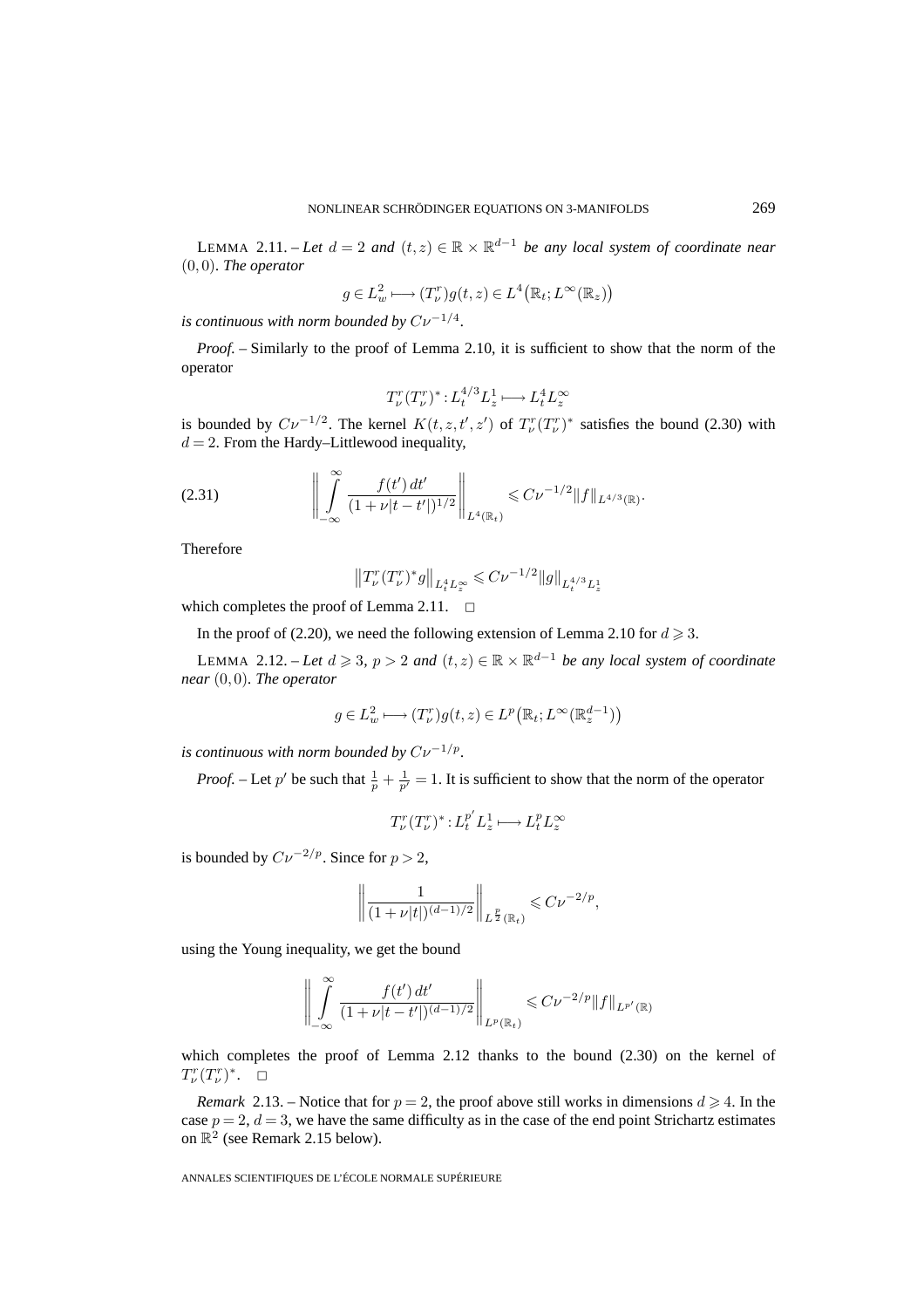A consequence of Lemma 2.8 is the following statement.

LEMMA 2.14. – *Under the assumptions of Lemma* 2.8*, the operator*

$$
g \in L^2_w \longmapsto (T^r_\nu g)(t,z) \in L^\infty\big(\mathbb{R}_t;L^2(\mathbb{R}^{d-1}_z)\big)
$$

*is continuous with norm bounded by*  $Cv^{-(d-1)/2}$ .

*Proof. –* In view of (2.28), the statement of Lemma 2.14, which can be understood as a refinement of the  $L<sup>2</sup>$  boundedness of the spectral projector, is an immediate consequence of the following generalization of Plancherel's identity, which we borrow from [16].

LEMMA (Nondegenerate phase lemma). – Let us consider  $\varphi \in C^{\infty}(\mathbb{R}^n) \times \mathbb{R}^n$  and  $a \in$  $C_0^{\infty}(\mathbb{R}^n_z\times\mathbb{R}^n_w)$  such that

(2.32) 
$$
(z, w) \in \text{supp}(a) \Rightarrow \det \left[\frac{\partial^2 \varphi}{\partial z \partial w}(z, w)\right] \neq 0.
$$

*There exists*  $C > 0$  *such that for every*  $\lambda \geq 1$ *, the operator*  $T_{\lambda}$ 

(2.33) 
$$
T_{\lambda}f(z) = \int_{\mathbb{R}^n} e^{i\lambda \varphi(z,w)} a(z,w) f(w) dw
$$

*satisfies,*

$$
||T_{\lambda}f||_{L^{2}(\mathbb{R}_{z}^{n})} \leqslant C\lambda^{-n/2}||f||_{L^{2}(\mathbb{R}_{w}^{n})}.\qquad \Box
$$

# **2.5. Multilinear estimates**

Let us first prove (2.18). We can write

$$
(T_{\lambda}^r f T_{\mu}^q g)(x)=\int\limits_{S^{d-1}}\int\limits_{S^{d-1}}{\rm e}^{i\lambda \varphi_r(x,\omega)+i\mu \varphi_q(x,\omega')}a_r(x,\omega,\lambda)a_q(x,\omega',\mu)f(\omega)g(\omega')\,d\omega\,d\omega'.
$$

We need to evaluate the above expression in  $L<sub>x</sub><sup>2</sup>$ . After a partition of unity, we can suppose that on the support of

$$
a_r(x,\omega,\lambda)a_q(x,\omega',\mu),
$$

 $(\omega, \omega')$  is close to a fixed point  $(\underline{\omega}^{(1)}, \underline{\omega}^{(2)})$ . We can therefore use the splitting  $x = (t, z)$  of Lemma 2.9 with  $N = 2$ . Using Hölder's inequality, Lemmas 2.14 and 2.10, we infer

$$
||T_{\lambda}^r f T_{\mu}^q g||_{L_t^2 L_x^2} \leq ||T_{\lambda}^r f||_{L_t^2 L_x^{\infty}} ||T_{\mu}^q g||_{L_t^{\infty} L_x^2} \leq C\Lambda(d,\lambda)(\lambda\mu)^{-\frac{d-1}{2}} ||f||_{L_w^2} ||g||_{L_w^2}.
$$

This completes the proof of (2.18).

We next prove (2.19). Let us write

$$
(T_{\lambda}^{r} f T_{\mu}^{q} g T_{\nu}^{s} h)(x) = \int_{S^{1}} \int_{S^{1}} \int_{S^{1}} e^{i\lambda \varphi_{r}(x,\omega) + i\mu \varphi_{q}(x,\omega') + i\nu \varphi_{s}(x,\omega'')}
$$

$$
\times a_{r}(x,\omega,\lambda) a_{q}(x,\omega',\mu) a_{s}(x,\omega'',\nu) f(\omega) g(\omega') h(\omega'') d\omega d\omega' d\omega''.
$$

After a partition of unity we can assume that  $(\omega'', \omega', \omega)$  is close to a fixed point  $(\underline{\omega}^{(1)}, \underline{\omega}^{(2)}, \underline{\omega}^{(3)})$ . With the splitting  $x = (t, z)$  of Lemma 2.9 with  $N = 3$ , using Lemmas 2.14, 2.11 and the Hölder inequality, we get

 $4^e$  SÉRIE – TOME 38 – 2005 – N° 2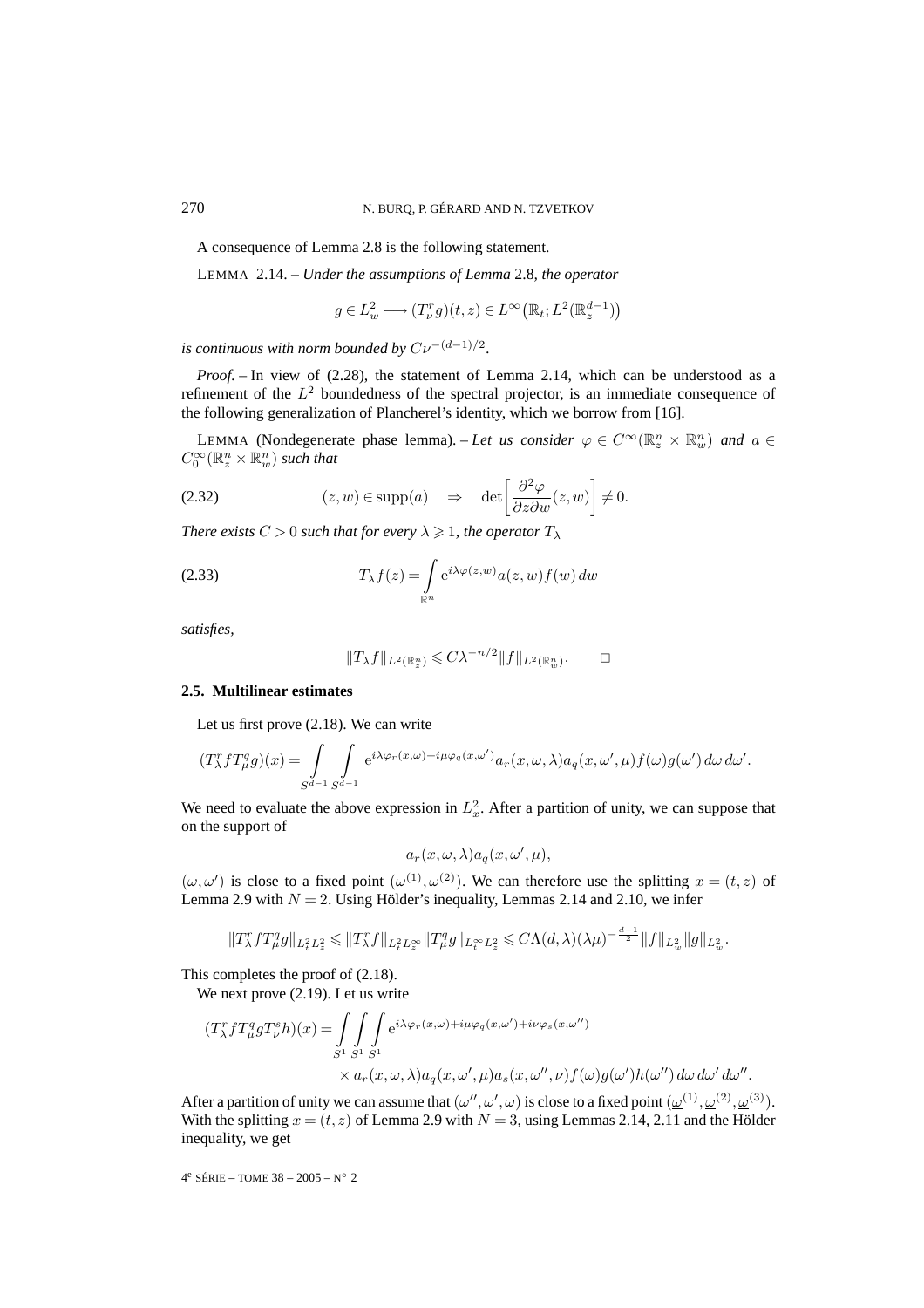NONLINEAR SCHRÖDINGER EQUATIONS ON 3-MANIFOLDS 271

$$
\begin{aligned}\|T_\lambda^r fT_\mu^qgT_\nu^sh\|_{L^2_tL^2_x} &\leqslant \|T_\lambda^r f\|_{L^4_tL^\infty_x}\|T_\mu^qg\|_{L^4_tL^\infty_x}\|T_\nu^sh\|_{L^\infty_tL^2_x}\\ &\leqslant C\lambda^{-\frac{1}{4}}\mu^{-\frac{1}{4}}\nu^{-\frac{1}{2}}\|f\|_{L^2}\|g\|_{L^2}\|h\|_{L^2}.\end{aligned}
$$

This completes the proof of (2.19).

We finally prove (2.20). We can again use the splitting  $x = (t, z)$  of Lemma 2.9 with  $N = 3$ . For  $p \gg 2$  and  $q > 2$  such that  $\frac{1}{p} + \frac{1}{q} = \frac{1}{2}$ , a use of Lemma 2.12 gives the bound

$$
\begin{aligned}\|T_\lambda^r fT_\mu^qgT_\nu^sh\|_{L^2_tL^2_x} &\leqslant \|T_\lambda^rf\|_{L^p_tL^\infty_x}\|T_\mu^qg\|_{L^q_tL^\infty_x}\|T_\nu^sh\|_{L^\infty_tL^2_x}\\ &\leqslant C\lambda^{-\eta}\mu^{-\frac{1}{2}+\eta}\nu^{-1}\|f\|_{L^2}\|g\|_{L^2}\|h\|_{L^2},\end{aligned}
$$

where  $\eta = \frac{1}{p}$ . This ends the proof (2.20) and completes the proof of Theorem 2.  $\Box$ 

*Remark* 2.15. – As pointed to us by Koch and Tataru [20], another approach to these multilinear estimates would be, after a suitable micro-localization, to particularize one variable (t in the exposition above) and see the equation satisfied by the approximated spectral projector

$$
(\Delta + \lambda^2)\chi_{\lambda}(u) = \mathcal{O}_{L^2}(\lambda)
$$

as a *semi-classical* evolution equation of the type

$$
(ih\partial_t + Q(t, z, hD_z))\chi_{\lambda}(u) = \mathcal{O}_{L^2}(h), \quad h = \lambda^{-1}.
$$

Then Lemmas 2.10, 2.11 are simply the (semi-classical) Strichartz estimates which can be proved by using the approach in [5].

#### **3. Preliminaries to the proof of Theorem 1**

In this section  $(M, g)$  is an arbitrary Riemannian manifold of dimension d. Our first purpose is to introduce the basic localization operators  $\Delta_N$  and  $\Delta_{NL}$  which are naturally related to the Sobolev spaces and the Bourgain spaces on M respectively. We establish some basic bounds related to  $\Delta_N$  and  $\Delta_{NL}$ . The main purpose of this section is to show that the well-posedness of the Cauchy problem (1.1) in the Sobolev space  $H<sup>s</sup>(M)$  is a consequence of nonlinear estimates in the Bourgain spaces associated to the Laplace operator **∆**. This reduction is now classical (see e.g. [14]).

#### **3.1. Bourgain spaces and basic localization operators**

Since M is compact,  $\Delta$  has a compact resolvent and thus the spectrum of  $\Delta$  is discrete. Let e<sup>k</sup> ∈ L<sup>2</sup>(M), k ∈ N, be an orthonormal basis of eigenfunctions of −**∆** associated to eigenvalues  $\lambda_k$ . Denote by  $P_k$  the orthogonal projector on  $e_k$ . The Sobolev space  $H<sup>s</sup>(M)$  is therefore equipped with the norm (with  $\langle x \rangle = (1 + |x|^2)^{1/2}$ ),

$$
||u||^2_{H^s(M)} = \sum_k \langle \lambda_k \rangle^s ||P_k u||^2_{L^2(M)}.
$$

The Bourgain space (or conormal Sobolev space)  $X^{s,b}(\mathbb{R} \times M)$  is equipped with the norm

$$
||u||_{X^{s,b}(\mathbb{R}\times M)}^2 = \sum_k \langle \lambda_k \rangle^s ||\langle \tau + \lambda_k \rangle^b \widehat{P_k u}(\tau)||_{L^2(\mathbb{R}_\tau \times M)}^2 = ||e^{-it\Delta} u(t,\cdot)||_{H^b(\mathbb{R}_t;H^s(M))}^2,
$$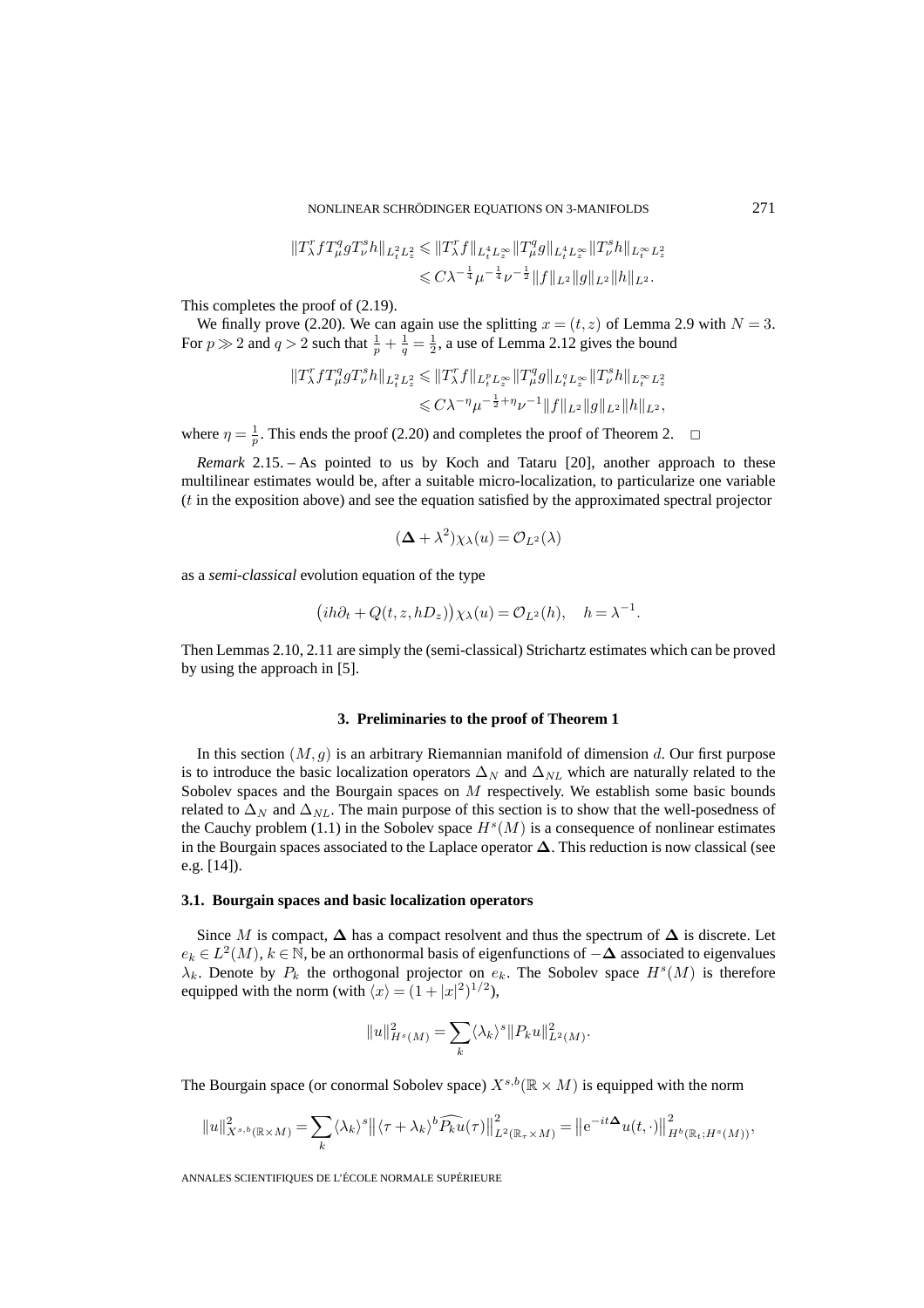where  $P_k u(\tau)$  denotes the Fourier transform of  $P_k u$  with respect to the time variable.

Let us first recall that for  $b > 1/2$  the space  $X^{s,b}(\mathbb{R} \times M)$  is continuously embedded in  $C(\mathbb{R}; H^s(M))$ . For  $u \in C_0^{\infty}(\mathbb{R} \times M)$ , we write

$$
P_k u(t) = \frac{1}{2\pi} \int_{-\infty}^{\infty} \frac{\langle \tau + \lambda_k \rangle^b}{\langle \tau + \lambda_k \rangle^b} \widehat{P_k u}(\tau) e^{it\tau} d\tau.
$$

For  $b > 1/2$ , we get by the Cauchy–Schwarz inequality, applied in  $\tau$ ,

(3.1) 
$$
\langle \lambda_k \rangle^{s/2} |P_k u(t)| \leq C \left\{ \int_{-\infty}^{\infty} \langle \lambda_k \rangle^s \langle \tau + \lambda_k \rangle^{2b} |\widehat{P_k u}(\tau)|^2 d\tau \right\}^{1/2}.
$$

Squaring (3.1), integrating over  $M$  and summing over  $k$  yield,

(3.2) 
$$
||u||_{L^{\infty}(\mathbb{R};H^{s}(M))} \leq C||u||_{X^{s,b}(\mathbb{R} \times M)}, \quad b > \frac{1}{2}.
$$

For  $u \in C^{\infty}(M)$  and  $N \ge 1$ , we define the projector  $\Delta_N$  as

$$
\Delta_N(u) := \sum_{k: \ N \leqslant \langle \lambda_k \rangle^{1/2} < 2N} P_k u.
$$

We now state a basic bound for  $\Delta_N$ .

LEMMA 3.1. – *There exists a constant* C *such that for every*  $q \in [2, \infty]$ *, every*  $u \in L^2(M)$ *,* 

$$
\|\Delta_N(u)\|_{L^q(M)} \leq C N^{\frac{d}{2} - \frac{d}{q}} \|\Delta_N(u)\|_{L^2(M)}.
$$

*Proof.* – The assertion clearly holds for  $q = 2$ . We next prove it for  $q = \infty$ . Let us write  $\Delta_N = \sum_{j=0}^{N-1} \Delta_{N,j}$ , where

(3.3) 
$$
\Delta_{N,j} := \sum_{k: \ N+j \leq \langle \lambda_k \rangle^{1/2} < N+j+1} P_k.
$$

Due to the Weyl estimate (see Lemma 2.3)

$$
\left\| \Delta_{N,j}(u) \right\|_{L^{\infty}(M)} \leqslant CN^{\frac{d-1}{2}} \left\| \Delta_{N,j}(u) \right\|_{L^{2}(M)}
$$

and due to the triangle and Cauchy–Schwarz inequalities

$$
\begin{aligned} \left\| \Delta_N (u) \right\|_{L^\infty(M)} \\ \leqslant C N^{\frac{d-1}{2}} \Bigg( \sum_{j=0}^{N-1} \left\| \Delta_{N,j}(u) \right\|_{L^2(M)}^2 \Bigg)^{\frac{1}{2}} \Bigg( \sum_{j=0}^{N-1} \mathbf{1}^2 \Bigg)^{\frac{1}{2}} = C N^{\frac{d}{2}} \big\| \Delta_N (u) \big\|_{L^2(M)} . \end{aligned}
$$

By Hölder's inequality, this completes the proof of Lemma 3.1.  $\Box$ 

 $4^e$  SÉRIE – TOME  $38 - 2005 - N° 2$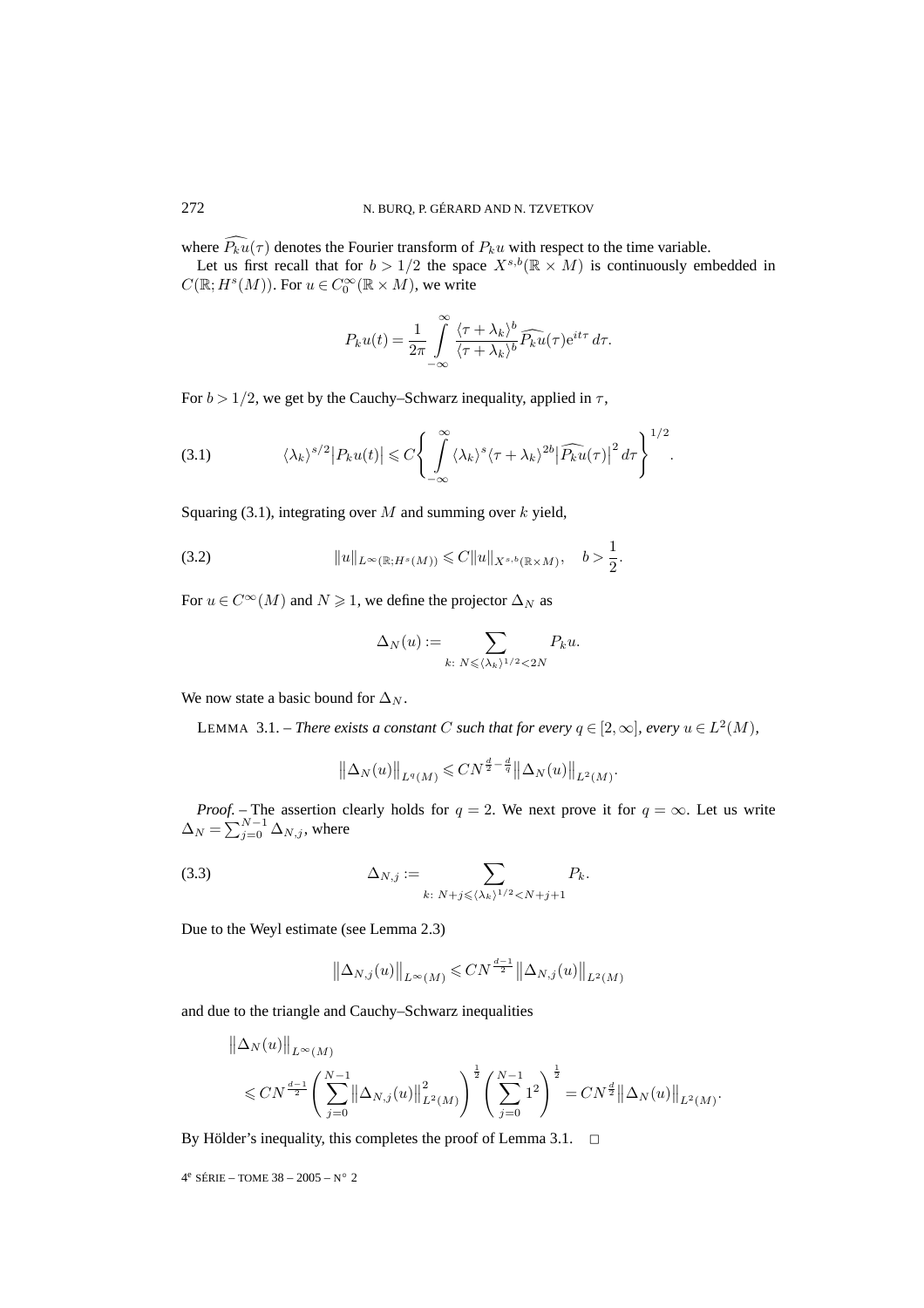For  $N \ge 1$  a dyadic integer, i.e.  $N = 2<sup>n</sup>$ ,  $n \in \mathbb{N}$ , we define the operator  $S_N$  as

$$
S_N:=\sum_{N_1\leqslant N}\Delta_{N_1},
$$

where the sum is taken over all dyadic integers  $N_1$  smaller or equal to N. We also define  $S_{1/2}$ by  $S_{1/2}(u) := 0$ .

Next, for  $u \in C_0^{\infty}(\mathbb{R} \times M)$  and  $N, L$  positive integers, we define the localization operators  $\Delta_{NL}$  as

$$
\Delta_{NL}(u) := \frac{1}{2\pi} \sum_{k: \ N \leqslant \langle \lambda_k \rangle^{1/2} < 2N} \int_{L \leqslant \langle \tau + \lambda_k \rangle \leqslant 2L} \widehat{P_k u}(\tau) e^{it\tau} d\tau.
$$

It is easy to check that  $\Delta_{NL}$  is a projector. It follows from this definition that for every s, b there exists  $C > 0$  such that

$$
(3.4) \quad \frac{1}{C} \left\| \Delta_{NL}(u) \right\|_{X^{s,b}(\mathbb{R}\times M)} \leqslant L^b N^s \left\| \Delta_{NL}(u) \right\|_{L^2(\mathbb{R}\times M)} \leqslant C \left\| \Delta_{NL}(u) \right\|_{X^{s,b}(\mathbb{R}\times M)},
$$

and

$$
(3.5) \qquad \frac{1}{C} \sum_{N,L} L^{2b} N^{2s} \left\| \Delta_{NL}(u) \right\|_{L^2}^2 \leqslant \|u\|_{X^{s,b}}^2 \leqslant C \sum_{N,L} L^{2b} N^{2s} \left\| \Delta_{NL}(u) \right\|_{L^2}^2,
$$

where the sums is taken over all dyadic values of N and L, i.e.  $N = 2<sup>n</sup>$ ,  $L = 2<sup>l</sup>$ ,  $n, l \in \mathbb{N}$ . We now state a basic bound for  $\Delta_{NL}$ .

LEMMA 3.2. – *There exists a constant* C *such that for every*  $p, q \in [2, \infty]$ *, every*  $u \in$  $L^2(\mathbb{R} \times M)$ ,

$$
\left\|\Delta_{NL}(u)\right\|_{L^p(\mathbb{R};L^q(M))} \leqslant CL^{\frac{1}{2}-\frac{1}{p}}N^{\frac{d}{2}-\frac{d}{q}}\|\Delta_{NL}(u)\|_{L^2(\mathbb{R}\times M)}.
$$

*Proof.* – Since  $\Delta_N \Delta_{NL} = \Delta_{NL}$ , a use of Lemma 3.1 yields

$$
\left\|\Delta_{NL}(u)\right\|_{L^p(\mathbb{R};L^q(M))} \leqslant CN^{\frac{d}{2}-\frac{d}{q}}\left\|\Delta_{NL}(u)\right\|_{L^p(\mathbb{R};L^2(M))}.
$$

Therefore, we only need to consider the case  $q = 2$ . Using that  $P_k u(\tau) = P_k \hat{u}(\tau)$ , we can write

$$
\left\|\Delta_{NL}(u)(t)\right\|_{L^2(M)}^2 \leq C \sum_{k:\ N \leqslant \langle \lambda_k \rangle^{1/2} < 2N} \int\left| \int\limits_{L \leqslant \langle \tau + \lambda_k \rangle \leqslant 2L} \widehat{P_k u}(\tau) e^{it\tau} d\tau \right|^2.
$$

Since the integration over  $\tau$  is on a region of size L, using the Cauchy–Schwarz inequality in  $\tau$ and the Plancherel identity yields

$$
\left\|\Delta_{NL}(u)(t)\right\|_{L^2(M)}^2 \leqslant CL \sum_{k:\ N\leqslant \langle \lambda_k\rangle^{1/2} < 2N} \int\limits_{M} \int\limits_{-\infty}^{\infty} \left|\widehat{P_k u}(\tau)\right|^2 d\tau \leqslant CL \|u\|_{L^2(\mathbb{R}\times M)}^2.
$$

Applying the last inequality to  $\Delta_{NL}(u)$  instead of u and using that  $\Delta_{NL}$  is a projector give

$$
\left\|\Delta_{NL}(u)\right\|_{L^{\infty}(\mathbb{R};L^2(M))} \leqslant CL^{\frac{1}{2}}\left\|\Delta_{NL}(u)\right\|_{L^2(\mathbb{R}\times M)}.
$$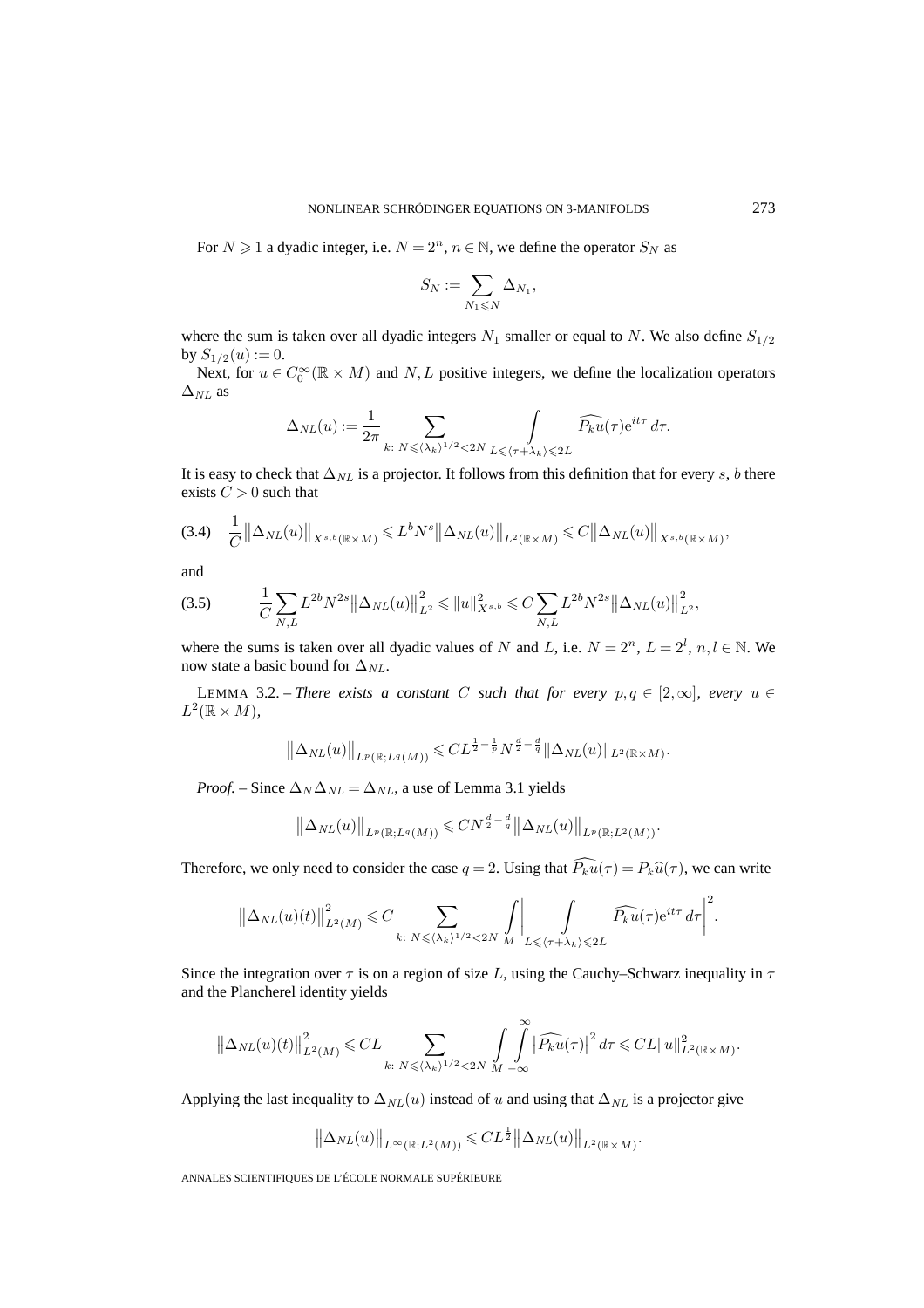The assertion of the lemma trivially holds for  $p = q = 2$  and therefore the proof of Lemma 3.2 is completed by Hölder's inequality.  $\square$ 

## **3.2. Reduction to nonlinear estimates in Bourgain spaces**

The starting point is to consider the integral equation (Duhamel form)

(3.6) 
$$
u(t) = e^{it\Delta}u_0 - i \int_0^t e^{i(t-\tau)\Delta} F(u(\tau)) d\tau.
$$

At least for classical (smooth) solutions u the integral equation (3.6) is equivalent to (1.1). For that reason we solve (3.6) by the Picard iteration in a suitable functional setting and thus we get solutions of (3.6). Notice that this is achieved classically if  $s > 3/2$  by taking  $X = C([-T, T]; H<sup>s</sup>(M))$ . Therefore we shall restrict the study to the case  $s \in [1, 3/2]$ . In this case of low regularity solutions of (3.6) the information we have for u and  $F(u)$  should be strong enough to conclude that we get solutions of (1.1) too.

For  $T > 0$ , we define the restriction space  $X_T^{s,b} := X^{s,b}([-T,T] \times M)$ , equipped with the norm

$$
||u||_{X_T^{s,b}} = \inf \bigl\{ ||w||_{X^{s,b}},\ w\in X^{s,b} \text{ with } w|_{[-T,T]} = u\bigr\}.
$$

For  $b > 1/2$ , the space  $X^{s,b}_T$  is continuously embedded in  $C([-T,T]; H^s(M))$  (see (3.2)) and  $X_T^{s,b}$  will be the space for the solutions of (3.6) on  $[-T, T]$ . The next proposition contains the basic reduction to nonlinear estimates in  $X^{s,b}$ .

PROPOSITION 3.3. – *Assume that there exists*  $(b, b') \in \mathbb{R}^2$  *satisfying* 

$$
(3.7) \t\t 0 < b' < \frac{1}{2} < b, \t b + b' < 1
$$

*such that for every*  $s \in [1,2)$  *there exists a constant* C *and* p *such that for every*  $u \in X^{s,b}$ *,* 

$$
(3.8) \t\t\t ||F(u)||_{X^{s,-b'}(\mathbb{R}\times M)} \leq C\big(1+\|u\|_{X^{1,b}(\mathbb{R}\times M)}^p\big) \|u\|_{X^{s,b}(\mathbb{R}\times M)},
$$

*and for every*  $u, v \in X^{s,b}$ ,

(3.9) 
$$
\|F(u) - F(v)\|_{X^{s, -b'}(\mathbb{R} \times M)}
$$
  
  $\leq C(1 + \|u\|_{X^{s, b}(\mathbb{R} \times M)}^p + \|v\|_{X^{s, b}(\mathbb{R} \times M)}^p) \|u - v\|_{X^{s, b}(\mathbb{R} \times M)}.$ 

*Then*

- 1. *For every bounded subset* B of  $H^1(M)$  *there exists*  $T > 0$  *such that if*  $u_0 \in B$  *then there exists a unique solution* u of (3.6) on  $[-T, T]$  in the class  $X_T^{1,b}$ . Moreover the map  $u_0 \mapsto u \in C([-T,T]; H^1(M))$  *is Lipschitz continuous on B*.
- 2. If in addition  $u_0 \in H^s(M)$  then  $u \in C([-T,T]; H^s(M))$ .
- 3. *The function* u *is a solution of* (1.1) *in the distributional sense.*
- 4. If in addition we suppose that  $V(z) \geq -C(1+|z|)^{\beta}$ ,  $\beta < 2+4/d$ , then the results above *hold for any arbitrarily large* T *.*
- 5. For  $u_0 \in H^s(M)$ ,  $s > 3/2$ , the solution is unique in  $C([-T, T]; H^s(M))$ .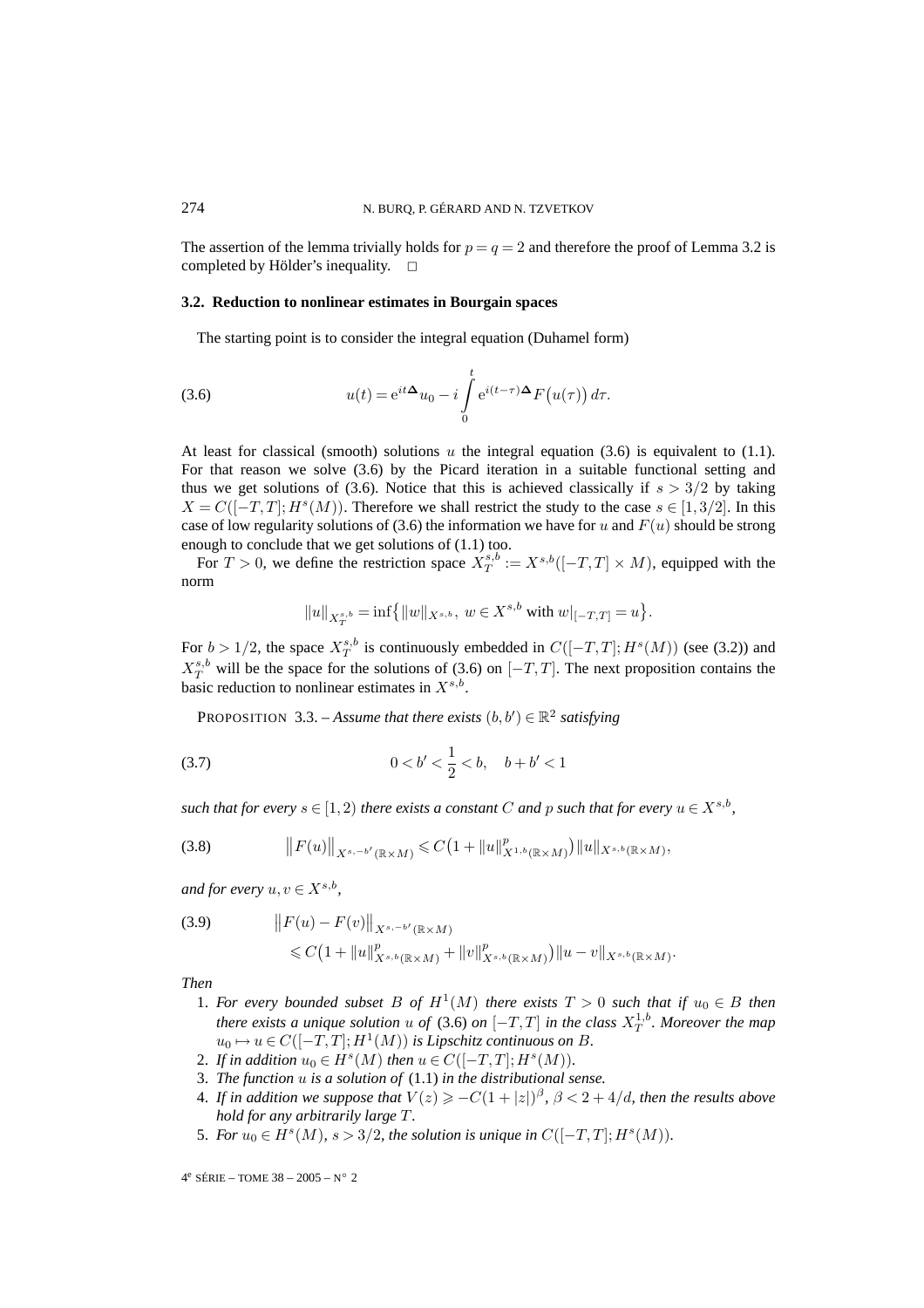*Proof.* – Let  $\psi \in C_0^{\infty}(\mathbb{R})$  be equal to 1 on  $[-1, 1]$ . The identity

$$
\left\|\psi(t)e^{it\Delta}u_0\right\|_{X^{s,b}(\mathbb{R}\times M)} = \|\psi\|_{H^b(\mathbb{R})}\|u_0\|_{H^s(M)}
$$

follows from the definition of  $X^{s,b}({\mathbb R} \times M)$  and therefore for  $T \leqslant 1$ 

(3.10) 
$$
\|e^{it\Delta}u_0\|_{X^{s,b}_T}\leqslant C\|u_0\|_{H^s(M)}.
$$

The bound

$$
(3.11) \qquad \left\| \psi(t/T) \int\limits_{0}^{t} e^{i(t-\tau)\Delta} F(\tau) d\tau \right\|_{X^{s,b}(\mathbb{R}_{t} \times M)} \leqslant C T^{1-b-b'} \|F\|_{X^{s,-b'}(\mathbb{R} \times M)},
$$

holds for  $T \leq 1$  and  $(b, b')$  satisfying (3.7). Indeed (see [8, Proposition 2.11]) estimate (3.11) follows from the *one dimensional* inequality

(3.12) 
$$
\left\| \psi(t/T) \int_{0}^{t} g(\tau) d\tau \right\|_{H^{b}(\mathbb{R})} \leqslant C T^{1-b-b'} \|g\|_{H^{-b'}(\mathbb{R})}.
$$

A proof of (3.12) can be found in [14].

Using (3.11) and the assumptions of the proposition we obtain the estimates

$$
(3.13) \qquad \left\| \int_{0}^{t} e^{i(t-\tau)\Delta} F(u(\tau)) d\tau \right\|_{X^{s,b}_{T}} \leq C T^{1-b-b'} \left( 1 + \|u\|_{X^{1,b}_{T}}^p \right) \|u\|_{X^{s,b}_{T}}
$$

and

(3.14) 
$$
\left\| \int_{0}^{t} e^{i(t-\tau)\Delta} \left( F(u(\tau)) - F(v(\tau)) \right) d\tau \right\|_{X^{s,b}_T} \leq C T^{1-b-b'} \left( 1 + \|u\|_{X^{s,b}_T}^p + \|v\|_{X^{s,b}_T}^p \right) \|u - v\|_{X^{s,b}_T},
$$

provided  $T \leqslant 1$  and  $(b, b')$  satisfying (3.7). Let  $B$  be a bounded subset of  $H^1(M)$ . It results from (3.10), (3.13) and (3.14) with  $s = 1$  that there exists  $T \ll 1$  such that for every  $u_0 \in B$  the righthand side of (3.6) is a contraction in a suitable ball of  $X_T^{1,b}$  with a unique fixed point which is the solution of (3.6). The uniqueness in the class  $X_T^{1,b}$  and the Lipschitz continuity of the flow map follow from (3.14). Suppose now that  $u_0 \in H^s(M)$ . Then as before it follows from (3.10), (3.13) and (3.14) that we can find  $T \leq T$  such that we can identify  $u|_{[-\widetilde{T},\widetilde{T}]}$  as the unique solution of (3.6) on  $[-\tilde{T}, \tilde{T}]$  in the class  $X^{s,b}_{\tilde{T}} \subset X^{1,b}_{\tilde{T}}$ . In particular  $u(t, \cdot) \in H^s(M)$  for  $t \in [-\tilde{T}, \tilde{T}]$ . Then by a bootstrap and the tame estimate (3.13) we conclude that  $u(t, \cdot) \in H^s(M)$  for  $t \in [-T, T]$ . Thanks to (3.8), we obtain that  $F(u(t)) \in X_T^{1,-b'}$  and since  $b' < 1/2$ , we infer that

$$
\partial_t \left[ \int_0^t e^{-i\tau \Delta} F(u(\tau)) d\tau \right] = e^{-it\Delta} F(u(t))
$$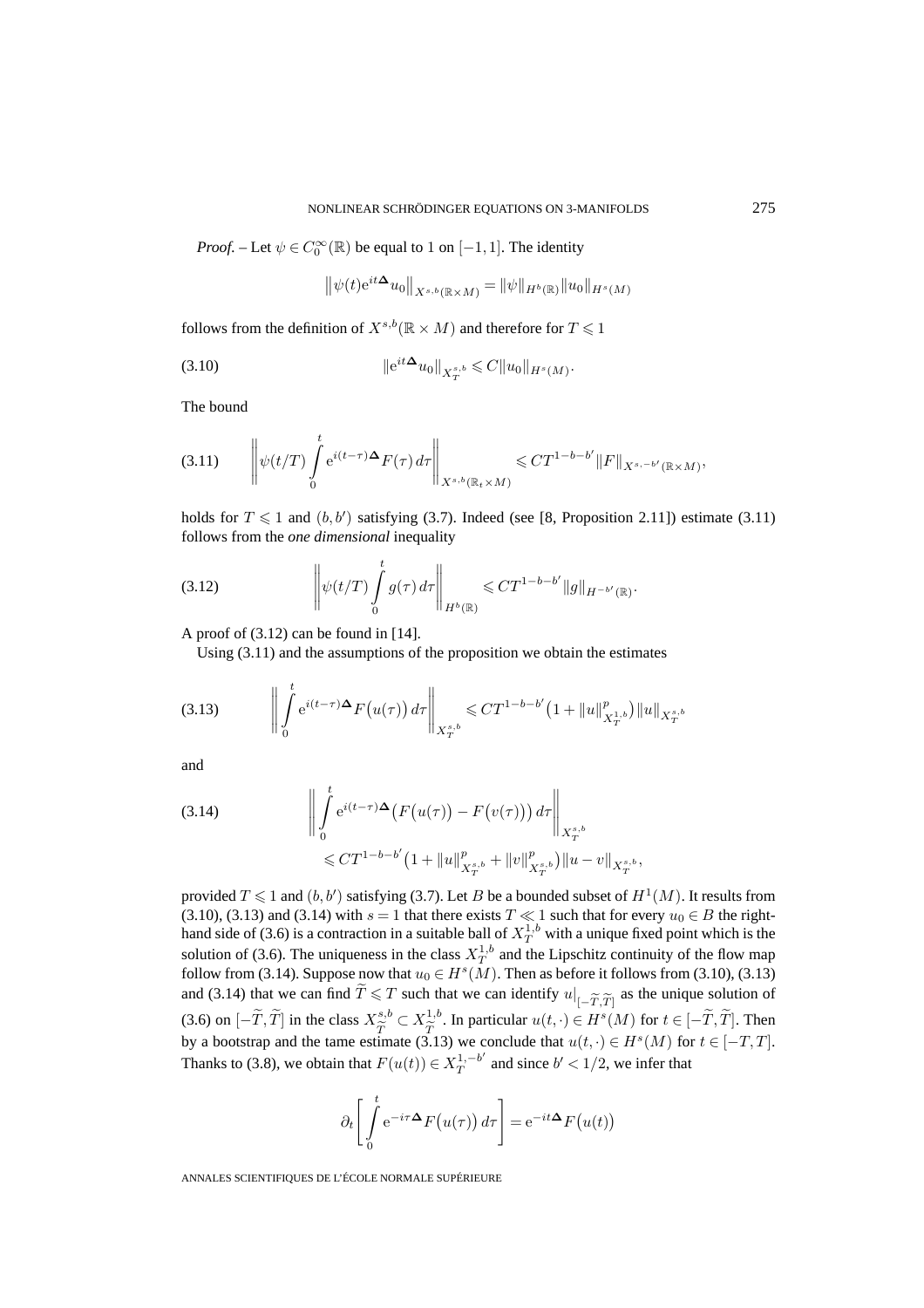in the distributional sense which implies that  $u$  is a solution of the original PDE (1.1) in the distributional sense. If  $u_0 \in H^2(M)$  then, thanks to the propagation of the  $H^s$  regularity assertion, one can take the scalar product of  $(1.1)$  with u and  $u_t$  and it results that the conservations laws (1.3) hold. If  $u_0 \in H^1(M)$ , we can approximate in  $H^1(M)$  the function  $u_0$  with a sequence  $(u_{0,n})$  such that  $u_{0,n} \in H^2(M)$ . If we denote by  $u_n(t)$  the corresponding solutions of (1.1), thanks to the propagation of the regularity we obtain then that  $u_n(t)$  enjoys the conservation laws (1.3) for t on the time of existence of  $u(t)$ . Finally we can pass to the limit  $n \to \infty$  and thanks to the  $H<sup>1</sup>$  continuity of the conservation laws functionals, we deduce that  $u(t)$  satisfies the conservation laws (1.3). If we suppose that  $V(z)$  satisfies  $V(z) \geq -C(1+|z|)^{\beta}$ ,  $\beta < 2 + 4/d$ , using the Gagliardo–Nirenberg inequalities, we obtain that there exists  $\theta \in ]0,2[$ such that

$$
\int_{M} V(u(t)) \geqslant -C \|u(t)\|_{L^{2}}^{\beta-\theta} \|u(t)\|_{H^{1}}^{\theta} - C.
$$

Therefore, the conservation laws  $(1.3)$  yield a bound independent with respect to t for  $||u(t)||_{H^1(M)}$  which allows to reiterate the local existence argument and thus to achieve the existence of  $u(t)$  on an arbitrary time interval. Finally, thanks to the Sobolev embedding  $H<sup>s</sup>(M) \subset L<sup>\infty</sup>(M)$ ,  $s > 3/2$ , and the propagation of regularity, we easily obtain that if  $u_0 \in H<sup>s</sup>(M)$ ,  $s > 3/2$ , then the uniqueness holds in the class  $C([-T,T]; H<sup>s</sup>(M))$ . This completes the proof of Proposition 3.3.  $\Box$ 

With Proposition 3.3 in hand the assertion of Theorem 1 follows from the following statement.

**THEOREM** 4. – Let  $M = S^3$  or  $M = S^2_{\rho} \times S^1$  endowed with the standard metrics. For every  $1 < \alpha < 5$  and  $s \in [1,2)$  there exists  $(b, b') \in \mathbb{R}^2$  satisfying (3.7) such that (3.8) and (3.9) hold.

The next two sections are devoted to the proof of Theorem 4.

#### **4. Bilinear Strichartz estimates and applications**

In this section we prove Theorem 4 for  $M = S<sup>3</sup>$  with the standard metric.

# **4.1. Bilinear Strichartz estimates on**  $S<sup>3</sup>$

In the case  $M = S^3$  the eigenvalues of  $-\Delta$  are  $\lambda_k = k^2 - 1$ ,  $k \ge 1$ , and this fact plays a key role in the analysis. The starting point is the following bilinear improvement of the  $L<sup>4</sup>$  Strichartz inequality on  $S<sup>3</sup>$  established in [5].

PROPOSITION 4.1. – *For every interval*  $I \subset \mathbb{R}$ *, every*  $\varepsilon > 0$  *there exists a constant* C *such that for every*  $N_1, N_2 \geq 1$ , every  $f_1, f_2 \in L^2(M)$ ,

$$
\left\| \prod_{j=1}^{2} e^{it\mathbf{\Delta}}(\Delta_{N_j} f_j) \right\|_{L^2(I \times M)} \leq C \big( \min(N_1, N_2) \big)^{\frac{1}{2} + \varepsilon} \prod_{j=1}^{2} \|\Delta_{N_j} f_j\|_{L^2(M)}.
$$

*Proof.* – By a time translation we can suppose that  $I = [0, T]$ . Moreover, for  $f \in L^2(M)$  the function  $e^{it\Delta} f$  is periodic with respect to t and therefore it suffices to give the proof with  $T = 2\pi$ . Let us write

$$
\prod_{j=1}^{2} e^{it\Delta}(\Delta_{N_j} f_j) = \sum_{N_j \leq \langle \lambda_{k_j} \rangle^{1/2} < 2N_j} e^{-it(\lambda_{k_1} + \lambda_{k_2})} P_{k_1}(f_1) P_{k_2}(f_2).
$$

 $4^e$  SÉRIE – TOME 38 – 2005 – N° 2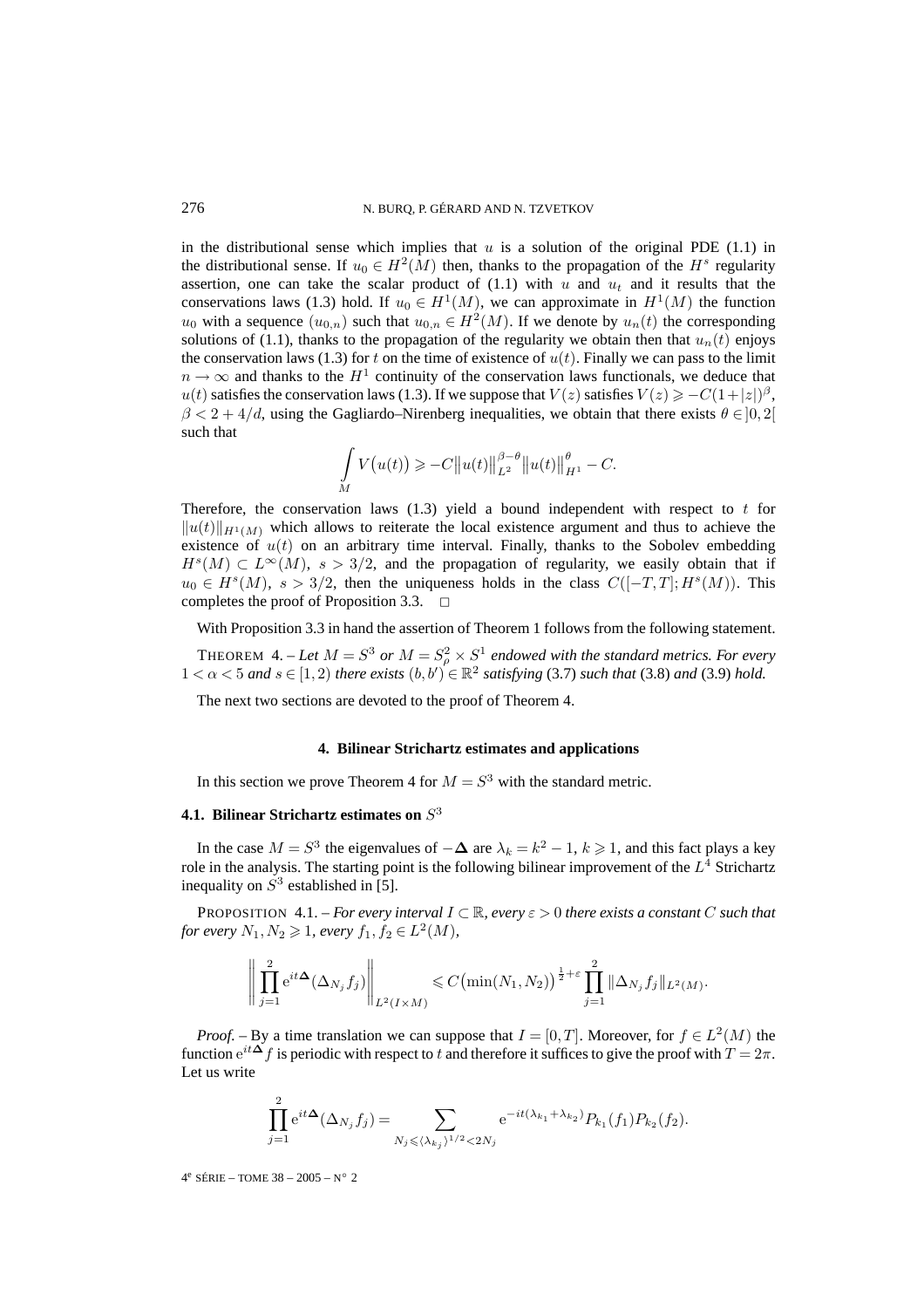Using the Parseval identity with respect to  $t$  we get

$$
\left\| \prod_{j=1}^{2} e^{it\Delta} (\Delta_{N_j} f_j) \right\|_{L^2([0,2\pi]\times M)}^2 = \sum_{\tau \in \mathbb{Z}} \left\| \sum_{\tau = \lambda_{k_1} + \lambda_{k_2}} P_{k_1}(f_1) P_{k_2}(f_2) \right\|_{L^2(M)}^2,
$$

where the summation over  $(k_1, k_2)$  is restricted to  $N_j \leq \langle \lambda_{k_j} \rangle^{1/2} < 2N_j$ ,  $j = 1, 2$ . Applying the triangle inequality for the  $L^2(M)$  norm, the Cauchy–Schwarz inequality in the summation over  $(k_1, k_2)$ , and the bilinear estimate of Theorem 2 for  $d = 3$  yields that for every  $\varepsilon > 0$ ,

$$
\left\| \prod_{j=1}^{2} e^{it\mathbf{\Delta}}(\Delta_{N_j} f_j) \right\|_{L^2([0,2\pi] \times M)}^2
$$
  
\$\leqslant C\_{\varepsilon}(\min(N\_1, N\_2))^{1+\varepsilon} \sup\_{\tau \in \mathbb{Z}} \alpha\_{N\_1,N\_2}(\tau) \prod\_{j=1}^{2} \|\Delta\_{N\_j} f\_j\|\_{L^2(M)}^2,

where

$$
\alpha_{N_1,N_2}(\tau) = \# \big\{ (k_1, k_2) \in \mathbb{N}^2 \colon \tau + 2 = k_1^2 + k_2^2, \ N_j \le \langle \lambda_{k_j} \rangle^{1/2} < 2N_j, \ j = 1, 2 \big\}.
$$

We claim that  $\alpha_{N_1,N_2}(\tau) \leq C_{\varepsilon} N^{\varepsilon}$ . Indeed this follows from the next lemma.

LEMMA 4.2. – *For every*  $\varepsilon > 0$  *there exists*  $C > 0$  *such that for every positive integers*  $\tau$ *and* N*,*

(4.1) 
$$
\#\{(k_1,k_2)\in\mathbb{N}^2\colon N\leq k_1<2N,\ k_1^2+k_2^2=\tau\}\leq CN^{\varepsilon}.
$$

*Proof. –* This lemma already appeared in [8] (see [8, Lemma 3.2]). We recall the proof. For  $\tau \leq 10N^4$  it follows from the divisor bound in the ring of Gaussian integers which is a Euclidean division domain. For  $\tau \geq 10N^4$  there is at most one value of  $(k_1, k_2)$  satisfying the imposed restriction since in this case  $k_2$  should range in an interval of size smaller than one. Hence for  $\tau \geq 10N^4$  the left-hand side of (4.1) is bounded by 1. This completes the proof of Lemma 4.2.  $\Box$ 

Proposition 4.1 now readily follows from Lemma 4.2.  $\Box$ 

#### **4.2. Using bilinear Strichartz estimates**

From now on we simply assume that  $M$  is a three dimensional compact manifold satisfying Proposition 4.1. Proceeding as in [8, Section 3.2] one can show, for instance, that three dimensional Zoll manifolds have this property. As a consequence it can be remarked that in fact Theorem 1 holds for any such manifold.

First we deduce from Proposition 4.1 the following bilinear estimate in the  $X^{s,b}$  context.

PROPOSITION 4.3. – *For every*  $\varepsilon > 0$  *there exist*  $\beta < 1/2$  *and*  $C > 0$  *such that for every*  $N_1, N_2, L_1, L_2 ≥ 1$ , every  $u_1, u_2 ∈ L^2(\mathbb{R} × M)$ ,

$$
\left\| \prod_{j=1}^2 \Delta_{N_j L_j}(u_j) \right\|_{L^2(\mathbb{R} \times M)} \leq C (L_1 L_2)^{\beta} \left( \min(N_1, N_2) \right)^{\frac{1}{2} + \varepsilon} \prod_{j=1}^2 \left\| \Delta_{N_j L_j}(u_j) \right\|_{L^2(\mathbb{R} \times M)}.
$$

*Proof.* – Let us suppose that  $N_1 \leq N_2$ . Using Lemma 3.2 and the Hölder inequality we can write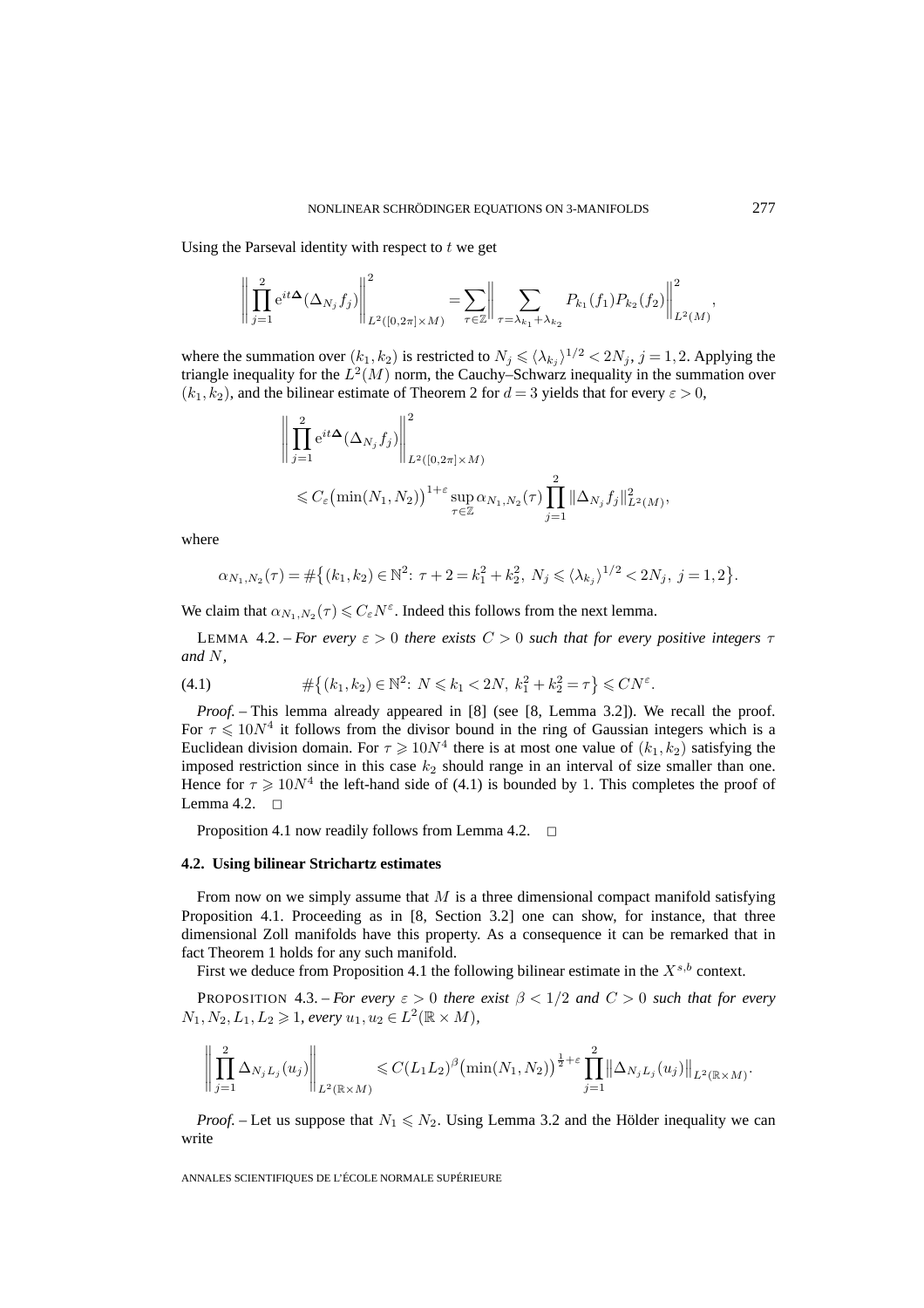$$
(4.2) \qquad \left\| \prod_{j=1}^{2} \Delta_{N_{j}L_{j}}(u_{j}) \right\|_{L^{2}(\mathbb{R} \times M)} \leq \left\| \Delta_{N_{1}L_{1}}(u_{1}) \right\|_{L^{4}(\mathbb{R};L^{\infty}(M))} \left\| \Delta_{N_{2}L_{2}}(u_{2}) \right\|_{L^{4}(\mathbb{R};L^{2}(M))}
$$

$$
\leq CN_{1}^{\frac{3}{2}}(L_{1}L_{2})^{\frac{1}{4}} \prod_{j=1}^{2} \left\| \Delta_{N_{j}L_{j}}(u_{j}) \right\|_{L^{2}(\mathbb{R} \times M)}.
$$

Estimate (4.2) is better than the needed one with respect to the  $L_j$  localization but is far from the needed one with respect to the  $N_j$  localization.

We now estimate  $\|\prod_{j=1}^2 \Delta_{N_jL_j}(u_j)\|_{L^2}$  by means of Proposition 4.1. It is indeed possible thanks to the following lemma.

LEMMA 4.4. – *For every*  $b \in ]1/2,1]$ *, every*  $\delta > 0$ *, there exists*  $C_{b,\delta}$  *such that for every*  $u_1, u_2 \in X^{0,b}(\mathbb{R} \times M)$ , every  $1 \leqslant N_1 \leqslant N_2$ ,

$$
\left\| \prod_{j=1}^2 \Delta_{N_j}(u_j) \right\|_{L^2(\mathbb{R} \times M)} \leq C_{b,\delta} N_1^{\frac{1}{2}+\delta} \prod_{j=1}^2 \left\| \Delta_{N_j}(u_j) \right\|_{X^{0,b}(\mathbb{R} \times M)}.
$$

*Proof.* – Let us set  $v_j(t) := e^{it\Delta} \Delta_{N_j}(u_j)(t)$ ,  $j = 1, 2$ . Then we can write

$$
\Delta_{N_j}(u_j)(t) = \frac{1}{2\pi} \int_{-\infty}^{\infty} e^{it\tau} e^{-it\Delta} \widehat{v_j}(\tau) d\tau.
$$

Therefore

$$
\prod_{j=1}^{2} \Delta_{N_j}(u_j)(t) = \frac{1}{4\pi^2} \int_{-\infty}^{\infty} \int_{-\infty}^{\infty} e^{it(\tau_1 + \tau_2)} \left( \prod_{j=1}^{2} e^{-it\Delta} \widehat{v_j}(\tau_j) \right) d\tau_1 d\tau_2.
$$

Using the triangle inequality and Proposition 4.1 gives that for every unit interval  $I \subset \mathbb{R}$ , every  $\delta > 0$  there exists  $C_{\delta}$  such that

$$
\left\| \prod_{j=1}^2 \Delta_{N_j}(u_j) \right\|_{L^2(I \times M)} \leq C_\delta N_1^{\frac{1}{2}+\delta} \int\limits_{-\infty}^{\infty} \int\limits_{-\infty}^{\infty} \prod_{j=1}^2 \left\| \widehat{v}_j(\tau_j) \right\|_{L^2(M)} d\tau_1 d\tau_2.
$$

Hence using the Cauchy–Schwarz inequality in  $(\tau_1, \tau_2)$  gives for  $b > 1/2$ ,

(4.3) 
$$
\left\| \prod_{j=1}^{2} \Delta_{N_j}(u_j) \right\|_{L^2(I \times M)} \leq C_{b,\delta} N_1^{\frac{1}{2}+\delta} \prod_{j=1}^{2} \left\| \langle \tau \rangle^b \widehat{v_j}(\tau) \right\|_{L^2(\mathbb{R}_{\tau} \times M)} = C_{b,\delta} N_1^{\frac{1}{2}+\delta} \prod_{j=1}^{2} \left\| \Delta_{N_j}(u_j) \right\|_{X^{0,b}(\mathbb{R} \times M)}.
$$

Using a partition of unity, we can find a  $\psi \in C_0^{\infty}(\mathbb{R})$ , supported in  $[0,1]$  such that

(4.4) 
$$
\Delta_{N_j}(u_j)(t) = \sum_{n \in \mathbb{Z}} \psi\left(t - \frac{n}{2}\right) \Delta_{N_j}(u_j(t)) = \sum_{n \in \mathbb{Z}} \Delta_{N_j}\left(\psi\left(t - \frac{n}{2}\right) u_j(t)\right).
$$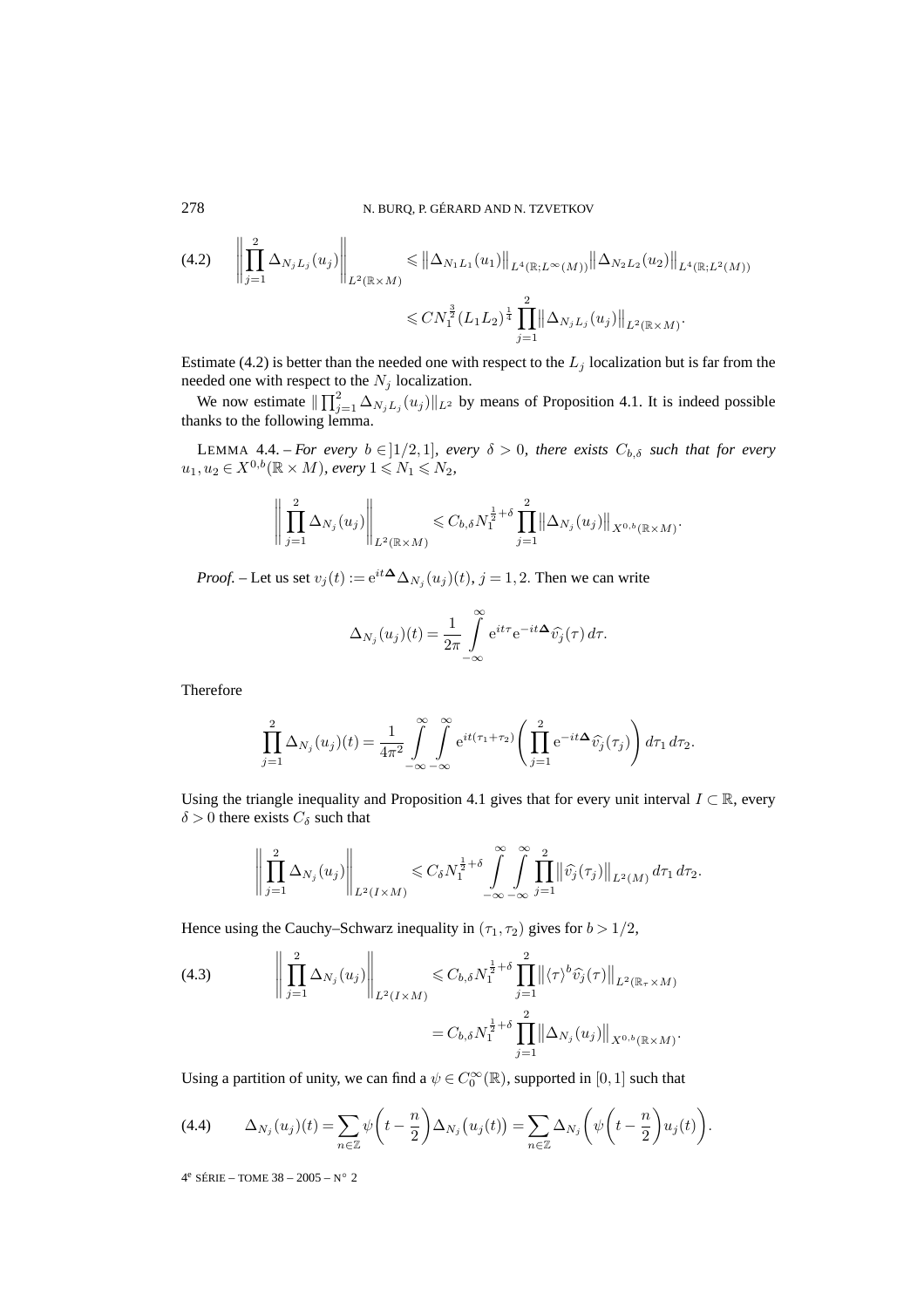Notice that if for  $u \in X^{0,b}(\mathbb{R} \times M)$ ,  $b \in [0,1]$ , we set  $u_n(t) = \psi(t - \frac{n}{2})u(t)$  then

(4.5) 
$$
\sum_{n \in \mathbb{Z}} \|u_n\|_{X^{0,b}(\mathbb{R} \times M)}^2 \leq C \|u\|_{X^{0,b}(\mathbb{R} \times M)}^2.
$$

Indeed (4.5) is straightforward for  $b = 0$  and  $b = 1$  and it follows by complex interpolation for  $b \in ]0,1[$ . Using the almost disjointness of the supports of  $\psi(t-\frac{n}{2})$ ,  $n \in \mathbb{Z}$ , the triangle inequality, estimates (4.3), (4.4) and (4.5) complete the proof of Lemma  $\overline{4.4}$ .  $\Box$ 

Next we apply Lemma 4.4 with  $\Delta_{N_jL_j}(u_j)$ ,  $j = 1, 2$ , in the place of  $u_j$  and it follows from the definition of  $X^{s,b}$  that, for any  $b > 1/2$  and any  $\delta > 0$ ,

$$
(4.6) \qquad \left\| \prod_{j=1}^{2} \Delta_{N_j L_j}(u_j) \right\|_{L^2(\mathbb{R} \times M)} \leq C_{b,\delta} N_1^{\frac{1}{2}+\delta} (L_1 L_2)^{b} \prod_{j=1}^{2} \left\| \Delta_{N_j L_j}(u_j) \right\|_{L^2(\mathbb{R} \times M)}.
$$

It is now clear that the proof of Proposition 4.3 can be completed from (4.2) and (4.6) by a suitable Hölder inequality  $\square$ 

Let us now turn to the proof of (3.8). Set  $\partial = \frac{\partial}{\partial z}$  and  $\overline{\partial} = \frac{\partial}{\partial \overline{z}}$ . Thanks to (1.2) and using that  $F(0) = 0$ , we obtain that the function

$$
F(u) - (\partial F)(0)u - (\overline{\partial}F)(0)\overline{u}
$$

is vanishing at least of order 3 at the origin. Therefore, in order to prove (3.8), it suffices to prove

$$
(4.7) \t\t ||F(u)||_{X^{s,-b'}(\mathbb{R}\times M)} \leq C(||u||_{X^{1,b}(\mathbb{R}\times M)}^2 + ||u||_{X^{1,b}(\mathbb{R}\times M)}^p) ||u||_{X^{s,b}(\mathbb{R}\times M)}
$$

assuming that  $F(u)$  is vanishing to order 3 in zero. We can write

$$
F(u) = \sum_{N_1} \big[ F(S_{N_1}(u)) - F(S_{N_1/2}(u)) \big],
$$

where the sum is taken over all dyadic values of  $N_1$  (recall that  $S_{1/2}(u)=0$ ). We have for  $z,w \in \mathbb{C},$ 

$$
F(z) - F(w) = (z - w) \int_{0}^{1} \partial F(tz + (1 - t)w) dt + (\overline{z} - \overline{w}) \int_{0}^{1} \overline{\partial} F(tz + (1 - t)w) dt.
$$

Therefore

$$
F(S_{N_1}(u)) - F(S_{N_1/2}(u))
$$
  
=  $\Delta_{N_1}(u)G_1(\Delta_{N_1}(u), S_{N_1/2}(u)) + \overline{\Delta_{N_1}(u)}G_2(\Delta_{N_1}(u), S_{N_1/2}(u)),$ 

with

$$
G_1(z_1, z_2) = \int_0^1 \partial F(t z_1 + z_2) dt, \qquad G_2(z_1, z_2) = \int_0^1 \overline{\partial} F(t z_1 + z_2) dt.
$$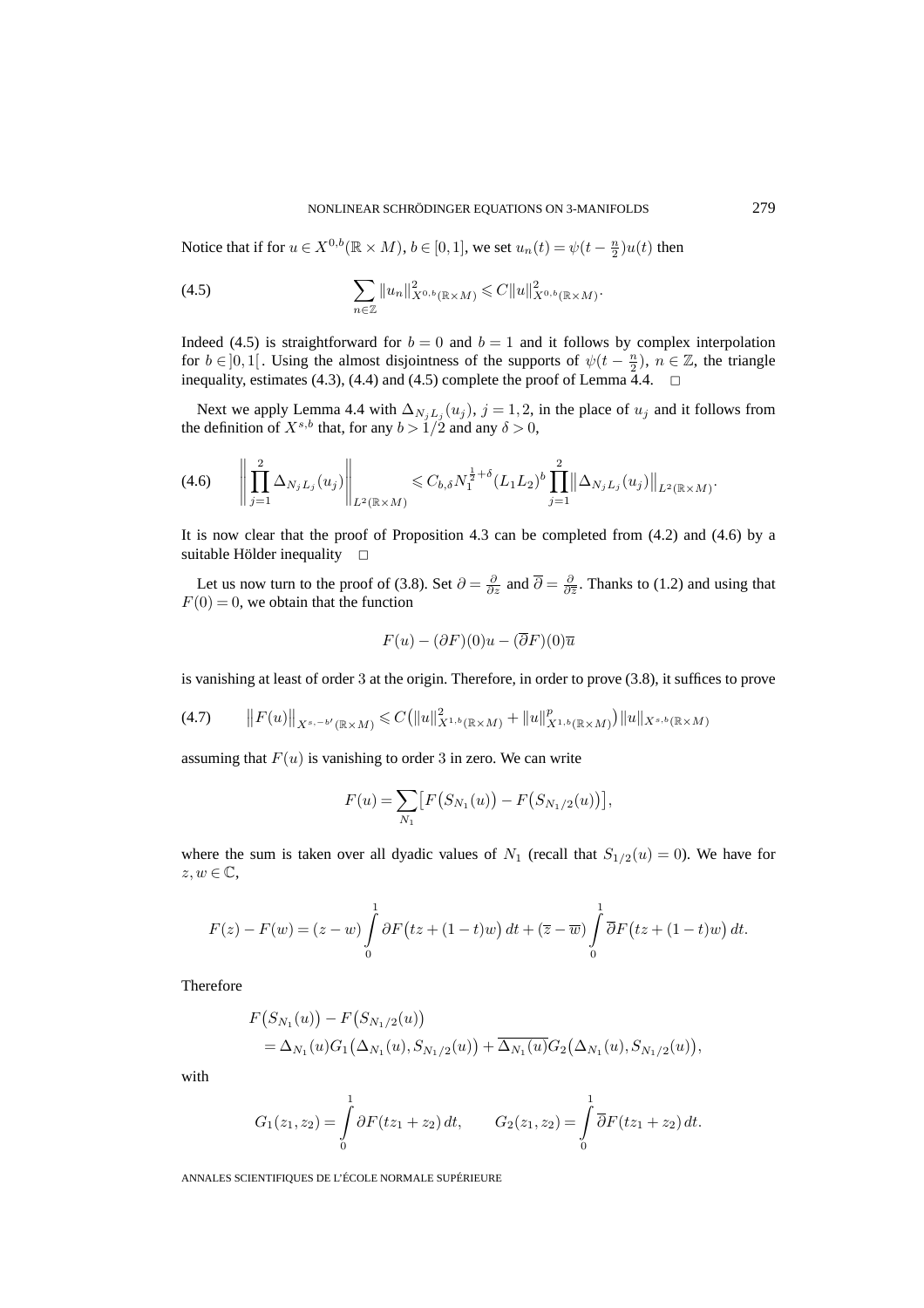We have thus the splitting  $F(u) = F_1(u) + F_2(u)$ , where

$$
F_1(u) = \sum_{N_1} \Delta_{N_1}(u) G_1(\Delta_{N_1}(u), S_{N_1/2}(u)).
$$

Thanks to the growth assumption on  $V(z)$ , we have the bound

$$
|G_j(z_1, z_2)| \leq C \big(1 + |z_1| + |z_2|\big)^{\alpha - 1}, \quad j = 1, 2.
$$

We will provide a bound only for  $F_1(u)$ . The analysis for  $F_2(u)$  is exactly the same. We have for dyadic integers  $N_1$ ,  $N_2$ 

$$
\Delta_{N_1} \Delta_{N_2} = \begin{cases} \Delta_{N_1} & \text{if } N_1 = N_2, \\ 0 & \text{otherwise} \end{cases}
$$

and hence we can write that for dyadic integers  $N_1$ ,  $N_2$ ,

$$
G_1(\Delta_{N_1}S_{N_2}(u),S_{N_1/2}S_{N_2}(u))-G_1(\Delta_{N_1}S_{N_2/2}(u),S_{N_1/2}S_{N_2/2}(u))
$$

is equal to

$$
\begin{cases} G_1(0,S_{N_2}(u))-G_1(0,S_{N_2/2}(u)) & \text{if } 2N_2 \le N_1, \\ G_1(\Delta_{N_1}(u),S_{N_1/2}(u))-G_1(0,S_{N_1/2}(u)) & \text{if } N_2=N_1, \\ G_1(\Delta_{N_1}(u),S_{N_1/2}(u))-G_1(\Delta_{N_1}(u),S_{N_1/2}(u))=0 & \text{if } N_2 \ge 2N_1. \end{cases}
$$

Using the vanishing property of  $F$  at the origin allows us to write

$$
G_1(\Delta_{N_1}(u), S_{N_1/2}(u)) = \sum_{N_2 \colon N_2 \le N_1} \Delta_{N_2}(u) H_1^{N_2}(\Delta_{N_2}(u), S_{N_2/2}(u)) + \sum_{N_2 \colon N_2 \le N_1} \overline{\Delta_{N_2}(u)} H_2^{N_2}(\Delta_{N_2}(u), S_{N_2/2}(u)),
$$

with

$$
H_1^{N_2}(a,b) = \begin{cases} \int_0^1 \partial_2 G_1(0, ta+b) dt & \text{if } 2N_2 \le N_1, \\ \int_0^1 \partial_1 G_1(ta,b) dt & \text{if } N_2 = N_1, \end{cases}
$$

where  $(\partial_1, \partial_2)$  are the derivatives of  $G_1$  with respect to the first and the second arguments respectively. Moreover

$$
H_2^{N_2}(a,b) = \begin{cases} \int_0^1 \overline{\partial_2} G_1(0, ta+b) dt & \text{if } 2N_2 \le N_1, \\ \int_0^1 \overline{\partial_1} G_1(ta, b) dt & \text{if } N_2 = N_1. \end{cases}
$$

Notice that

$$
|H_j^{N_2}(a,b)| \leq C(1+|a|+|b|)^{\max(\alpha-2,0)}, \quad j=1,2.
$$

We can write

$$
F_1(u) = \sum_{N_2 \leq N_1} \Delta_{N_1}(u) \Delta_{N_2}(u) H_1^{N_2}(\Delta_{N_2}(u), S_{N_2/2}(u))
$$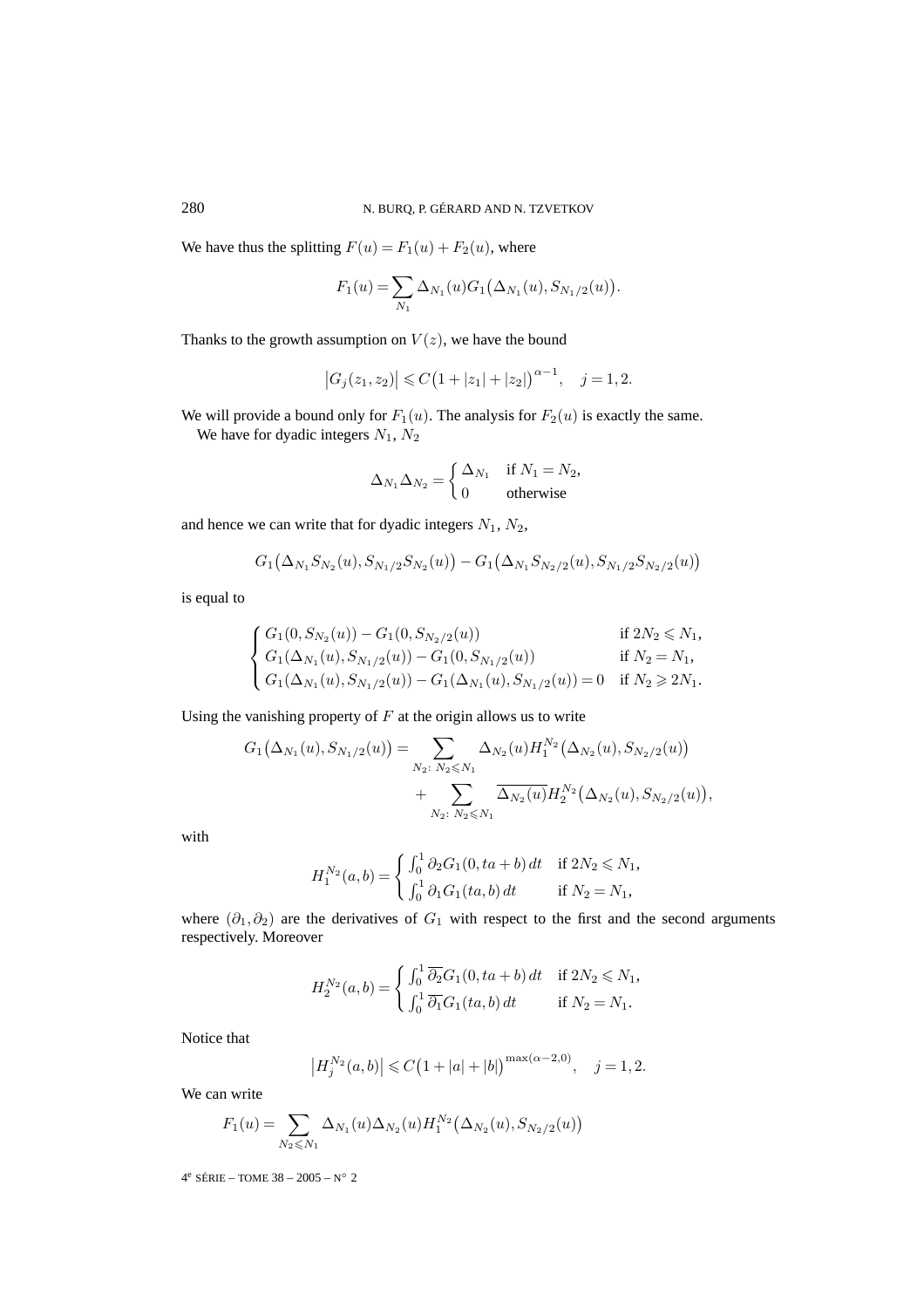NONLINEAR SCHRÖDINGER EQUATIONS ON 3-MANIFOLDS 281

+ 
$$
\sum_{N_2 \le N_1} \Delta_{N_1}(u) \overline{\Delta_{N_2}(u)} H_2^{N_2}(\Delta_{N_2}(u), S_{N_2/2}(u)) := F_{11}(u) + F_{12}(u).
$$

We will provide a bound only for  $F_{11}(u)$ . The analysis for  $F_{12}(u)$  is exactly the same.

Similarly to the analysis for  $G_1(\Delta_{N_1}(u), S_{N_1/2}(u))$ , using once again the vanishing property of F at the origin, allows us to expand  $H_1^{N_2}$  as follows

$$
H_1^{N_2}(\Delta_{N_2}(u), S_{N_2/2}(u)) = \sum_{N_3: N_3 \le N_2} \Delta_{N_3}(u) H_{11}^{N_2, N_3}(\Delta_{N_3}(u), S_{N_3/2}(u)) + \sum_{N_3: N_3 \le N_2} \overline{\Delta_{N_3}(u)} H_{12}^{N_2, N_3}(\Delta_{N_3}(u), S_{N_3/2}(u)),
$$

where, due to the growth assumptions on  $V$ ,  $H_{1j}^{N_2,N_3}(a,b)$  satisfies

(4.8) 
$$
\left|\partial_{a,b}^{\gamma}H_{1j}^{N_2,N_3}(a,b)\right| \leqslant C\left(1+|a|+|b|\right)^{\max(\alpha-3-|\gamma|,0)}, \quad j=1,2.
$$

Of course we can write explicit formulas for  $H_{1j}^{N_2,N_3}(a,b)$  as we did for  $H_1^{N_2}(a,b)$  but it will not be needed in the sequel. The only information for  $H_{1j}^{N_2,N_3}(a,b)$  that we will use is the bound (4.8). Now, we can write

$$
F_{11}(u) = \sum_{N_3 \le N_2 \le N_1} \Delta_{N_1}(u) \Delta_{N_2}(u) \Delta_{N_3}(u) H_{11}^{N_2, N_3}(\Delta_{N_3}(u), S_{N_3/2}(u)) + \sum_{N_3 \le N_2 \le N_1} \Delta_{N_1}(u) \Delta_{N_2}(u) \overline{\Delta_{N_3}(u)} H_{12}^{N_2, N_3}(\Delta_{N_3}(u), S_{N_3/2}(u))
$$
  
:=  $F_{111}(u) + F_{112}(u)$ .

We will provide a bound only for  $F_{111}(u)$ . The analysis for  $F_{112}(u)$  is exactly the same. Notice that

$$
\Delta_N = \sum_L \Delta_{NL},
$$

where the sum is taken over all dyadic values of L. For  $w \in X^{-s,b'}(\mathbb{R} \times M)$ , we set

$$
I:=\sum_{\substack{L_0,L_1,L_2,L_3,N_0\\N_3\leqslant N_2\leqslant N_1}}\int\limits_{\mathbb{R}\times M}\Delta_{N_0L_0}(w)\prod_{j=1}^3\Delta_{N_jL_j}(u)H_{11}^{N_2,N_3}\big(\Delta_{N_3}(u),S_{N_3/2}(u)\big),
$$

where the sum is taken over dyadic values of  $N_j, L_j, j = 0, 1, 2, 3$ . By duality, to prove (4.7) it suffices to establish the bound

$$
|I| \leq C||w||_{X^{-s,b'}(\mathbb{R}\times M)} (||u||_{X^{1,b}(\mathbb{R}\times M)}^2 + ||u||_{X^{1,b}(\mathbb{R}\times M)}^p) ||u||_{X^{s,b}(\mathbb{R}\times M)}.
$$

Set

$$
I_{L_0,L_1,L_2,L_3}^{N_0,N_1,N_2,N_3} := \bigg|\int\limits_{\mathbb{R}\times M} \Delta_{N_0L_0}(w) \prod_{j=1}^3 \Delta_{N_jL_j}(u) H_{11}^{N_2,N_3}(\Delta_{N_3}(u),S_{N_3/2}(u)) \bigg|.
$$

We split I as  $|I| \le I_1 + I_2$ , where we define  $I_1$  and  $I_2$  to be the sums of the terms  $I_{L_0, L_1, L_2, L_3}^{N_0, N_1, N_2, N_3}$  associated to indexes such that  $N_0 \le \Lambda N_1$  and  $N_0 > \Lambda N_1$  respectively, and  $\Lambda > 1$  is a l constant to be determined later.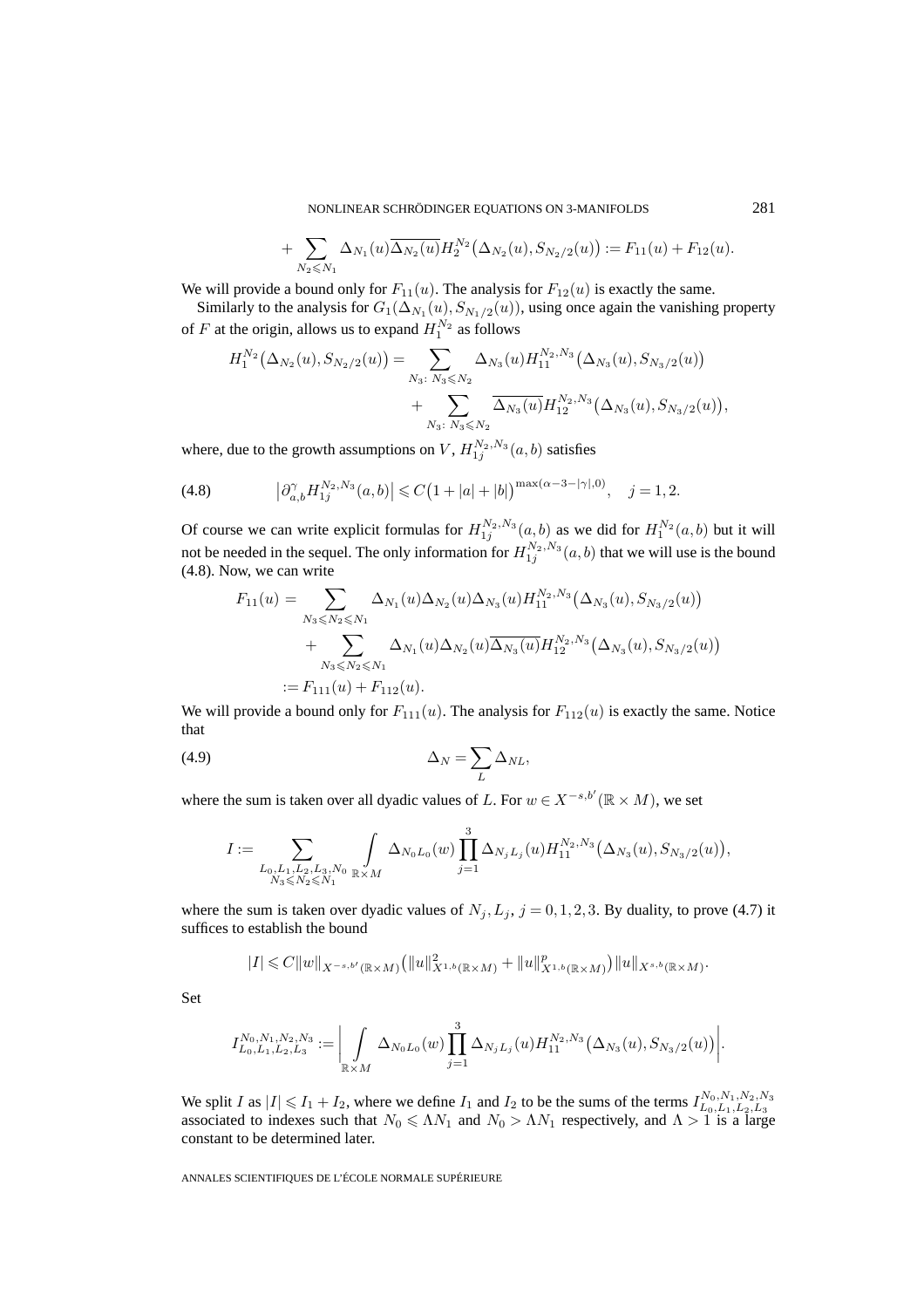We first evaluate  $I_1$ . Using Proposition 4.3, and the Hölder inequality, we get, that for every  $\varepsilon > 0$  there exists  $\beta < 1/2$  such that,

$$
I_{L_0, L_1, L_2, L_3}^{N_0, N_1, N_2, N_3} \leq C_{\varepsilon} (N_2 N_3)^{\frac{1}{2} + \varepsilon} (L_0 L_1 L_2 L_3)^{\beta} \| H_{11}^{N_2, N_3}(\Delta_{N_3}(u), S_{N_3/2}(u)) \|_{L^{\infty}(\mathbb{R} \times M)} \times \| \Delta_{N_0 L_0}(w) \|_{L^2(\mathbb{R} \times M)} \prod_{j=1}^3 \| \Delta_{N_j L_j}(u) \|_{L^2(\mathbb{R} \times M)}.
$$

Thanks to (4.8) we can write

$$
||H_{11}^{N_2,N_3}(\Delta_{N_3}(u),S_{N_3/2}(u))||_{L^{\infty}} \leq C\big(1+||\Delta_{N_3}(u)||_{L^{\infty}}+||S_{N_3/2}(u)||_{L^{\infty}}\big)^{\max(\alpha-3,0)}.
$$

Using Lemma 3.2, (3.5) and the Cauchy–Schwarz inequality yields, for  $b > 1/2$ ,

$$
\|\Delta_{N_3}(u)\|_{L^{\infty}(\mathbb{R}\times M)} \leqslant \sum_{L} \|\Delta_{N_3L}(u)\|_{L^{\infty}(\mathbb{R}\times M)}
$$
  

$$
\leqslant \sum_{L} CN_3^{\frac{3}{2}} L^{\frac{1}{2}} \|\Delta_{N_3L}(u)\|_{L^2(\mathbb{R}\times M)}
$$
  

$$
\leqslant CN_3^{\frac{1}{2}} \sum_{L} L^{\frac{1}{2}-b} L^b N_3 \|\Delta_{N_3L}(u)\|_{L^2(\mathbb{R}\times M)}
$$
  

$$
\leqslant CN_3^{\frac{1}{2}} \Big( \sum_{L} L^{1-2b} \Big)^{\frac{1}{2}} \Big( \sum_{L} L^{2b} N_3^2 \|\Delta_{N_3L}(u)\|_{L^2(\mathbb{R}\times M)}^2 \Big)^{\frac{1}{2}}
$$
  

$$
\leqslant CN_3^{\frac{1}{2}} \|u\|_{X^{1,b}}.
$$

We next estimate  $||S_{N_3/2}(u)||_{L^{\infty}}$ .

$$
\label{eq:3.1} \begin{split} &\left\|S_{N_3/2}(u)\right\|_{L^\infty(\mathbb{R}\times M)}\\ &\leqslant \sum_{N_4:\ N_4\leqslant N_3/2}\left\|\Delta_{N_4}(u)\right\|_{L^\infty(\mathbb{R}\times M)}\leqslant C\sum_{N_4:\ N_4\leqslant N_3/2}\sum_{L}N_4^{\frac{3}{2}}L^{\frac{1}{2}}\left\|\Delta_{N_4L}(u)\right\|_{L^2(\mathbb{R}\times M)}\\ &\leqslant C\bigg(\sum_{N_4:\ N_4\leqslant N_3/2}\sum_{L}(N_4^{\frac{1}{2}})^2L^{1-2b}\bigg)^{\frac{1}{2}}\bigg(\sum_{N_4:\ N_4\leqslant N_3/2}\sum_{L}L^{2b}N_4^2\left\|\Delta_{N_4L}(u)\right\|_{L^2}^2\bigg)^{\frac{1}{2}}\\ &\leqslant CN_3^{\frac{1}{2}}\|u\|_{X^{1,b}}, \end{split}
$$

provided  $b > 1/2$ . Using the last two estimates, we obtain the bound

$$
(4.10) \t\t ||H_{11}^{N_2,N_3}(\Delta_{N_3}(u),S_{N_3/2}(u))||_{L^{\infty}(\mathbb{R}\times M)} \leq 1+C\big(N_3^{\frac{1}{2}}\|u\|_{X^{1,b}}\big)^{\max(\alpha-3,0)}.
$$

With (4.10) in hand, we estimate  $I_1$ . Let us recall a discrete Schur lemma.

LEMMA 4.5. – *For every*  $\Lambda > 0$ , every  $s > 0$  there exists  $C > 0$  such that if  $(c_{N_0})$  and  $(d_{N_1})$ *are two sequences of nonnegative numbers indexed by the dyadic integers, then,*

$$
\sum_{N_0 \leqslant \Lambda N_1} \frac{N_0^s}{N_1^s} c_{N_0} d_{N_1} \leqslant C \bigg( \sum_{N_0} c_{N_0}^2 \bigg)^{\frac{1}{2}} \bigg( \sum_{N_1} d_{N_1}^2 \bigg)^{\frac{1}{2}}.
$$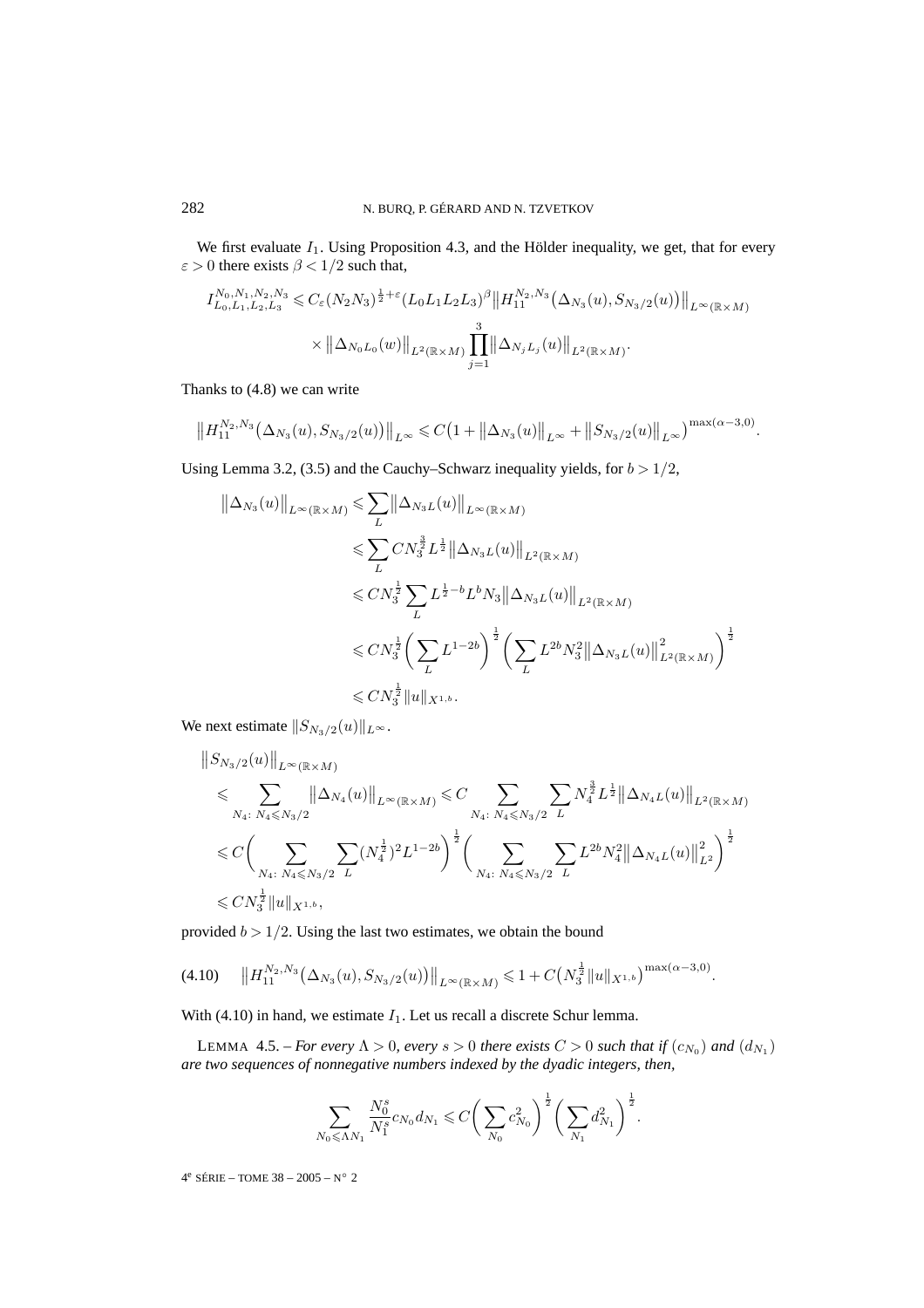*Proof. –* Let us set

$$
K(N_0, N_1) := \mathbb{1}_{N_0 \leqslant \Lambda N_1} \frac{N_0^s}{N_1^s}.
$$

Summing geometric series implies that there exists  $C > 0$  such that

$$
\sup_{N_0} \sum_{N_1} K(N_0, N_1) + \sup_{N_1} \sum_{N_0} K(N_0, N_1) \leq C.
$$

Therefore the Schur lemma implies the boundedness on  $l_{N_0}^2 \times l_{N_1}^2$  of the bilinear form with kernel  $K(N_0, N_1)$ . This completes the proof of Lemma 4.5.  $\Box$ 

In estimating  $I_1$ , we first sum with respect to  $L_0, L_1, N_0, N_1$ . Writing

$$
1 = \frac{N_0^s}{N_1^s} N_0^{-s} N_1^s, \quad (L_0 L_1)^\beta = L_0^{b'} L_1^b L_0^{\beta - b'} L_1^{\beta - b},
$$

using Lemma 4.5 and (4.10), after summing geometric series in  $L_0$ ,  $L_1$ , we can write for  $b > 1/2$ and  $1/2 > b' > \beta$ ,

$$
I_1 \leq C_{\varepsilon} \|u\|_{X^{s,b}(\mathbb{R}\times M)} \|w\|_{X^{-s,b'}(\mathbb{R}\times M)} (1 + \|u\|_{X^{1,b}(\mathbb{R}\times M)}^{\max(\alpha-3,0)})
$$
  

$$
\times \sum_{L_2, L_3} \sum_{N_3 \leq N_2} (N_2 N_3)^{\frac{1}{2} + \varepsilon} (L_2 L_3)^{\beta} N_3^{\frac{\max(\alpha-3,0)}{2}} \prod_{j=2}^3 \|\Delta_{N_j L_j}(u)\|_{L^2(\mathbb{R}\times M)}.
$$

Since  $\alpha < 5$  and  $N_3 \le N_2$ , we have, choosing  $\varepsilon > 0$  small enough,

$$
(N_2N_3)^{\frac{1}{2}+\varepsilon}N_3^{\frac{\max(\alpha-3,0)}{2}} \leqslant N_2N_3(N_2N_3)^{-\varepsilon}.
$$

Therefore, by summing geometric series in  $N_2, N_3, L_2, L_3$ , we get the bound

$$
I_1 \leq C||w||_{X^{-s,b'}(\mathbb{R}\times M)} (||u||^2_{X^{1,b}(\mathbb{R}\times M)} + ||u||^{1-1}_{X^{1,b}(\mathbb{R}\times M)})||u||_{X^{s,b}(\mathbb{R}\times M)}.
$$

It remains to estimate  $I_2$ . This is performed by using the following proposition and summing geometric series.

PROPOSITION 4.6. – *Let*  $s \in [1, 2)$ *. Then there exists*  $\Lambda > 0$ *, b, b' satisfying* (3.7)*,*  $\gamma > 0$  *and*  $p, C$  such that for every  $w \in X^{-s,b'}(\mathbb{R} \times M)$ ,  $u \in X^{1,b}(\mathbb{R} \times M)$ , if  $N_0$ ,  $N_1$ ,  $N_2$ ,  $N_3$  satisfy

$$
N_0 \geqslant \Lambda N_1, \quad N_3 \leqslant N_2 \leqslant N_1,
$$

*then*

$$
(4.11) \quad I_{L_0, L_1, L_2, L_3}^{N_0, N_1, N_2, N_3} \leq C(N_0 L_0 L_1 L_2 L_3)^{-\gamma} \|w\|_{X^{-s,b'}} \left( \|u\|_{X^{1,b}}^2 + \|u\|_{X^{1,b}}^p \right) \|u\|_{X^{s,b}}.
$$

*Proof.* – To prove Proposition 4.6, we consider three regimes:

**4.2.1.** Case 1:  $N_0^{1-\delta}$  ≤  $N_3$ ,  $\delta$  > 0, small enough

We use Proposition 4.3, the Hölder inequality and (4.10). For every  $\varepsilon > 0$ , there exists  $\beta < 1/2$ such that,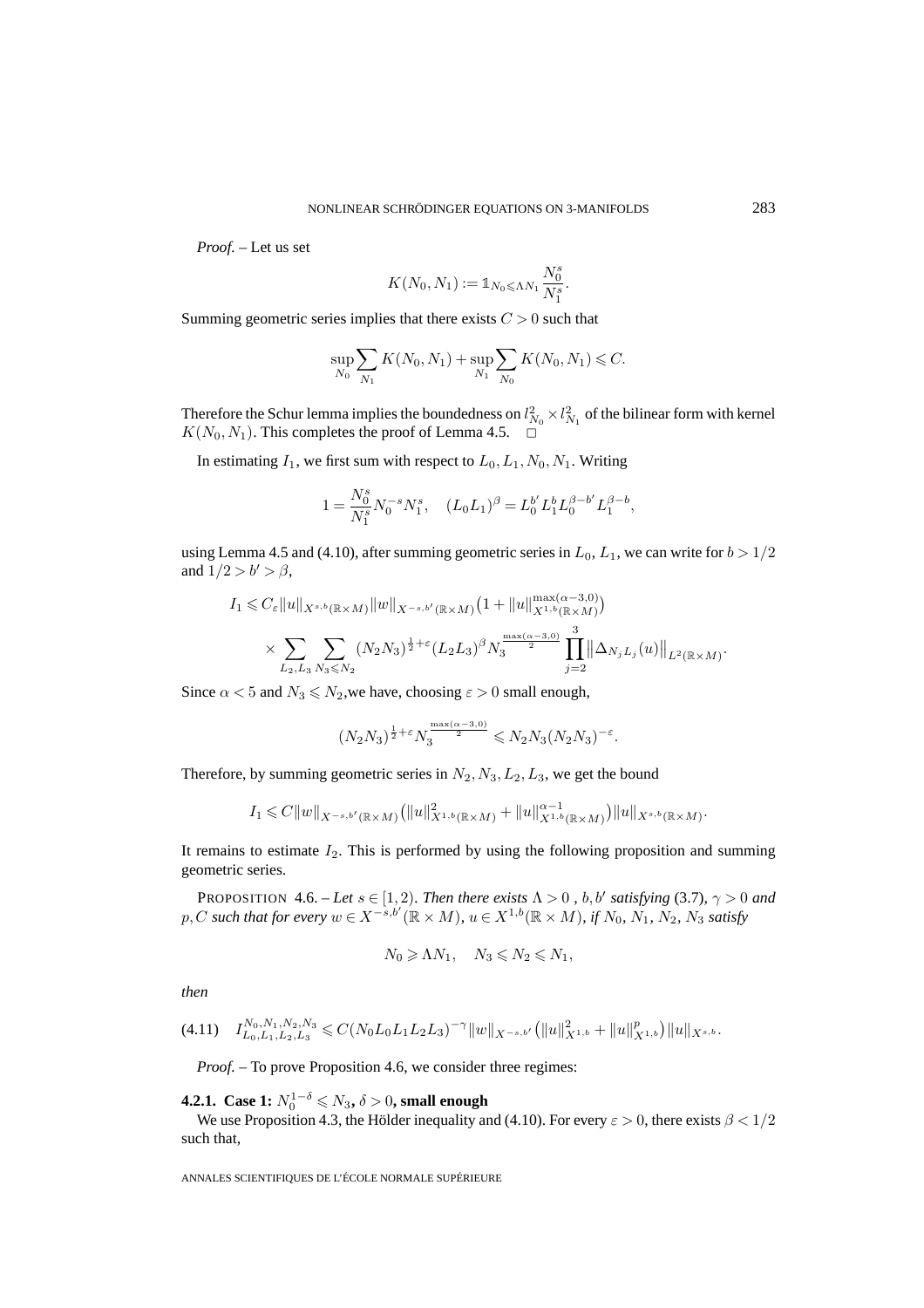$$
I_{L_0, L_1, L_2, L_3}^{N_0, N_1, N_2, N_3} \leq C_{\varepsilon} (N_2 N_3)^{\frac{1}{2} + \varepsilon} (L_0 L_1 L_2 L_3)^{\beta} N_3^{\frac{\max(\alpha - 3, 0)}{2}} \left\| \Delta_{N_0 L_0}(w) \right\|_{L^2(\mathbb{R} \times M)} \times \prod_{j=1}^3 \left\| \Delta_{N_j L_j}(u) \right\|_{L^2(\mathbb{R} \times M)} (1 + \|u\|_{X^{1, b}(\mathbb{R} \times M)}^{\max(\alpha - 3, 0)}).
$$

Therefore

$$
I_{L_0, L_1, L_2, L_3}^{N_0, N_1, N_2, N_3} \leq C_{\varepsilon} \frac{(L_0 L_1 L_2 L_3)^{\beta}}{L_0^{b'} (L_1 L_2 L_3)^{b}} \frac{N_0^{s}}{N_1^{s} (N_2 N_3)} (N_2 N_3)^{\frac{1}{2} + \varepsilon} N_3^{\frac{\max(\alpha - 3, 0)}{2}} \|w\|_{X^{-s, b'}(\mathbb{R} \times M)} \times (\|u\|_{X^{1, b}(\mathbb{R} \times M)}^2 + \|u\|_{X^{1, b}(\mathbb{R} \times M)}^{\alpha - 1}) \|u\|_{X^{s, b}(\mathbb{R} \times M)}.
$$

Since  $\alpha$  < 5, we observe that there exist  $\varepsilon > 0$ ,  $\delta > 0$  and  $\gamma > 0$  such that

$$
\frac{N_0^s}{N_1^s(N_2N_3)}\big(N_2N_3\big)^{\frac{1}{2}+\varepsilon}N_3^{\frac{\max(\alpha-3,0)}{2}}\leqslant N_0^{-\gamma}.
$$

The parameter  $\varepsilon > 0$  being fixed, we choose  $\beta$  as imposed by Proposition 4.3. Finally we chose  $(b, b') \in \mathbb{R}^2$  satisfying (3.7) such that  $b' > \beta$ .

**4.2.2.** Case 2:  $N_3 \leq N_0^{1/2}$ 

We start with a rough bound for  $H_{11}^{N_2,N_3}$ . By a repetitive use of Leibniz rule, the Sobolev embeddings and (4.8), we obtain the following statement.

LEMMA 4.7. – *There exists* A > 0 *such that for every coordinate patch*

$$
\kappa: U \subset \mathbb{R}^3 \longmapsto M,
$$

*every*  $\gamma \in \mathbb{N}^3$ *, there exists*  $C_{\gamma} > 0$  *such that for every*  $u \in H^1(M)$ *,* 

$$
\left\|\partial_x^{\gamma} H_{11}^{N_2,N_3}\big(\Delta_{N_3}\big(u(\kappa(x)\big)\big),S_{N_3/2}\big(u(\kappa(x)\big)\big)\big)\right\|_{L^{\infty}(U)} \leqslant C_{\gamma} N_3^{\frac{3|\gamma|}{2}+A}\big(1+\|u\|_{H^1(M)}^{|\gamma|+A}\big).
$$

We next state a bound for products of eigenfunctions.

LEMMA 4.8. – Let  $2/3 > \delta > 0$ . There exists  $\Lambda > 0$  such that if

(4.12) 
$$
N_0 \ge \Lambda N_1, \quad N_3 \le N_2 \le N_1, \quad N_3 \le N_0^{\frac{2}{3}-\delta},
$$

*then for every*  $\gamma > 0$  *there exists* C *and* p *such that for every*  $u, w \in L^2(M)$ *,* 

$$
\left| \int\limits_M H_{11}^{N_2,N_3}(\Delta_{N_3}(u),S_{N_3/2}(u)) P_{k_0} w \prod_{j=1}^3 P_{k_j} u \right| \leqslant \frac{C}{N_0^{\gamma}} \|u\|_{L^2}^3 \|w\|_{L^2} \big(1 + \|u\|_{H^1(M)}^p\big),
$$

*provided*  $\langle \lambda_{k_i} \rangle^{1/2} \in [N_j, 2N_j], j = 0, 1, 2, 3.$ 

*Proof. –* A similar argument already appeared in Lemma 2.6 of our previous paper [8]. The new point here is the presence of  $H_{11}^{N_2,N_3}$ . Working in local coordinates, due to Lemma 2.3, we can substitute  $P_{k_0}w$  with the oscillatory integral

(4.13) 
$$
\int e^{i\lambda_{k_0}^{1/2}\varphi(x,y_0)}a_0(x,y_0,\lambda_{k_0}^{1/2})w(y_0) dy_0.
$$

 $4^e$  SÉRIE – TOME 38 – 2005 – N° 2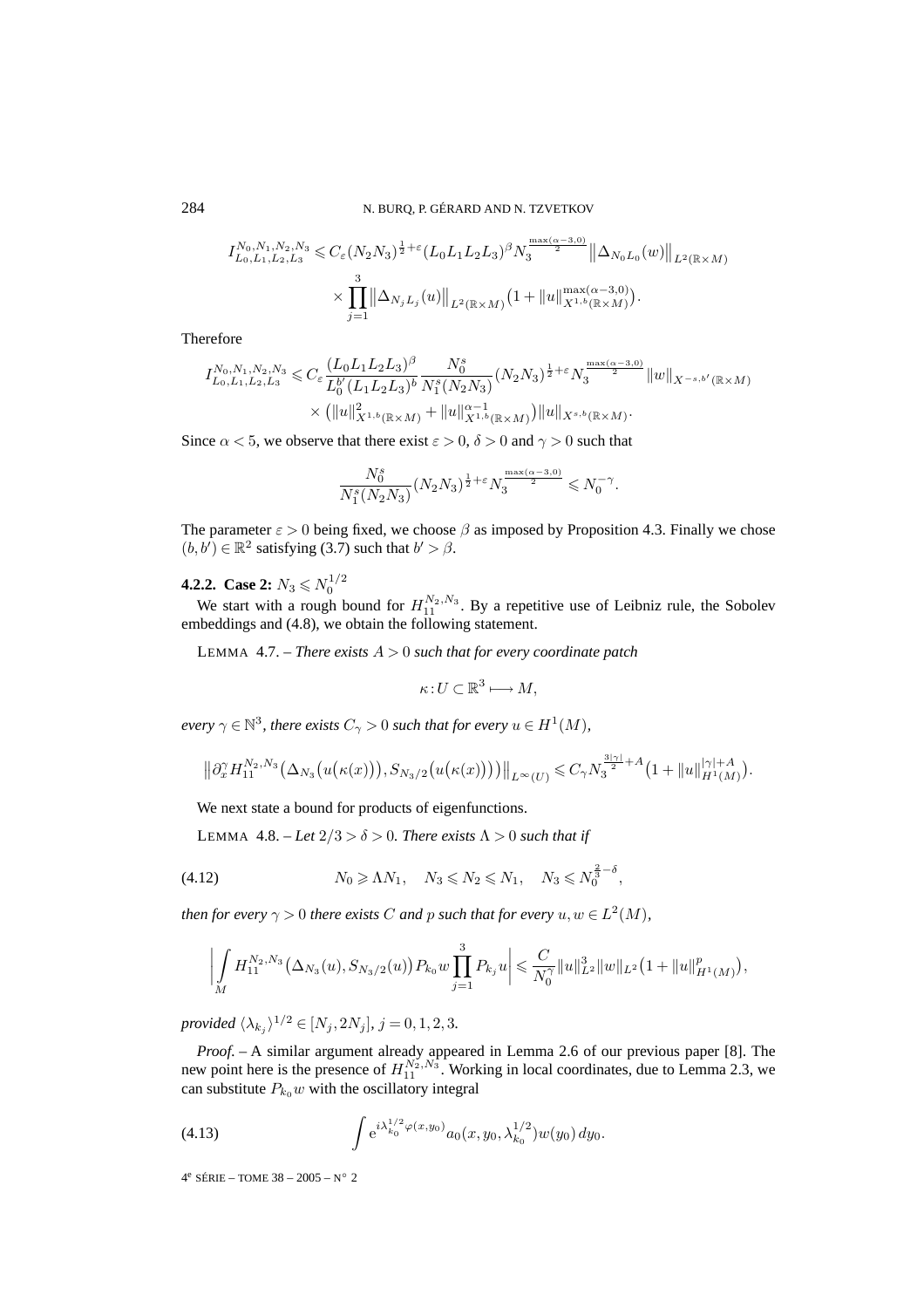Indeed the remainder term can be estimated thanks to the Sobolev embeddings and Lemma 4.7. We consider three cases.

– Case 1. Suppose first that  $N_1 \leq N_0^{1-\delta}$ . Using Lemma 2.5, we integrate by parts in the variable  $x$  by means of the oscillating factor

$$
e^{i\lambda_{k_0}^{1/2}\varphi(x,y_0)},
$$

and after q integrations, we gain a factor  $N_0^{-q}$ . On the other hand, due to Lemma 4.7, the assumption  $N_1 \leq N_0^{1-\delta}$  and the Sobolev inequality, we obtain that the derivation of the amplitude is causing at most a factor

$$
\max(N_1^{q+A},N_3^{3q/2+A})\leqslant N_0^{q(1-\delta)+A}.
$$

By taking  $q \gg 1$ , this completes the proof in the case  $N_1 \leq N_0^{1-\delta}$ .

– Case 2. Suppose next that  $N_1 \geq N_0^{1-\delta}$  but  $N_2 \leq N_0^{1-\delta}$ . In this case we can substitute  $P_{k_0}w$ with (4.13) and  $P_{k_1} u$  with

$$
\int e^{i\lambda_{k_1}^{1/2}\varphi(x,y_1)}a_1(x,y_1,\lambda_{k_1}^{1/2})u(y_1)\,dy_1.
$$

Indeed in the considered case the remainders in the approximation for  $P_{k_0}w$  and  $P_{k_1}u$  given by Lemma 2.3 are both  $\mathcal{O}(N_0^{-\infty})$  as operators from  $L^2$  to the Sobolev spaces. Thanks to Lemma 2.5, if we take  $\Lambda \gg 1$ , we can again integrate by parts in x with the slightly modified oscillatory factor

$$
e^{i\lambda_{k_0}^{1/2}\Phi(x,y_0,y_1)},
$$

where

$$
\Phi(x, y_0, y_1) = \varphi(x, y_0) + \lambda_{k_0}^{-1/2} \lambda_{k_1}^{1/2} \varphi(x, y_1).
$$

– Case 3. Suppose finally that  $N_1 \ge N_0^{1-\delta}$  and  $N_2 \ge N_0^{1-\delta}$ . Then we can substitute  $P_{k_0}$ w,  $P_{k_1}u$  and  $P_{k_2}u$  with the corresponding oscillatory integrals and we can then argue as in case 2.

This completes the proof of Lemma 4.8.  $\Box$ 

Lemma 4.8 (with  $\delta = 1/6$ ) is now used to prove Proposition 4.6 for space time functions in this regime.

Define  $\Pi_{k,L}$  as follows

$$
\Pi_{k,L}(u) := \frac{1}{2\pi} \int\limits_{L \leqslant \langle \tau + \lambda_k \rangle \leqslant 2L} \widehat{P_k u}(\tau) e^{it\tau} d\tau.
$$

Further we set

$$
\Lambda(N_0, N_1, N_2, N_3) := \left\{ (k_0, k_1, k_2, k_3) : N_j \leq \langle \lambda_{k_j} \rangle^{1/2} \leq 2N_j, \ j = 0, 1, 2, 3 \right\}.
$$

Since

$$
\Delta_{NL} = \sum_{k: N \leq \langle \lambda_k \rangle^{1/2} < 2N} \Pi_{k,L}
$$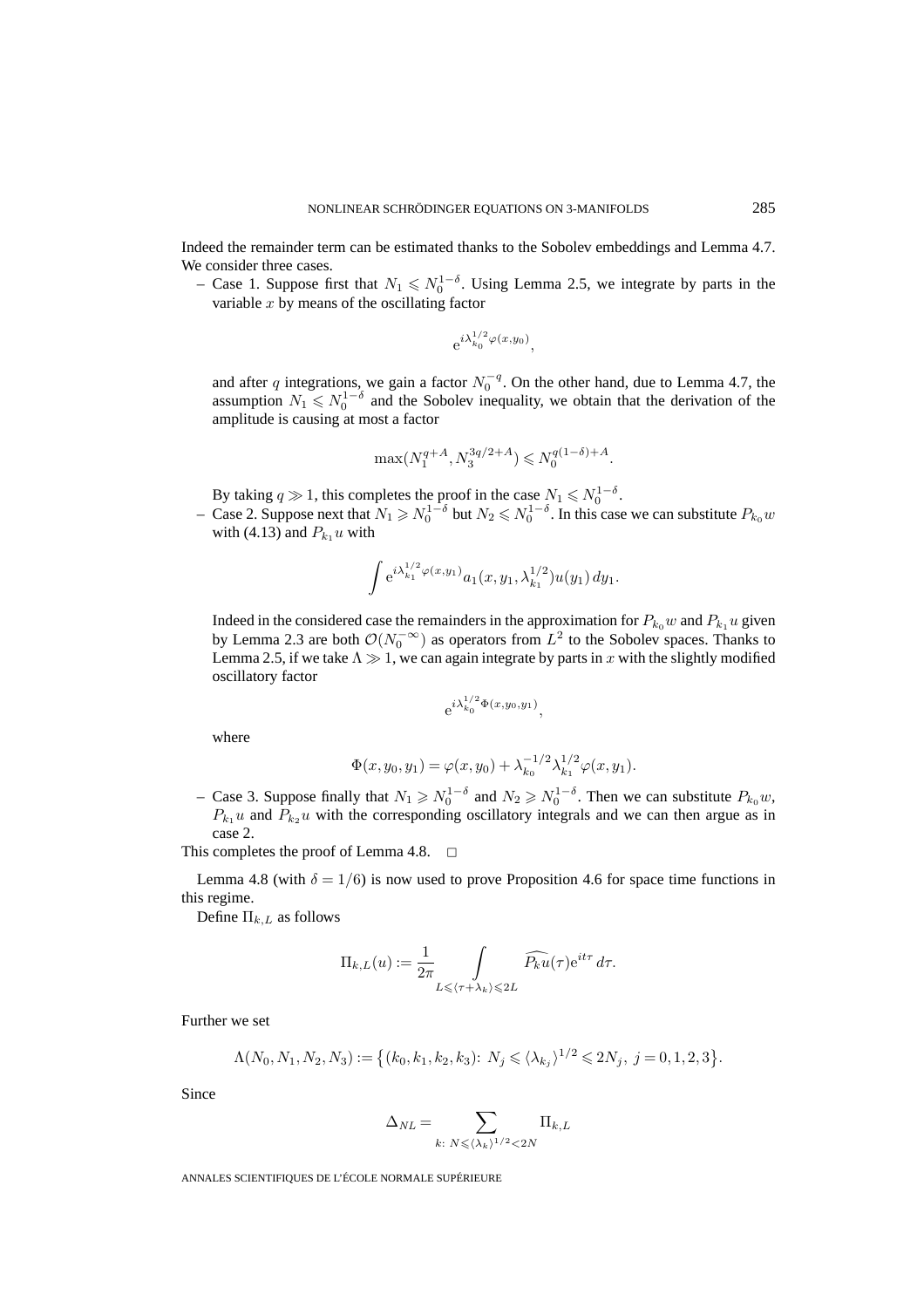we get the bound

$$
\begin{split} &I^{N_0,N_1,N_2,N_3}_{L_0,L_1,L_2,L_3} \\ &\leqslant \sum_{\Lambda(N_0,N_1,N_2,N_3)}\Bigg|\int\limits_{\mathbb{R}\times M}H^{N_2,N_3}_{11}\big(\Delta_{N_3}(u),S_{N_3/2}(u)\big)\Pi_{k_0,L_0}(w)\prod\limits_{j=1}^3\Pi_{k_j,L_j}(u)\Bigg|\,.\end{split}
$$

Since  $P_k \Pi_{k,L} = \Pi_{k,L}$ , under the assumption (4.12) a use of Lemma 4.8 yields,

$$
I_{L_0, L_1, L_2, L_3}^{N_0, N_1, N_2, N_3} \leq C_{\gamma} N_0^{-\gamma} \sup_{t \in \mathbb{R}} \left( 1 + \left\| u(t) \right\|_{H^1(M)}^p \right)
$$
  
\$\times \sum\_{\Lambda(N\_0, N\_1, N\_2, N\_3)} \int\_{-\infty}^{\infty} \left\| \Pi\_{k\_0, L\_0} w(t) \right\|\_{L^2(M)} \prod\_{j=1}^3 \left\| \Pi\_{k\_j, L\_j} u(t) \right\|\_{L^2(M)} dt.

For  $b > 1/2$ , a use of (3.2) and the Hölder inequality implies that

$$
I_{L_0, L_1, L_2, L_3}^{N_0, N_1, N_2, N_3} \leq C_{\gamma} N_0^{-\gamma} \left( 1 + ||u||_{X^{1, b}(\mathbb{R} \times M)}^p \right)
$$
  
\$\times \sum\_{\Lambda(N\_0, N\_1, N\_2, N\_3)} ||\Pi\_{k\_0, L\_0} w||\_{L^2(\mathbb{R} \times M)} ||\Pi\_{k\_1, L\_1} u||\_{L^2(\mathbb{R} \times M)}\$  
\$\times \prod\_{j=2}^3 ||\Pi\_{k\_j, L\_j} u||\_{L^\infty(\mathbb{R}; L^2(M))}\$.

Since  $\Delta_{N_jL_j}\Pi_{k_j,L_j} = \Pi_{k_j,L_j}$ , for  $k_j$  such that  $N_j \leq \langle \lambda_{k_j} \rangle^{1/2} < 2N_j$ , using (3.4), we get

$$
(4.14) \t\t ||\Pi_{k_0, L_0} w||_{L^2(\mathbb{R} \times M)} \leqslant C N_0^s L_0^{-b'} \|w\|_{X^{-s,b'}(\mathbb{R} \times M)},
$$

$$
(4.15) \t\t ||\Pi_{k_1,L_1}u||_{L^2(\mathbb{R}\times M)} \leq C N_1^{-s} L_1^{-b} ||u||_{X^{s,b}(\mathbb{R}\times M)} \leq C L_1^{-b} ||u||_{X^{s,b}(\mathbb{R}\times M)},
$$

and using Lemma 3.2, for  $j = 2, 3$ ,

$$
(4.16) \t ||\Pi_{k_j, L_j} u||_{L^{\infty}(\mathbb{R}; L^2(M))} \leq L_j^{1/2} \|\Pi_{k_j, L_j} u\|_{L^2(\mathbb{R} \times M)} \leq C L_j^{\frac{1}{2} - b} \|u\|_{X^{0,b}(\mathbb{R} \times M)} \leq C L_j^{\frac{1}{2} - b} \|u\|_{X^{1,b}(\mathbb{R} \times M)}.
$$

Using a crude form of Weyl asymptotics, we get a bound

(4.17) 
$$
|\Lambda(N_0, N_1, N_2, N_3)| \leq C \left( \prod_{j=0}^3 N_j \right)^c.
$$

Estimate (4.11) in this regime follows in view of (4.14), (4.15), (4.16) and (4.17).

**4.2.3.** Case 3:  $N_0^{1/2} \leqslant N_3 \leqslant N_0^{1-\delta}$  where  $\delta$  is the small number fixed in case 1 We shall denote by  $\mathcal{O}(1)$  any quantity bounded by

$$
(L_0L_1L_2L_3)^{-\gamma}||w||_{X^{-s,b'}}(||u||^2_{X^{1,b}}+||u||^p_{X^{1,b}})||u||_{X^{s,b}}
$$

for some  $\gamma > 0, p \in \mathbb{N}$ . Let

$$
v = \Delta_{N_0 L_0}(w) \Delta_{N_1 L_1}(u) \Delta_{N_2 L_2}(u) \Delta_{N_3 L_3}(u).
$$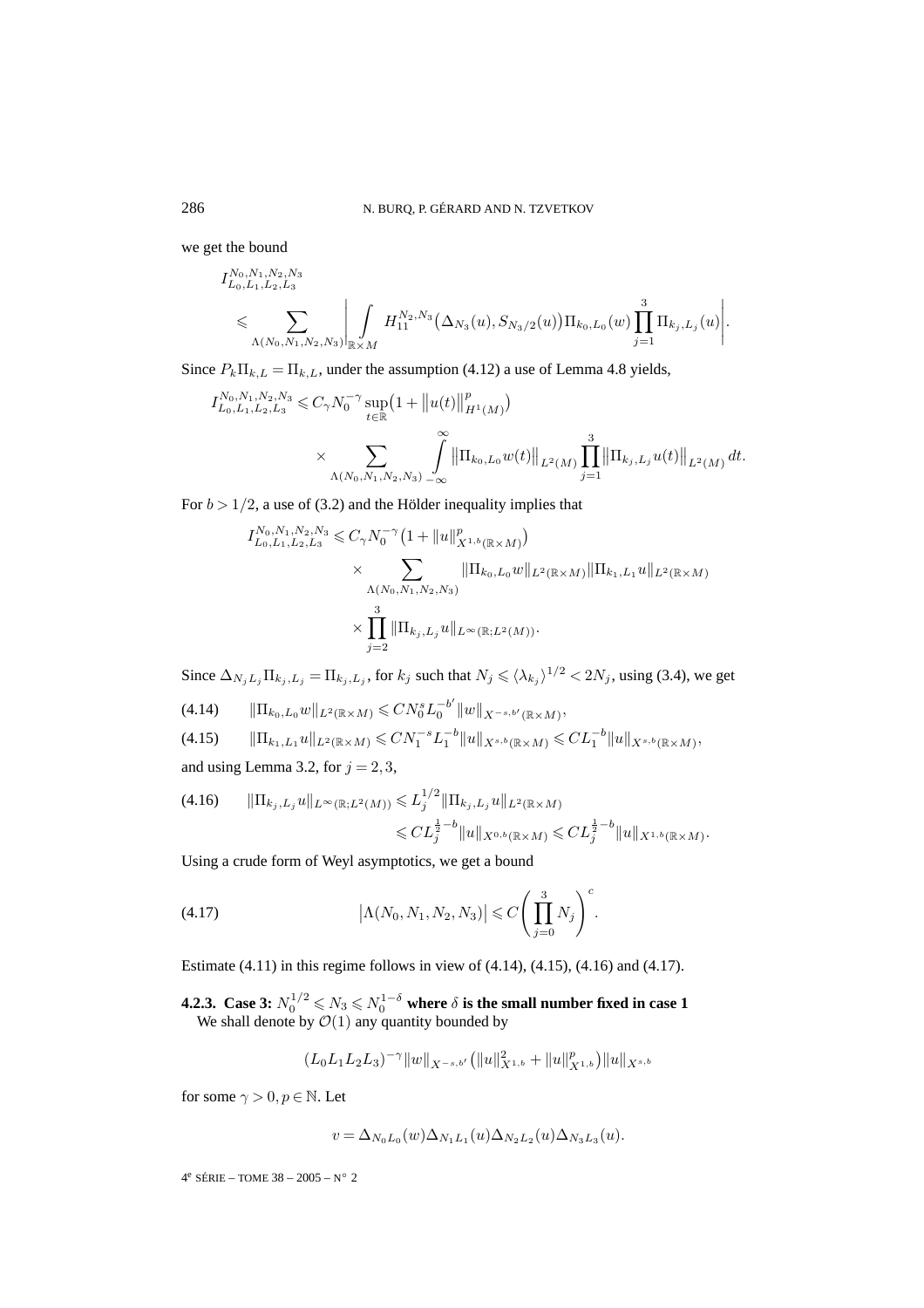LEMMA 4.9. – *There exists*  $\varphi \in C_0^{\infty}(\mathbb{R} \setminus \{0\})$  *such that* 

$$
\left\| \left( 1 - \varphi(N_0^{-2} \Delta) \right) v \right\|_{L^1(\mathbb{R} \times M)} \leqslant \mathcal{O}(1) N_0^{-k}
$$

*for any* k*.*

*Proof. –* Indeed, working in local coordinates, according to [5, Proposition 2.1], there exists  $\chi \in C_0^{\infty}(\mathbb{R}^3 \setminus \{0\})$  such that for any  $k$ 

$$
\left\|v - \prod_{j=0}^3 \chi(N_j^{-1}D)(u_j)\right\|_{L^1(\mathbb{R}\times M)} \leqslant \mathcal{O}(1)N_0^{-k}.
$$

Therefore, modulo negligible terms, the Fourier spectrum of  $v$  lies in a ring of size  $N_0$  and consequently, applying again [5, Proposition 2.1] in the other way round, this proves the lemma.  $\square$ 

Next we take advantage of this spectral localization to perform integrations by parts: we have (for some function  $\psi \in C_0^{\infty}(\mathbb{R} \setminus \{0\})$ )

$$
\varphi(N_0^{-2}\Delta) = N_0^{-2}\Delta \circ \psi(N_0^{-2}\Delta)
$$

and modulo negligible terms

$$
I_{L_0, L_1, L_2, L_3}^{N_0, N_1, N_2, N_3} = N_0^{-2} \bigg| \int_{\mathbb{R} \times M} v \psi(N_0^{-2} \Delta) \big[ \Delta \big( H_{11}^{N_2, N_3} \big( \Delta_{N_3}(u), S_{N_3/2}(u) \big) \big) \big] dt \, dx \bigg|.
$$

Applying Proposition 4.3 we obtain

$$
I_{L_0, L_1, L_2, L_3}^{N_0, N_1, N_2, N_3} \leqslant \mathcal{O}(1) N_0^{s-2} N_1^{-s} N_2^{-\frac{1}{2} + \varepsilon} N_3^{-\frac{1}{2} + \varepsilon} \left\| \Delta \left( H_{11}^{N_2, N_3} \left( \Delta_{N_3}(u), S_{N_3/2}(u) \right) \right) \right\|_{L^\infty}.
$$

But, by Sobolev embedding, we have

$$
\left\| \mathbf{\Delta} \left( H_{11}^{N_2,N_3} \big( \Delta_{N_3}(u), S_{N_3/2}(u) \big) \right) \right\|_{L^\infty} \leqslant C N_3^3 \big( 1 + \|u\|_{X^{1,b}}^2 \big)
$$

and thus, since  $N_3 \le N_2 \le N_1$  and  $N_3 \le N_0^{1-\delta}$ ,

$$
(4.18) \tI_{L_0, L_1, L_2, L_3}^{N_0, N_1, N_2, N_3} \leq \mathcal{O}(1) N_0^{s-2} N_1^{-s} N_2^{-\frac{1}{2} + \varepsilon} N_3^{\frac{5}{2} + \varepsilon}
$$
  
\$\leq \mathcal{O}(1) N\_0^{(s-2)} N\_3^{2-s+2\varepsilon} \leq \mathcal{O}(1) N\_0^{(s-2)\delta + 2\varepsilon}

and we can choose  $\varepsilon > 0$  small enough such that  $(s - 2)\delta + 2\varepsilon < 0$ .

This completes the proof of Proposition 4.6 (and thus of  $(3.8)$ ) in the case of a three dimensional compact manifold satisfying Proposition 4.1.  $\Box$ 

*Remark* 4.10. – Let us notice that the estimate (3.8) holds for any sub-quintic nonlinearity, not necessarily satisfying the gauge condition (1.2). We used (1.2) in the reduction to  $F$  vanishing of order three at zero performed above because it simplifies a bit the analysis. More precisely for an arbitrary F in the expansions of  $G_1(\Delta_{N_1}(u), S_{N_1/2}(u))$  and  $H_1^{N_2}(\Delta_{N_2}(u), S_{N_2/2}(u))$  above one should add a constant. This would force one to analyze quadratic nonlinearities separately which can be done with our methods.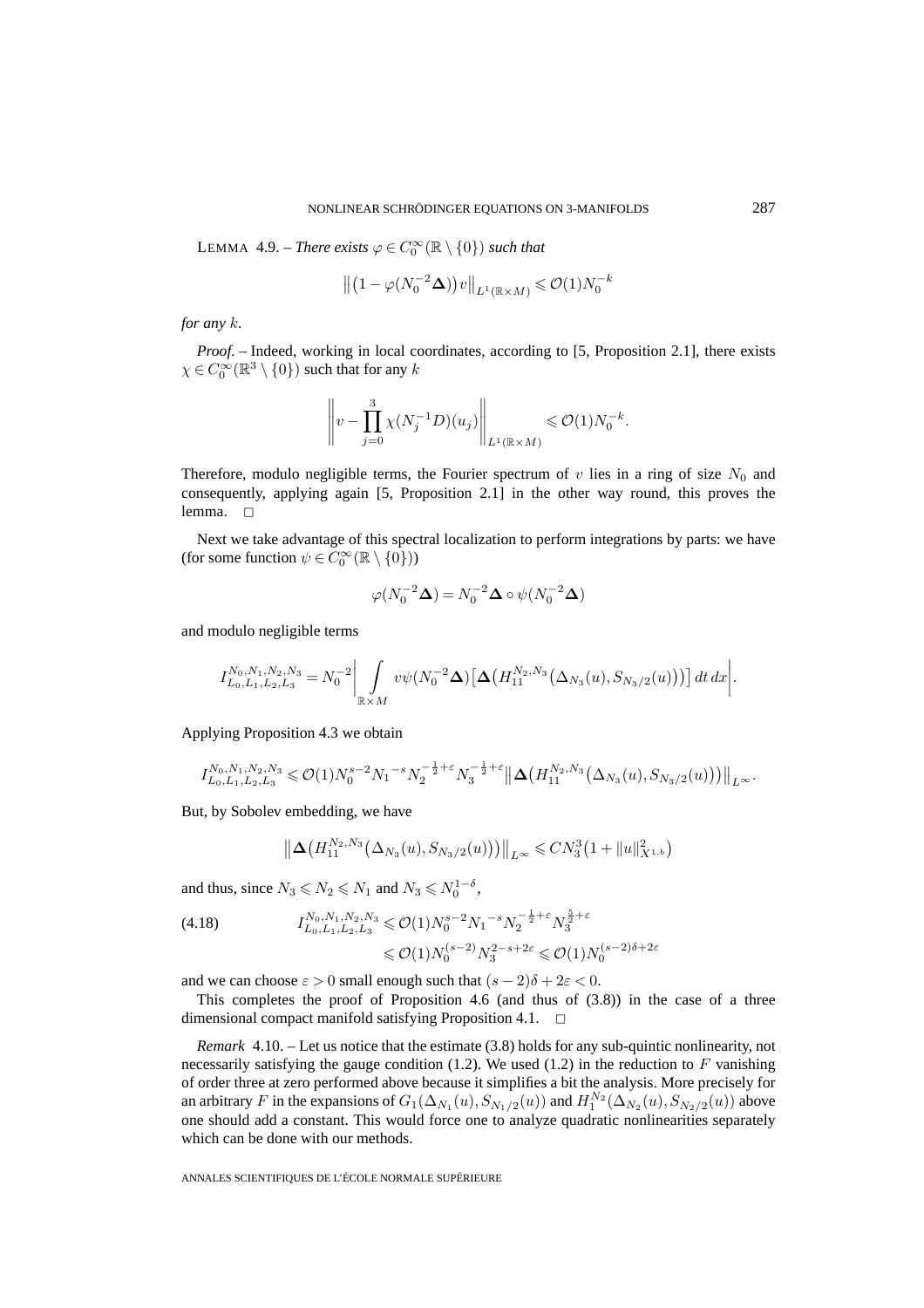Thanks to the multilinear nature of our arguments, the proof of (3.9) is essentially the same as for (3.8). Indeed for suitable  $F_1$ ,  $F_2$  one writes

$$
F(u) - F(v) = (u - v)F_1(u, v) + (\overline{u} - \overline{v})F_2(u, v).
$$

Then we expand

$$
u - v = \sum_{N_1} \Delta_{N_1}(u - v)
$$

and for  $j = 1, 2$ ,

$$
F_j(u,v) = \sum_{N_2} \big[ F_j(S_{N_2}(u), S_{N_2}(v)) - F_j(S_{N_2/2}(u), S_{N_2/2}(v)) \big].
$$

One then further expands the difference and after a duality argument the proof of (3.9) is reduced to a bound for a 4-linear expression multiplied with a factor similar to

$$
H_{11}^{N_2,N_3}\big(\Delta_{N_3}(u),S_{N_3/2}(u)\big)
$$

which appeared in the proof of (3.8). We omit the details.

# **5. Trilinear Strichartz estimates and applications**

In this section we prove Theorem 4 for  $M = S_\rho^2 \times S^1$  with the standard metric.

# **5.1. Trilinear Strichartz estimates on**  $M = S^2_\rho \times S^1$

We do not know whether Proposition 4.1 holds in this case. Instead, we shall prove a trilinear Strichartz-type estimate. Let us first introduce some notation. As usual we identify  $S<sup>1</sup>$  with  $\mathbb{R}/(2\pi\mathbb{Z})$ . The eigenfunctions of  $\Delta$  in the considered case are

$$
\lambda_{m,n} = m^2 + \kappa (n^2 + n), \quad m \ge 0, n \ge 0, \kappa = \frac{1}{\rho^2}.
$$

Let us denote by  $\Pi_n$  the spectral projector on spherical harmonics of degree  $n \geq 0$  on  $S^2_{\rho}$ . For  $f(\omega,\theta) \in L^2(S^2_\rho \times S^1)$ , we set

$$
\Theta_m f(\omega) := \frac{1}{2\pi} \int_{0}^{2\pi} f(\omega,\theta) e^{-im\theta} d\theta.
$$

The crucial estimate is the following.

PROPOSITION 5.1. – *For every interval* I ⊂ R*, every* ε > 0 *there exists a constant* C *such that for every*  $N_1 \ge N_2 \ge N_3 \ge 1$ , *every*  $f_1, f_2, f_3 \in L^2(M)$ ,

$$
\left\| \prod_{j=1}^3 e^{it\mathbf{\Delta}}(\Delta_{N_j} f_j) \right\|_{L^2(I \times M)} \leq C N_3^{\frac{5}{4}} N_2^{\frac{3}{4} + \varepsilon} \prod_{j=1}^3 \|\Delta_{N_j} f_j\|_{L^2(M)}.
$$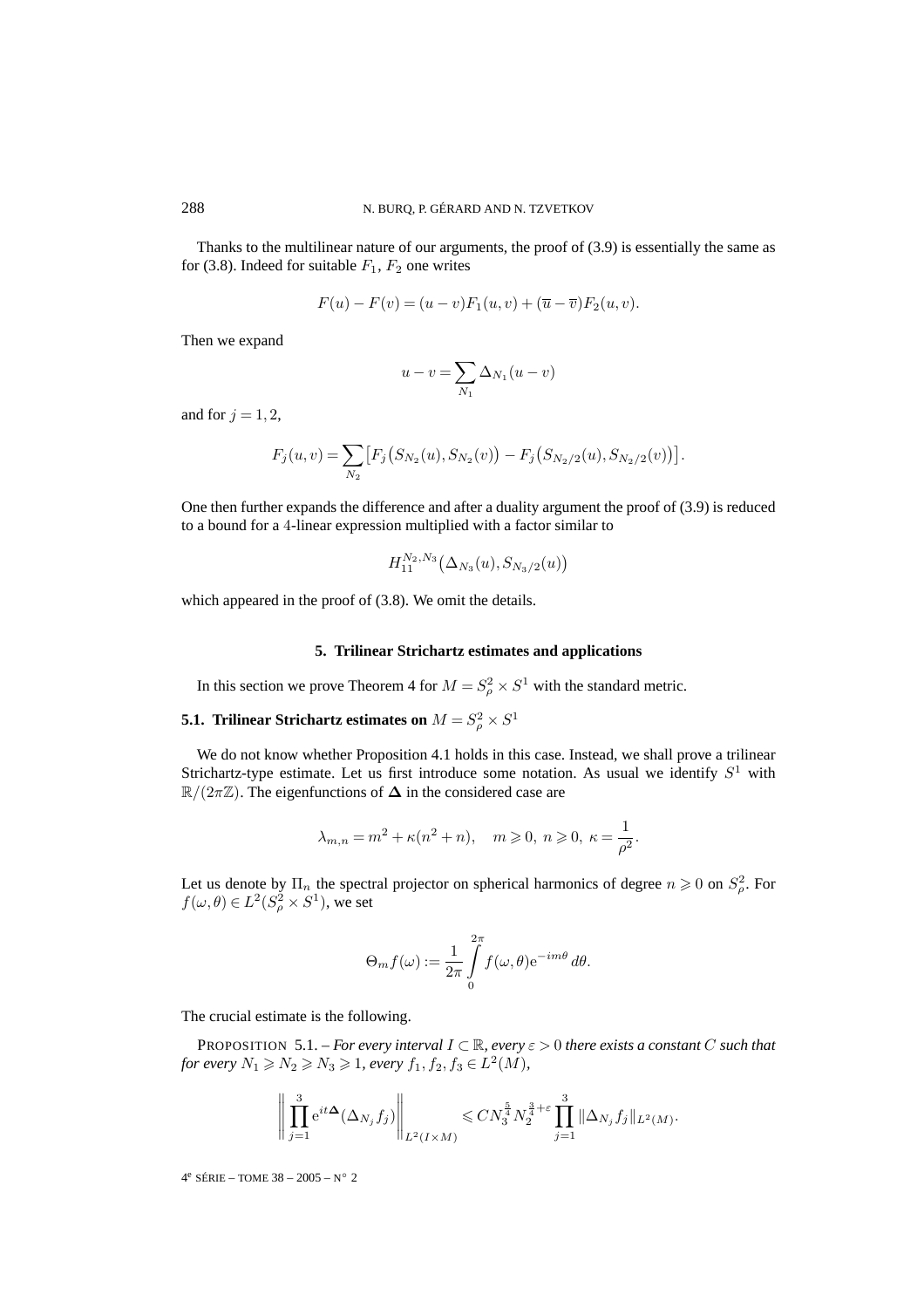*Proof.* – By a time translation we can suppose that  $I = [0, T]$ . Since  $\kappa$  is not necessarily integer, we cannot employ the argument of Proposition 4.1 which reduces the analysis to the case  $I = [0, 2\pi]$ . We shall instead use the following lemma, already used in a similar context in [4].

LEMMA 5.2. – Let  $\Lambda$  be a countable set of real numbers. Then for every  $T > 0$  there exists  $C_T$  *such that for every sequence*  $(a_\lambda)$  *indexed by*  $\Lambda$  *one has* 

$$
\bigg\|\sum_{\lambda\in\Lambda}a_{\lambda}\mathrm{e}^{i\lambda t}\bigg\|_{L^{2}(0,T)}\leqslant C_{T}\bigg(\sum_{l\in\mathbb{Z}}\bigg(\sum_{\lambda:\;|\lambda-l|\leqslant1/2}|a_{\lambda}|\bigg)^{2}\bigg)^{\frac{1}{2}}.
$$

*Proof.* – Let  $\psi_T \in C_0^{\infty}(\mathbb{R})$  be such that  $\psi_T = 1$  on the interval  $[0, T]$ . Set

$$
f(t) := \sum_{\lambda \in \Lambda} \psi_T(t) a_{\lambda} e^{i\lambda t}.
$$

Then

$$
\widehat{f}(\tau) = \sum_{\lambda \in \Lambda} \widehat{\psi}_T(\tau - \lambda) a_{\lambda}
$$

and the problem is to show that

$$
\|\widehat{f}\|_{L^2(\mathbb{R})} \leqslant C_T \bigg(\sum_{l\in\mathbb{Z}} \bigg(\sum_{\lambda:\;|\lambda-l|\leqslant 1/2} |a_\lambda|\bigg)^2\bigg)^{\frac{1}{2}}.
$$

Next, we write

$$
\big|\widehat{f}(\tau)\big|\leqslant \sum_{l\in \mathbb{Z}}\sum_{\lambda:\; |\lambda-l|\leqslant 1/2} \big|\widehat{\psi_T}(\tau-\lambda)\big||a_\lambda|\leqslant \sum_{l\in \mathbb{Z}}K(l,\tau)h(l),
$$

where

$$
h(l) = \sum_{\lambda: \ |\lambda - l| \leq 1/2} |a_{\lambda}|, \qquad K(l, \tau) = \sup_{\lambda: \ |\lambda - l| \leq 1/2} |\widehat{\psi}_T(\tau - \lambda)|.
$$

It is clear that  $|\lambda - l| \leqslant 1/2$  implies

$$
\frac{1}{1+|\tau-\lambda|} \leqslant \frac{C}{1+|\tau-l|}
$$

and therefore, using that  $\psi_T \in C_0^{\infty}(\mathbb{R})$ , we deduce that for every  $N \in \mathbb{N}$  there exists  $C_{T,N}$  such that

$$
|K(l,\tau)| \leqslant \frac{C_{T,N}}{(1+|\tau-l|)^N}.
$$

A use of the Schur lemma completes the proof of Lemma 5.2.  $\Box$ 

We expand

$$
\Biggl(\prod_{j=1}^3{\rm e}^{it\pmb\Delta}(\Delta_{N_j}f_j)\Biggr)(\omega,\theta)
$$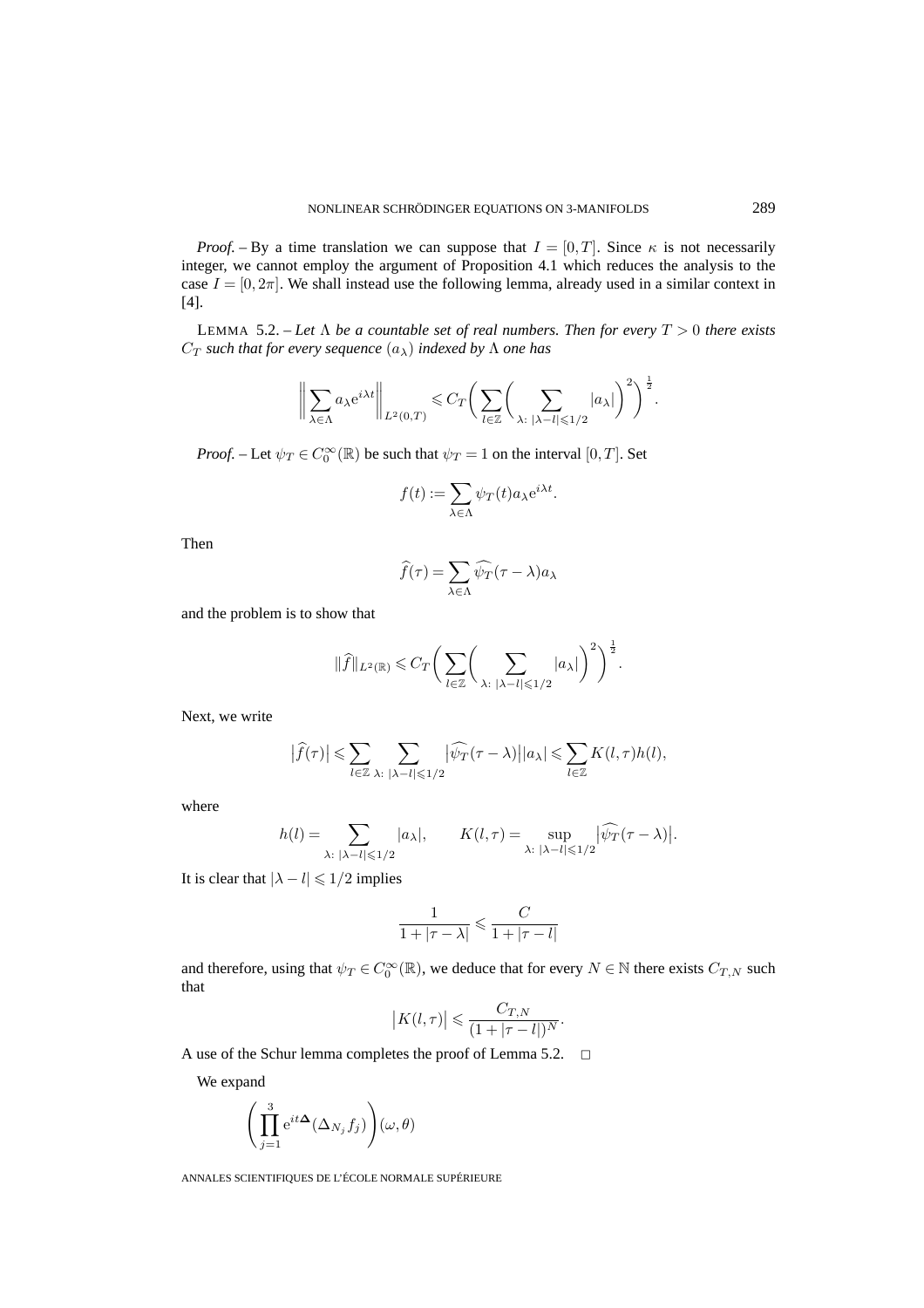$$
= \sum e^{-i(\lambda_{m_1,n_1} + \lambda_{m_2,n_2} + \lambda_{m_3,n_3})t} e^{i(m_1+m_2+m_3)\theta} \prod_{j=1}^3 (\Pi_{n_j} \Theta_{m_j} f_j)(\omega),
$$

where the sum is taken over  $(m_j, n_j)$ ,  $j = 1, 2, 3$ , such that  $N_j \leq \langle \lambda_{m_j, n_j} \rangle^{1/2} < 2N_j$ . Using the Parseval identity with respect to  $\theta$  and Lemma 5.2, we obtain

$$
\left\| \prod_{j=1}^{3} e^{it\Delta} (\Delta_{N_j} f_j) \right\|_{L^2([0,T] \times M)}^2
$$
  
\$\leq C\_T \sum\_{(l,\xi) \in \mathbb{Z}^2} \left\| \sum\_{\substack{|l - \lambda\_{m\_1,n\_1} - \lambda\_{m\_2,n\_2} - \lambda\_{m\_3,n\_3}|\leq 1/2}} \prod\_{j=1}^3 |\Pi\_{n\_j} \Theta\_{m\_j} f\_j| \right\|\_{L^2(S^2\_\rho)}^2,

where the summation over  $(m_1, m_2, m_3, n_1, n_2, n_3)$  is restricted to  $(m_j, n_j)$  such that  $N_j \leq \langle \lambda_{m_j,n_j} \rangle^{1/2} < 2N_j$ ,  $j = 1,2,3$ . Applying the triangle inequality for the  $L^2(S_\rho^2)$  norm, the Cauchy–Schwarz inequality in the summation over  $(m_1, m_2, m_3, n_1, n_2, n_3)$ , and the trilinear estimate (1.6) of Theorem 2 yields

$$
\left\| \prod_{j=1}^{3} e^{it\Delta}(\Delta_{N_j} f_j) \right\|_{L^2([0,T]\times M)}^2
$$
  
\$\leqslant \sum\_{(l,\xi)\in\mathbb{Z}^2 \atop(l,\xi)\in\mathbb{Z}^2} \sum\_{\substack{|l-\lambda\_{m\_1,n\_1}-\lambda\_{m\_2,n\_2}-\lambda\_{m\_3,n\_3}|\leqslant 1/2 \\ \xi=m\_1+m\_2+m\_3}} |\Lambda(l,\xi)| (N\_2N\_3)^{\frac{1}{2}} \prod\_{j=1}^{3} \|\Pi\_{n\_j} \Theta\_{m\_j} f\_j\|\_{L^2(S\_\rho^2)}^2  
\$\leqslant (N\_2N\_3)^{\frac{1}{2}} \sup\_{(l,\xi)\in\mathbb{Z}^2} |\Lambda(l,\xi)| \prod\_{j=1}^{3} \|f\_j\|\_{L^2(M)}^2,

where

$$
\Lambda(l,\xi) := \left\{ (m_1, m_2, m_3, n_1, n_2, n_3) \in \mathbb{N}^6 : \left| l - \sum_{j=1}^3 (m_j^2 + \kappa (n_j^2 + n_j)) \right| \leq \frac{1}{2},
$$
  

$$
\xi = m_1 + m_2 + m_3, \ N_j \leq \langle \lambda_{m_j, n_j} \rangle^{1/2} < 2N_j, \ j = 1, 2, 3 \right\}.
$$

It remains to bound the size of  $\Lambda(l,\xi)$ . The number of possible  $(m_3, n_3)$  is bounded by  $CN_3^2$ . The number of possible  $m_2$  is bounded by  $CN_2$ . Thus the number of possible  $(m_2, m_3, n_3)$  is bounded by  $CN_2N_3^2$ . Let us now **fix** a possible triple  $(m_2, m_3, n_3)$ . Our goal is evaluate the number of possible  $(m_1, n_1, n_2)$  such that  $(m_1, m_2, m_3, n_1, n_2, n_3) \in \Lambda(l, \xi)$ . In view of the imposed restrictions, we can eliminate  $m_1$  by concluding that  $(n_1, n_2)$  should satisfy

$$
\left|l - (\xi - m_2 - m_3)^2 - m_2^2 - m_3^2 - \kappa[n_1^2 + n_2^2 + n_3^2 + n_1 + n_2 + n_3]\right| \leq \frac{1}{2}
$$

or equivalently

(5.1) 
$$
\left| (2n_1+1)^2 + (2n_2+1)^2 - R \right| \leq \frac{2}{\kappa},
$$

where

$$
R = -4(n_3^2 + n_3) + 2 + \frac{4}{\kappa} \left[ l - (\xi - m_2 - m_3)^2 - m_2^2 - m_3^2 \right].
$$

 $4^e$  SÉRIE – TOME 38 – 2005 – N° 2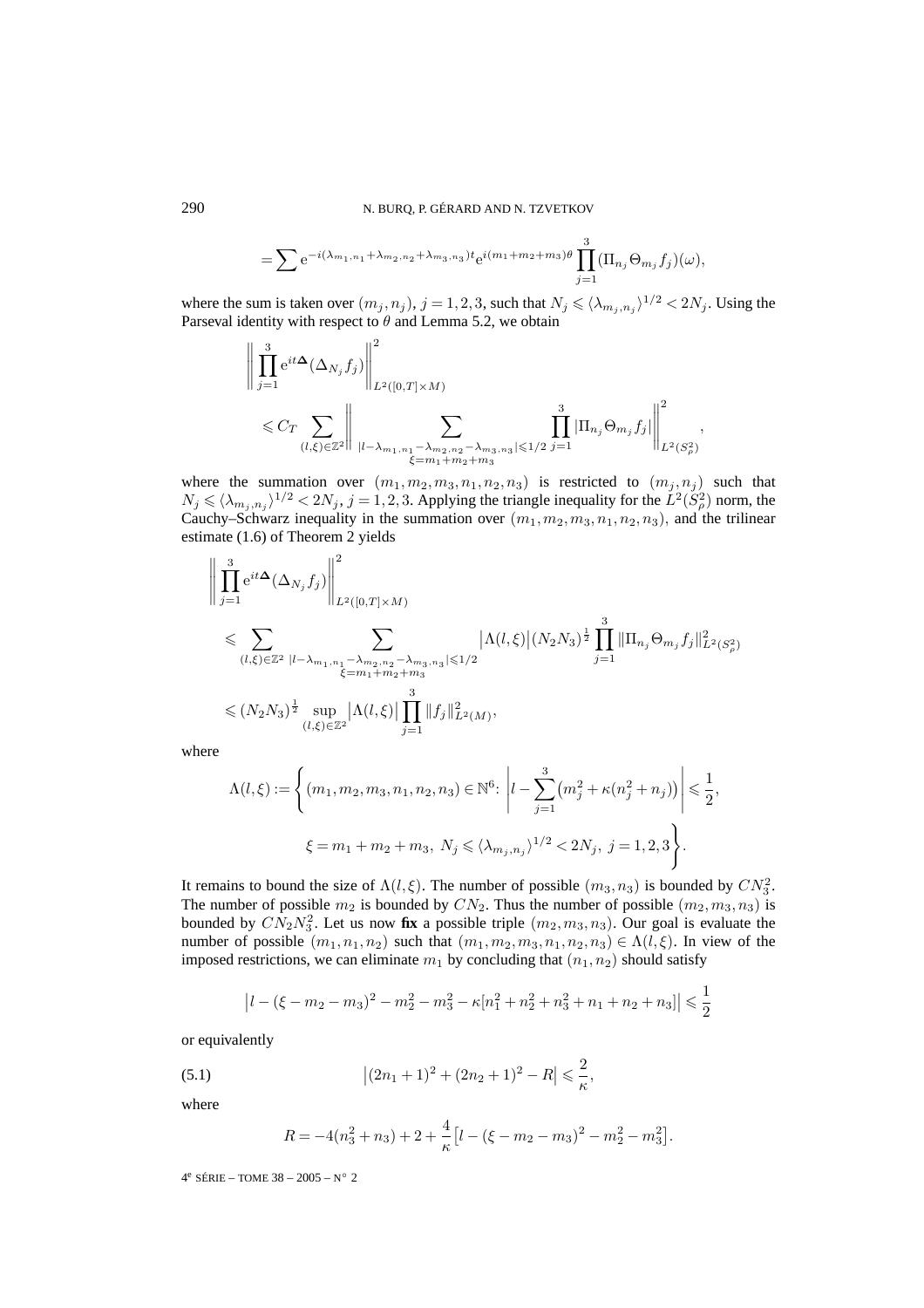Using Lemma 4.2, uniformly with respect to R, the number of integer solutions  $(n_1, n_2) \in$  $[0, CN_1] \times [0, CN_2]$  of the inequality (5.1) is bounded by  $C_{\varepsilon} N_2^{\varepsilon}$  which implies the estimate

$$
\left|\Lambda(l,\xi)\right| \leqslant C_{\varepsilon}N_3^2N_2^{1+\varepsilon}.
$$

The proof of Proposition 5.1 is now completed.  $\Box$ 

# **5.2. Using trilinear Strichartz estimates**

From now on we simply assume that  $M$  is a three dimensional compact manifold satisfying Proposition 5.1. Proceeding as in [8, Section 3.2] one can show, for instance, that the product of any Zoll surface with  $S<sup>1</sup>$  has this property. As a consequence it can be remarked that in fact Theorem 1 holds for any such manifold.

For our purpose in this section, we will first use the following weaker form of Proposition 4.1 which is a consequence of Proposition 5.1.

**PROPOSITION** 5.3. – *For every interval*  $I \subseteq \mathbb{R}$ *, every*  $\varepsilon > 0$  *there exists a constant* C *such that for every*  $N_1, N_2 \geq 1$ , every  $f_1, f_2 \in L^2(M)$ ,

$$
\left\| \prod_{j=1}^{2} e^{it\Delta} (\Delta_{N_j} f_j) \right\|_{L^2(I \times M)} \leq C \big( \min(N_1, N_2) \big)^{\frac{3}{4} + \varepsilon} \prod_{j=1}^{2} \|\Delta_{N_j} f_j\|_{L^2(M)}.
$$

*Proof.* – It suffices to apply Proposition 5.1 with  $f_3 = 1$ .  $\Box$ 

Propositions 5.1 and 5.3 now imply the following statement.

**PROPOSITION 5.4.** – *For every*  $\varepsilon > 0$  *there exist*  $\beta < 1/2$  *and*  $C > 0$  *such that for every*  $N_1 \ge N_2 \ge N_3 \ge 1$ ,  $L_1, L_2, L_3 \ge 1$ , every  $u_1, u_2, u_3 \in L^2(\mathbb{R} \times M)$ ,

(5.2) 
$$
\left\| \prod_{j=1}^{2} \Delta_{N_j L_j}(u_j) \right\|_{L^2} \leq C (L_1 L_2)^{\beta} N_2^{\frac{3}{4} + \varepsilon} \prod_{j=1}^{2} \left\| \Delta_{N_j L_j}(u_j) \right\|_{L^2}
$$

*and*

$$
(5.3) \qquad \left\| \prod_{j=1}^3 \Delta_{N_j L_j}(u_j) \right\|_{L^2} \leq C (L_1 L_2 L_3)^{\beta} N_3^{\frac{5}{4} + \varepsilon} N_2^{\frac{3}{4} + \varepsilon} \prod_{j=1}^3 \left\| \Delta_{N_j L_j}(u_j) \right\|_{L^2}.
$$

*Proof.* – One can show that Proposition 5.3 implies (5.2) exactly as we did in the proof of Proposition 4.3. The proof of (5.3) follows similar lines. First, using Lemma 3.2 and the Hölder inequality we get

$$
(5.4) \quad \left\| \prod_{j=1}^{3} \Delta_{N_j L_j}(u_j) \right\|_{L^2} \leq \left\| \Delta_{N_1 L_1}(u_1) \right\|_{L^6(\mathbb{R}; L^2(M))} \prod_{j=2}^{3} \left\| \Delta_{N_j L_j}(u_j) \right\|_{L^6(\mathbb{R}; L^\infty(M))}
$$

$$
\leq C(N_2 N_3)^{\frac{3}{2}} (L_1 L_2 L_3)^{\frac{1}{3}} \prod_{j=1}^{3} \left\| \Delta_{N_j L_j}(u_j) \right\|_{L^2}.
$$

Next, exactly as in the proof of Proposition 4.3, we obtain that for every unit interval  $I \subset \mathbb{R}$ , every  $b > 1/2$ , every  $\delta > 0$  there exists  $C_{b,\delta}$  such that for every  $N_1 \ge N_2 \ge N_3 \ge 1$ , every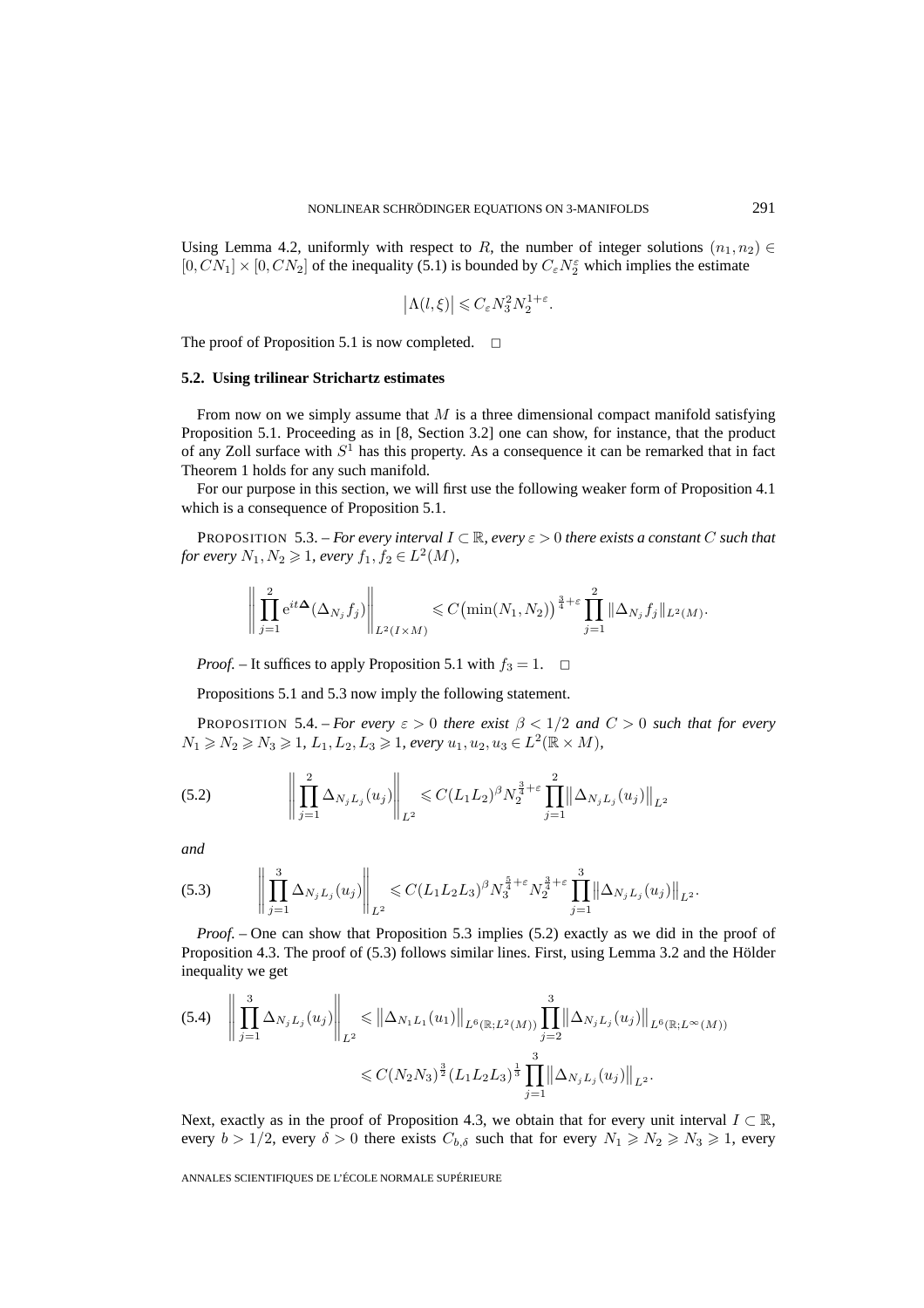$u_1, u_2, u_3 \in X^{0,b}(\mathbb{R} \times M),$ 

$$
(5.5) \qquad \left\| \prod_{j=1}^3 \Delta_{N_j}(u_j) \right\|_{L^2(I \times M)} \leq C_{b,\delta} N_2^{\frac{3}{4}+\delta} N_3^{\frac{5}{4}} \prod_{j=1}^3 \left\| \Delta_{N_j}(u_j) \right\|_{X^{0,b}}.
$$

Using the partition of unity (4.4), we get the bound

(5.6) 
$$
\left\| \prod_{j=1}^{3} \Delta_{N_j L_j}(u_j) \right\|_{L^2(\mathbb{R} \times M)} \leq C_{b,\delta} N_2^{\frac{3}{4} + \delta} N_3^{\frac{5}{4}} (L_1 L_2 L_3)^b \prod_{j=1}^{3} \left\| \Delta_{N_j L_j}(u_j) \right\|_{L^2(\mathbb{R} \times M)}.
$$

Finally, a suitable interpolation between  $(5.4)$  and  $(5.6)$  completes the proof of Proposition 5.4.  $\Box$ 

Let us now turn to the proof of Theorem 4 in the case  $M = S_\rho^2 \times S^1$  (or more generally any manifold satisfying Proposition 5.1). We can again suppose that  $F(u)$  is vanishing at least at order three at zero. We expand  $F(u)$  as we did in Section 4 and are led to estimating terms of the form

$$
I_{L_0, L_1, L_2, L_3}^{N_0, N_1, N_2, N_3} := \Bigg| \int\limits_{\mathbb{R} \times M} \Delta_{N_0 L_0}(w) \prod_{j=1}^3 \Delta_{N_j L_j}(u) H_{11}^{N_2, N_3} \big( \Delta_{N_3}(u), S_{N_3/2}(u) \big) \Bigg|.
$$

As in Section 4, we consider two cases and denote by  $I_1$  the contribution corresponding to  $N_0 \leqslant \Lambda N_1$ , where  $\Lambda \gg 1$  is a large constant and by  $I_2$  the contribution corresponding to  $N_0 > \Lambda N_1$ . To study  $I_1$ , we even make one more expansion of the terms  $H_{1j}^{N_2, N_3}$  and it results that estimate (3.8) is a consequence of the bounds

(5.7) 
$$
J \leq C||w||_{X^{-s,b'}(\mathbb{R}\times M)}||u||_{X^{1,b}(\mathbb{R}\times M)}||u||_{X^{s,b}(\mathbb{R}\times M)}^{2}
$$

and

$$
(5.8) \tI_1 \leq C||w||_{X^{-s,b'}(\mathbb{R}\times M)} (||u||_{X^{1,b}(\mathbb{R}\times M)}^3 + ||u||_{X^{1,b}(\mathbb{R}\times M)}^{\alpha-1})||u||_{X^{s,b}(\mathbb{R}\times M)},
$$

$$
(5.9) \tI_2 \leq C||w||_{X^{-s,b'}(\mathbb{R}\times M)} (||u||^2_{X^{1,b}(\mathbb{R}\times M)} + ||u||^p_{X^{1,b}(\mathbb{R}\times M)})||u||_{X^{s,b}(\mathbb{R}\times M)},
$$

where

$$
J = \sum_{L_0, L_1, L_2, L_3} \sum_{N_0} \sum_{N_3 \leq N_2 \leq N_1} \left| \int_{\mathbb{R} \times M} \Delta_{N_0 L_0}(w) \prod_{j=1}^3 \Delta_{N_j L_j}(u) \right|
$$

and

$$
I_1 = \sum_{L_0, L_1, L_2, L_3, L_4} \sum_{N_0 \leq \Lambda N_1} \sum_{N_4 \leq N_3 \leq N_2 \leq N_1} \sum_{\substack{N_4 \leq N_5 \leq N_2 \leq N_1}} \sum_{\substack{M_1 \leq N_4 \leq N_5 \leq N_4 \ \text{and} \ N_5 \leq N_6}} \sum_{\substack{N_5 \leq N_6 \leq N_7 \leq N_7}} \sum_{\substack{N_6 \leq N_7 \leq N_8 \leq N_8 \ \text{and} \ N_7 \leq N_9}} \sum_{\substack{N_7 \leq N_7 \leq N_8 \leq N_9 \ \text{and} \ N_8 \leq N_9 \leq N_9}} \sum_{\substack{N_7 \leq N_8 \leq N_9 \leq N_9 \ \text{and} \ N_9 \leq N_9 \leq N_9 \ \text{and} \ N_9 \leq N_9 \leq N_9}} \sum_{\substack{N_8 \leq N_9 \leq N_9 \leq N_9 \ \text{and} \ N_9 \leq N_9 \leq N_9 \ \text{and} \ N_9 \leq N_9 \leq N_9 \ \text{and} \ N_9 \leq N_9 \leq N_9 \leq N_9 \leq N_9 \leq N_9 \leq N_9 \leq N_9 \leq N_9 \leq N_9 \leq N_9 \leq N_9 \leq N_9 \leq N_9 \leq N_9 \leq N_9 \leq N_9 \leq N_9 \leq N_9 \leq N_9 \leq N_9 \leq N_9 \leq N_9 \leq N_9 \leq N_9 \leq N_9 \leq N_9 \leq N_9 \leq N_9 \leq N_9 \leq N_9 \leq N_9 \leq N_9 \leq N_9 \leq N_9 \leq N_9 \leq N_9 \leq N_9 \leq N_9 \leq N_9 \leq N_9 \leq N_9 \leq N_9 \leq N_9 \leq N_9 \leq N_9 \leq N_9 \leq N_9 \leq N_9 \leq N_9 \leq N_9 \leq N_9 \leq N_9 \leq N_9 \leq N_9 \leq N_9 \leq N_9 \le
$$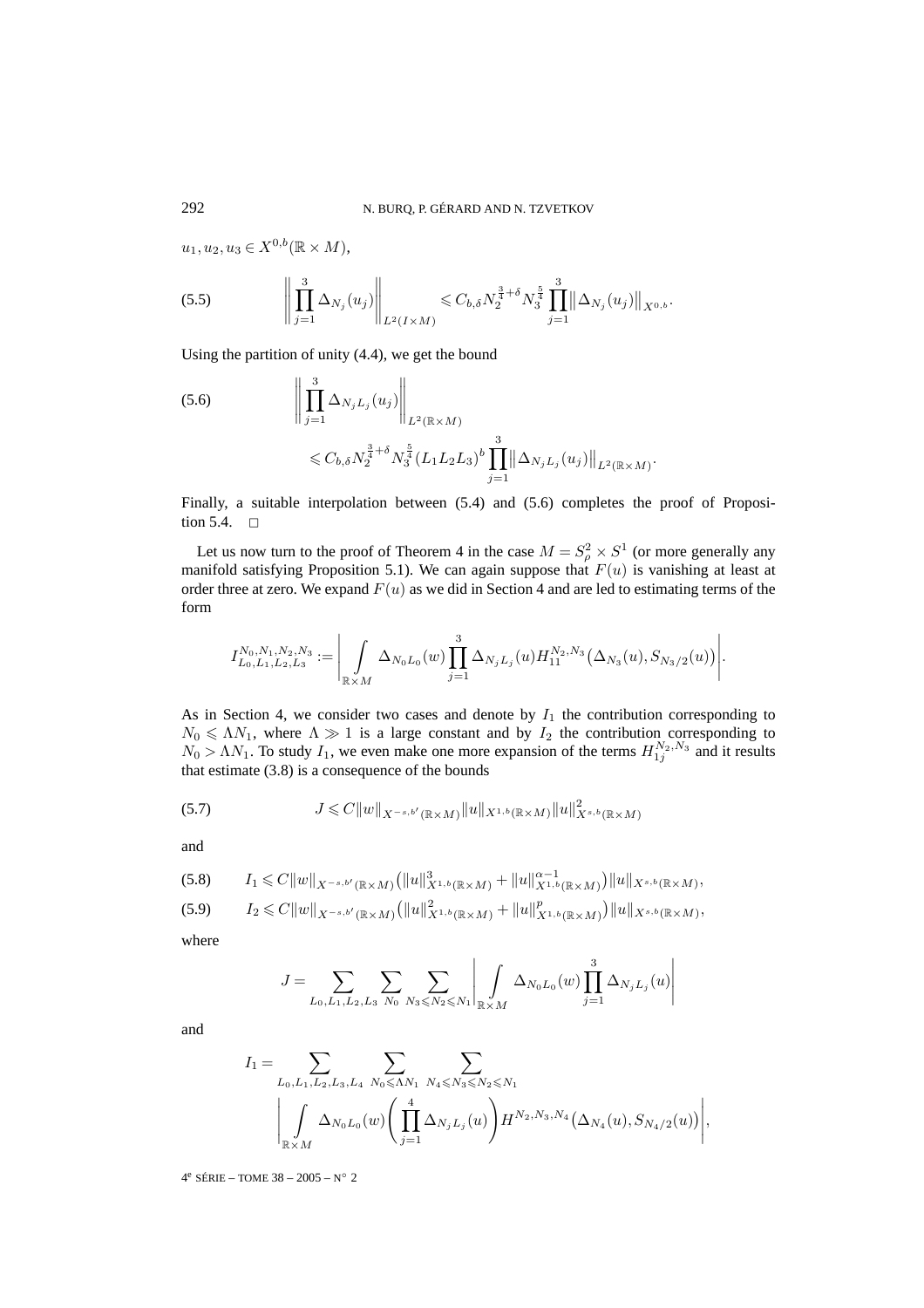$$
I_2 = \sum_{L_0, L_1, L_2, L_3} \sum_{N_0 > \Lambda N_1} \sum_{N_3 \leq N_2 \leq N_1} \sum_{N_3 \leq N_2 \leq N_1} \left( \prod_{j=1}^3 \Delta_{N_j L_j}(u) \right) H^{N_2, N_3}(\Delta_{N_3}(u), S_{N_3/2}(u)) \Bigg|,
$$

with sums taken over the dyadic values of  $N_j$  and  $L_j$ ,  $j = 0, 1, 2, 3, 4$ . Moreover  $H^{N_2, N_3, N_4}(a, b)$ enjoys the bound

$$
\left|H^{N_2,N_3,N_4}(a,b)\right| \leqslant C\big(1+|a|+|b|\big)^{\max(\alpha-4,0)}.
$$

In addition for  $4 < \alpha < 5$ , we can further expand  $H^{N_2,N_3,N_4}$  and we can get the bound

$$
(5.10) \t\t |H^{N_2,N_3,N_4}(\Delta_{N_4}(u),S_{N_4/2}(u))|^{\frac{1}{\alpha-4}} \leq C \sum_{N_5:\ N_5\leq N_4} |\Delta_{N_5}(u)|.
$$

The proof of (5.7) is a consequence of the bilinear estimate (5.2). More precisely, using (5.2) and the Hölder inequality, we obtain that for every  $\varepsilon > 0$  there exists  $\beta < 1/2$  such that

$$
\left| \int \Delta_{N_0L_0}(w) \prod_{j=1}^3 \Delta_{N_jL_j}(u) \right| \leqslant C(N_2N_3)^{\frac{3}{4}+\varepsilon} L_0^{\beta} \left\| \Delta_{N_0L_0}(w) \right\|_{L^2} \prod_{j=1}^3 L_j^{\beta} \left\| \Delta_{N_jL_j}(u) \right\|_{L^2}.
$$

Since for  $\varepsilon < 1/4$  we have  $3/4 + \varepsilon < 1$ , we can complete the proof of (5.7) as we did in Section 4. A similar argument (using both (5.2) and (5.3)) is valid for (5.8), if  $\alpha \leq 4$ .

To prove (5.8) if  $4 < \alpha < 5$ , we use Proposition 5.4 in its full strength. Set

$$
I_{L_0L_1L_2L_3L_4}^{N_0N_1N_2N_3N_4} := \Bigg|\int\limits_{\mathbb{R} \times M} \Delta_{N_0L_0}(w) \Bigg( \prod_{j=1}^4 \Delta_{N_jL_j}(u) \Bigg) H^{N_2,N_3,N_4}\big(\Delta_{N_4}(u), S_{N_4/2}(u) \big) \Bigg|.
$$

In order to estimate  $I_{L_0L_1L_2L_3L_4}^{N_0N_1N_2N_3N_4}$ , we use the following form of Hölder's inequality:

$$
(5.11) \t\t \forall \gamma \in ]0,1], \t \left| \int\limits_{\mathbb{R} \times M} fg \right| \leqslant \left( \int\limits_{\mathbb{R} \times M} |f| \right)^{1-\gamma} \left( \int\limits_{\mathbb{R} \times M} |f| |g|^{\frac{1}{\gamma}} \right)^{\gamma}.
$$

Since  $4 < \alpha < 5$ ,  $\gamma = \alpha - 4 \in ]0,1[$ . Using (5.11), we can write,

$$
(5.12) \tI_{L_0L_1L_2L_3L_4}^{N_0N_1N_2N_3N_4} \leqslant \left[ J_{L_0L_1L_2L_3L_4}^{N_0N_1N_2N_3N_4} \right]^{1-\gamma} \left[ K_{L_0L_1L_2L_3L_4}^{N_0N_1N_2N_3N_4} \right]^{\gamma},
$$

where

$$
J_{L_0L_1L_2L_3L_4}^{N_0N_1N_2N_3N_4} = \int_{\mathbb{R} \times M} \left| \Delta_{N_0L_0}(w) \left( \prod_{j=1}^4 \Delta_{N_jL_j}(u) \right) \right|.
$$

Thanks to (5.10), the second factor  $K_{L_0L_1L_2L_3L_4}^{N_0N_1N_2N_3N_4}$  in (5.12) enjoys the bound

$$
K_{L_0L_1L_2L_3L_4}^{N_0N_1N_2N_3N_4} \leqslant C \sum_{N_5\colon N_5 \leqslant N_4} \sum_{\mathbb{R}\times M} \left| \Delta_{N_0L_0}(w) \left( \prod_{j=1}^4 \Delta_{N_jL_j}(u) \right) \right| |\Delta_{N_5}(u)|.
$$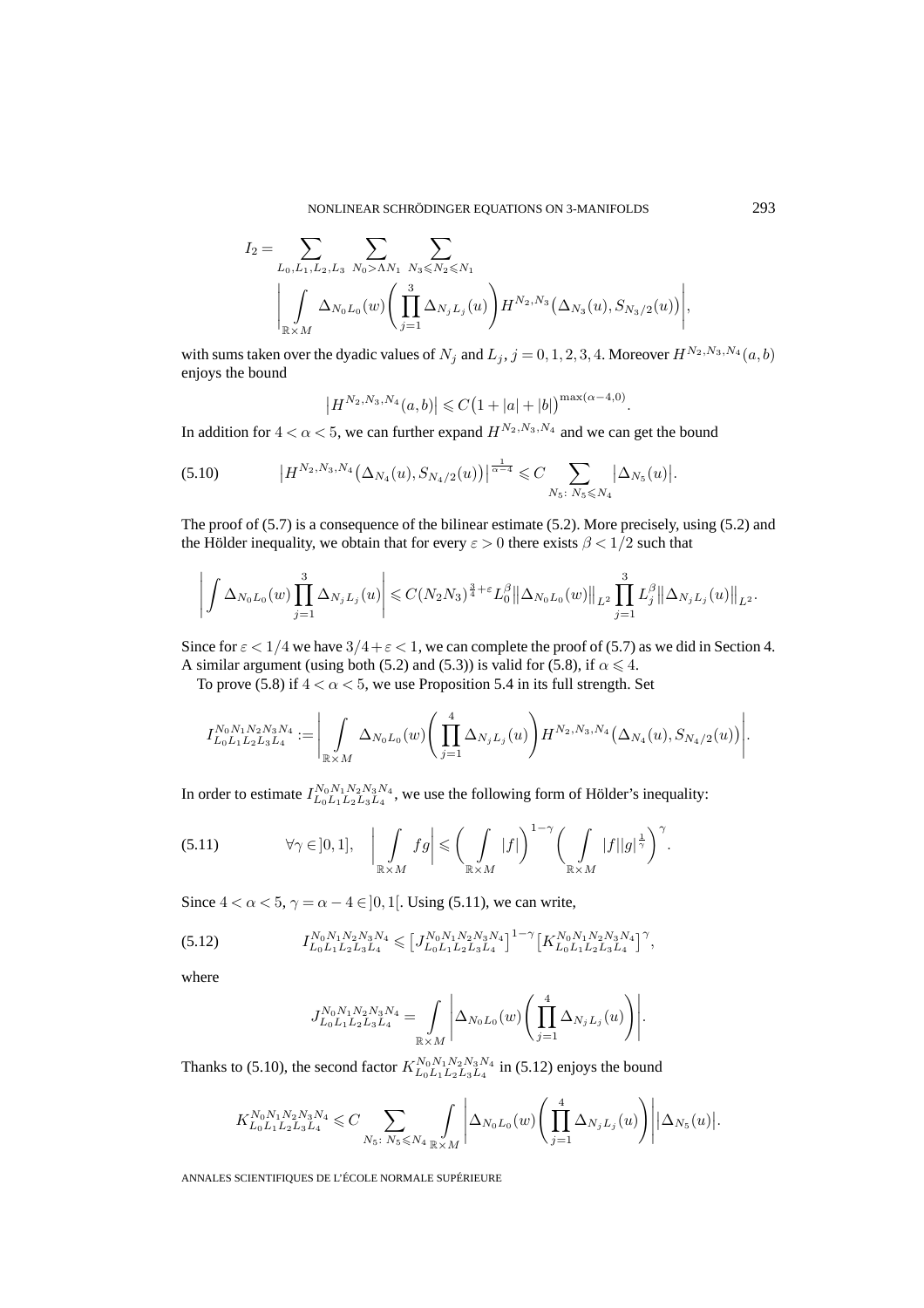Let us now bound  $J_{L_0L_1L_2L_3L_4}^{N_0N_1N_2N_3N_4}$ . Using Hölder's inequality and Proposition 5.4 (both (5.2) and (5.3)), we obtain that for every  $\varepsilon > 0$  there exists  $\beta < 1/2$  such that

$$
J_{L_0L_1L_2L_3L_4}^{N_0N_1N_2N_3N_4} \leqslant C(N_2N_3)^{\frac{3}{4}+\varepsilon} N_4^{\frac{5}{4}+\varepsilon} L_0^{\beta} \left\| \Delta_{N_0L_0}(w) \right\|_{L^2} \prod_{j=1}^4 L_j^{\beta} \left\| \Delta_{N_jL_j}(u) \right\|_{L^2}.
$$

Next we estimate  $K_{L_0L_1L_2L_3L_4}^{N_0N_1N_2N_3N_4}$ . By writing  $\Delta_{N_5} = \sum_{L_5} \Delta_{N_5L_5}$ , using Hölder's inequality and Proposition 5.4 (twice (5.3)), we obtain that for every  $\varepsilon > 0$  there exists  $\beta < 1/2$  such that  $K_{L_0L_1L_2L_3L_4}^{N_0N_1N_2N_3N_4}$  is bounded by

$$
C\sum_{N_5\colon N_5\leq N_4}\sum_{L_5}(N_2N_3)^{\frac{3}{4}+\varepsilon}(N_4N_5)^{\frac{5}{4}+\varepsilon}L_0^{\beta}\big\|\Delta_{N_0L_0}(w)\big\|_{L^2}\prod_{j=1}^5L_j^{\beta}\big\|\Delta_{N_jL_j}(u)\big\|_{L^2}.
$$

Writing  $N_5^{\frac{5}{4}+\epsilon} = N_5 N_5^{\frac{1}{4}+\epsilon}$ , using the Cauchy–Schwarz inequality, we get for  $b > \beta$ ,

$$
\begin{split} & \sum_{N_5: \ N_5 \leqslant N_4} \sum_{L_5} N_5^{\frac{5}{4}+\varepsilon} L_5^\beta \left\| \Delta_{N_5 L_5}(u) \right\|_{L^2} \\ & \leqslant \bigg( \sum_{N_5: \ N_5 \leqslant N_4} \sum_{L_5} \big[ L_5^{\beta-b} N_5^{\frac{1}{4}+\varepsilon} \big]^2 \bigg)^{\frac{1}{2}} \|u\|_{X^{1,b}} \leqslant C N_4^{\frac{1}{4}+\varepsilon} \|u\|_{X^{1,b}}. \end{split}
$$

Therefore, we have the estimate,

$$
K_{L_0L_1L_2L_3L_4}^{N_0N_1N_2N_3N_4} \leqslant C(N_2N_3)^{\frac{3}{4}+\varepsilon} N_4^{\frac{5}{4}+\varepsilon} L_0^{\beta} {\|\Delta_{N_0L_0}(w)\|}_{L^2}
$$
  

$$
\times \left( \prod_{j=1}^4 L_j^{\beta} {\|\Delta_{N_jL_j}(u)\|}_{L^2} \right) N_4^{\frac{1}{4}+\varepsilon} {\|u\|}_{X^{1,b}}.
$$

Coming back to (5.12), we obtain the following estimate

$$
(5.13) \qquad I_{L_0L_1L_2L_3L_4}^{N_0N_1N_2N_3N_4} \leq C \frac{N_0^s}{N_1^s} \frac{(N_2N_3)^{\frac{3}{4}+\varepsilon} N_4^{\frac{5}{4}+\varepsilon} N_4^{\gamma(\frac{1}{4}+\varepsilon)}}{N_2N_3N_4} L_0^{\beta-b'} (L_1L_2L_3L_4)^{\beta-b}
$$

$$
\times \left. \left( N_0^{-s} L_0^{b'} \left\| \Delta_{N_0L_0}(w) \right\|_{L^2} \right) \left( N_1^s L_1^b \left\| \Delta_{N_1L_1}(u) \right\|_{L^2} \right) \right.
$$

$$
\times \left( \prod_{j=2}^4 N_j L_j^b \left\| \Delta_{N_jL_j}(u) \right\|_{L^2} \right) \|u\|_{X^{1,b}}^{\gamma}.
$$

Let us take  $\varepsilon > 0$  such that  $(\frac{3}{2} + 2\varepsilon) + (\frac{5}{4} + \varepsilon) + \gamma(\frac{1}{4} + \varepsilon) < 3$  or equivalently,

$$
0<\varepsilon<\frac{1-\gamma}{4(3+\gamma)}=\frac{5-\alpha}{4(\alpha-1)}.
$$

Note that a proper choice of  $\varepsilon$  is possible thanks to the subcritical assumption  $\alpha$  < 5. Therefore there exists  $\theta > 0$  such that for  $N_4 \le N_3 \le N_2$ ,

(5.14) 
$$
\frac{(N_2N_3)^{\frac{3}{4}+\varepsilon}N_4^{\frac{5}{4}+\varepsilon}N_4^{\gamma(\frac{1}{4}+\varepsilon)}}{N_2N_3N_4} \leq \frac{C}{(N_2N_3N_4)^{\theta}}.
$$

Thanks to  $(5.14)$  and  $(5.13)$ , we obtain

 $4^e$  SÉRIE – TOME  $38 - 2005 - N^{\circ}$  2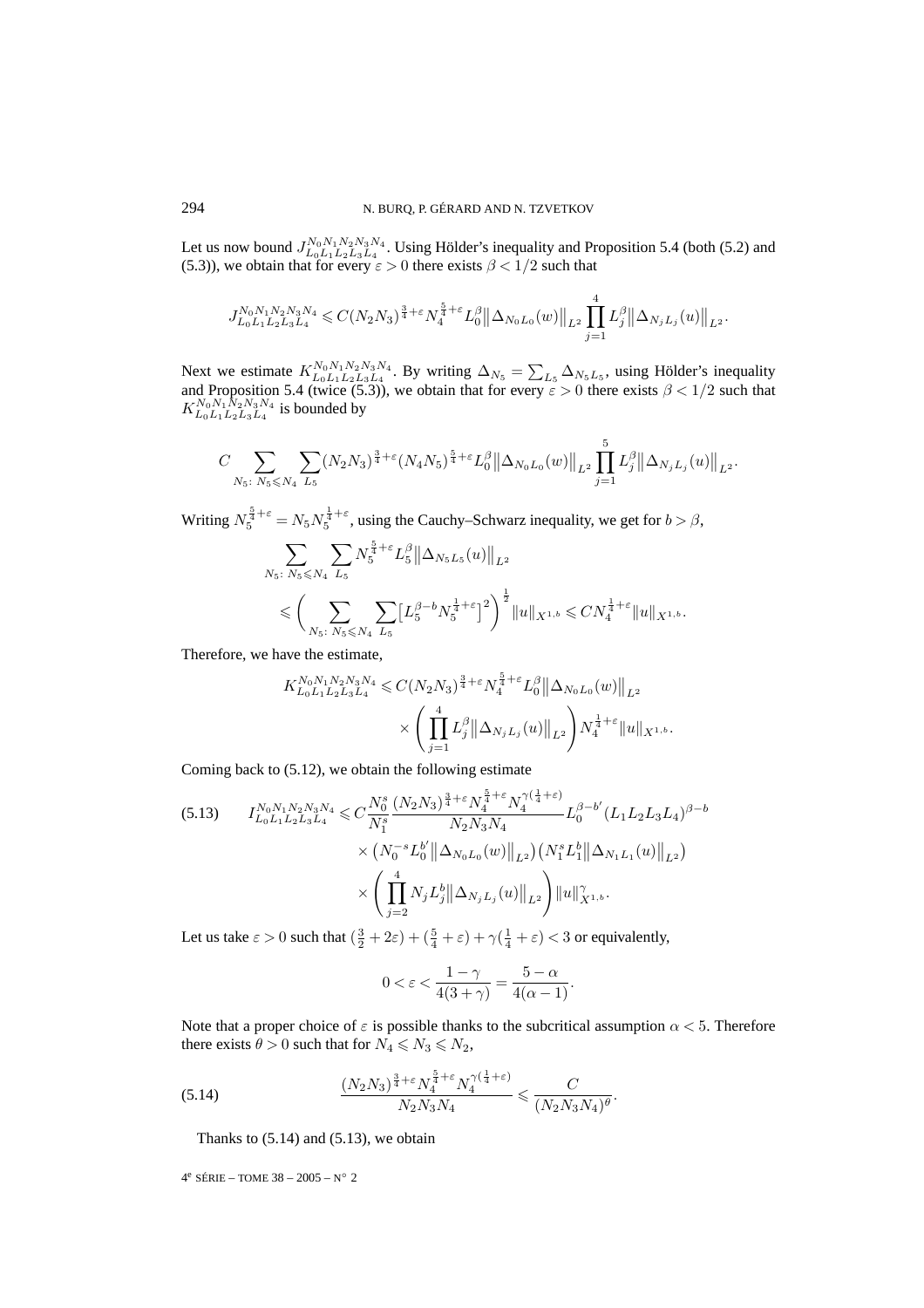NONLINEAR SCHRÖDINGER EQUATIONS ON 3-MANIFOLDS 295

$$
(5.15) \tI_{L_0L_1L_2L_3L_4}^{N_0N_1N_2N_3N_4} \leq C \frac{N_0^s}{N_1^s} \frac{1}{(N_2N_3N_4)^{\theta}} L_0^{\beta-b'} (L_1L_2L_3L_4)^{\beta-b}
$$

$$
\times \left. \left( N_0^{-s} L_0^{b'} \left\| \Delta_{N_0L_0}(w) \right\|_{L^2} \right) \left( N_1^s L_1^b \left\| \Delta_{N_1L_1}(u) \right\|_{L^2} \right) \right. \times \left. \left( \prod_{j=2}^4 N_j L_j^b \left\| \Delta_{N_jL_j}(u) \right\|_{L^2} \right) \left\| u \right\|_{X^{1,b}}^{\gamma}.
$$

Estimate (5.8) follows by summing geometric series in  $L_0$ ,  $L_1$ ,  $L_2$ ,  $L_3$ ,  $L_4$ ,  $N_2$ ,  $N_3$ ,  $N_4$  while the sum over  $(N_0, N_1)$  is performed by invoking Lemma 4.5.

We now turn to the proof of (5.9). As in Section 4, we shall denote by  $\mathcal{O}(1)$  any quantity bounded (for some  $\gamma > 0, p \in \mathbb{N}$ ) by

$$
(L_0L_1L_2L_3)^{-\gamma}\|w\|_{X^{-s,b'}}\big(\|u\|_{X^{1,b}}^2+\|u\|_{X^{1,b}}^p\big)\|u\|_{X^{s,b}}.
$$

We have three regimes:

1.  $N_0^{1-\delta} \leq N_3$ ,  $\delta > 0$  small enough, 2.  $N_3 \leq N_0^{1/2}$ , 3.  $N_0^{1/2} \leq N_3 \leq N_0^{1-\delta}$ .

In the first regime, we expand once more the nonlinear term, writing

$$
I_{L_0L_1L_2L_3}^{N_0N_1N_2N_3}\leqslant \sum\limits_{L_4,N_4}I_{L_0L_1L_2L_3L_4}^{N_0N_1N_2N_3N_4}
$$

and apply the same strategy as when  $N_0 \le \Lambda N_1$ . Indeed, in this regime,  $N_0/N_1 \le N_0^{\delta}$  and we obtain with  $\eta > 0$ 

$$
I^{N_0N_1N_2N_3N_4}_{L_0L_1L_2L_3L_4}\leqslant \mathcal{O}(1)\frac{N_0^s}{N_1^s}\frac{1}{(N_2N_3N_4)^{\theta}}\leqslant \mathcal{O}(1)N_0^{2\delta}N_3^{-\theta}\leqslant \mathcal{O}(1)N_0^{2\delta-\theta(1-\delta)}\leqslant \mathcal{O}(1)N_0^{-\eta}
$$

which gives the summability in  $N_4 \le N_3 \le N_2 \le N_1 \le \Lambda^{-1} N_0$ .

The second regime can be dealt with in the same way as in the previous section (in this regime, we gain arbitrary powers of  $N_0^{-1}$ ). Finally we concentrate on the last regime. Let

$$
v = \Delta_{N_0 L_0}(w) \Delta_{N_2 L_2}(u) \Delta_{N_3 L_3}(u).
$$

By the same argument as in Lemma 4.9, there exists  $\varphi \in C_0^{\infty}(\mathbb{R} \setminus \{0\})$  such that

$$
\left\| \left( 1 - \varphi(N_0^{-2} \Delta) \right) v \right\|_{L^1(\mathbb{R} \times M)} \leqslant \mathcal{O}(1) N_0^{-k}
$$

for any  $k$ .

Using that for some function  $\Psi \in C_0^{\infty}$  we have

$$
\varphi(N_0^{-2}\Delta) = N_0^{-2}\Delta \circ \Psi(N_0^{-2}\Delta)
$$

we can integrate by parts in the integral defining  $I_{L_0,L_1,L_2,L_3}^{N_0,N_1,N_2,N_3}$ :

$$
(5.16)\ \ I_{L_0,L_1,L_2,L_3}^{N_0,N_1,N_2,N_3} = N_0^{-2} \left| \int\limits_M \Psi(N_0^{-2} \Delta)(v) \Delta(\Delta_{N_1L_1}(u) H_{11}^{N_2,N_3}(\Delta_{N_3}(u),S_{N_3}(u))) \right|
$$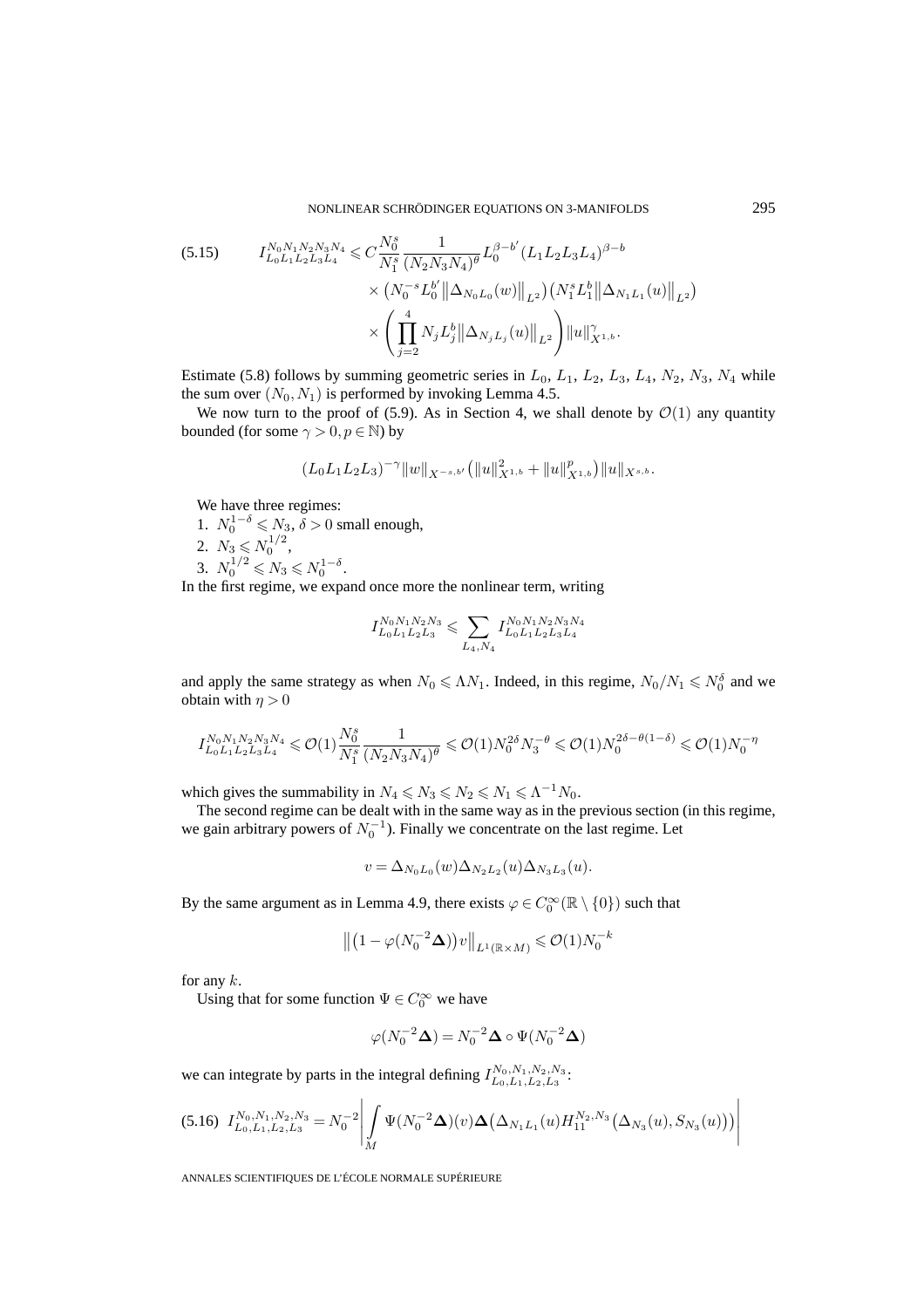$$
=N_0^{-2}\left|\int_M \Psi(N_0^{-2}\Delta)(v)\times \left[\Delta(\Delta_{N_1L_1}(u))H_{11}^{N_2,N_3}(\Delta_{N_3}(u),S_{N_3}(u))\right.\right.+\nabla(\Delta_{N_1L_1}(u))\cdot \nabla(H_{11}^{N_2,N_3}(\Delta_{N_3}(u),S_{N_3}(u)))+\Delta_{N_1L_1}(u)\Delta(H_{11}^{N_2,N_3}(\Delta_{N_3}(u),S_{N_3}(u))))\right|.
$$

Now to estimate the first term in the right-hand side of (5.16) we simply apply the strategy already used in the case  $N_0 \le \Lambda N_1$ , the only difference being the additional factor  $(N_1/N_0)^2$  (the factor  $N_1^2$  coming from the action of the Laplace operator on  $\Delta_{N_1L_1}(u)$ ), which allows, since  $s < 2$ , to exchange the roles of  $N_0$  and  $N_1$  and gain summability. Remark here that the additional operator  $\Psi(N_0^{-2}\Delta)$  applied to  $\Delta_{N_0L_0}(w)\Delta_{N_2L_2}(u)\Delta_{N_3L_3}(u)$  plays no role since it disappears when one takes  $L^2$  norms.

Next we estimate the two other terms. We expand the derivatives and observe that

$$
\left|\nabla \big(H_{11}^{N_2,N_3}\big(\Delta_{N_3}(u),S_{N_3}(u)\big)\big)\right|(x)\leqslant Cw_{N_3,1}(x)
$$

with

$$
w_{N_3,1}(x) = (|\nabla \Delta_{N_3}(u)| + |\nabla S_{N_3}(u)|) (1 + |\Delta_{N_3}(u)| + |S_{N_3}(u)|)(x)
$$
  
=  $w_{N_3,1,q} + (|\nabla \Delta_{N_3}(u)| + |\nabla S_{N_3}(u)|),$   
 $|\Delta (H_{11}^{N_2,N_3}(\Delta_{N_3}(u), S_{N_3}(u)))|(x) \leq w_{N_3,2}(x)$ 

with

$$
w_{N_3,2}(x) = (|\Delta\Delta_{N_3}(u)| + |\Delta S_{N_3}(u)|) (1 + |\Delta_{N_3}(u)| + |S_{N_3}(u)|) (x)
$$
  
+ (|\nabla\Delta\_{N\_3}(u)| + |\nabla S\_{N\_3}(u)|)^2(x)  
= w\_{N\_3,2,q}(x) + (|\Delta\Delta\_{N\_3}(u)| + |\Delta S\_{N\_3}(u)|).

Next we use that for  $\phi \in C_0^{\infty}(\mathbb{R})$ ,  $\phi(N^{-2}\Delta)$  is an  $N^{-1}$ -semi-classical operator and consequently the gradient of a spectrally localized function is essentially spectrally localized. This allows to apply the trilinear estimate  $(5.3)$  to v on one hand and to

(5.17) 
$$
\left| \nabla (\Delta_{N_1 L_1}(u)) \right| \times w_{N_3,1,q} \text{ or } \Delta_{N_1 L_1}(u) \times w_{N_3,2,q}
$$

on the other hand (remark that the moduli in  $(5.17)$  do not spoil the estimate since we take  $L^2$ norms). Similarly, we apply the bilinear estimate  $(5.2)$  to v on one hand and to

(5.18) 
$$
\left|\nabla(\Delta_{N_1L_1}(u))\right| \times \left(\left|\nabla\Delta_{N_3}(u)\right| + \left|\nabla S_{N_3}(u)\right|\right) \n\text{or}\n\Delta_{N_1L_1}(u) \times \left(\left|\Delta\Delta_{N_3}(u)\right| + \left|\Delta S_{N_3}(u)\right|\right)
$$

on the other hand.

We obtain that the contribution of these terms is bounded (for any  $\varepsilon > 0$ ) by

$$
(5.19) \qquad C_{\epsilon} \mathcal{O}(1) N_0^{-2} \left(\frac{N_0}{N_1}\right)^s N_2^{-1/4 + \epsilon} N_3^{1/4 + \epsilon} (N_1 N_3 + N_3^2) N_3^{-1/4 + \epsilon} N_3^{1/4 + \epsilon}
$$
  
\$\leqslant C\_{\epsilon} \mathcal{O}(1) N\_0^{s-2} N\_1^{1-s} N\_3^{4\epsilon+1} \leqslant C\_{\epsilon} \mathcal{O}(1) N\_0^{s-2} N\_3^{2-s+4\epsilon}.

Using that  $\delta > 0$  and  $N_3 \le N_0^{1-\delta}$ , for  $\varepsilon > 0$  small enough, this term can be bounded by  $N_0^{-\eta}$ ,  $\eta > 0$  giving the required summability in  $\Lambda^{-1} N_0 \ge N_1 \ge N_2 \ge N_3$ .

 $4^e$  SÉRIE – TOME  $38 - 2005 - N^{\circ} 2$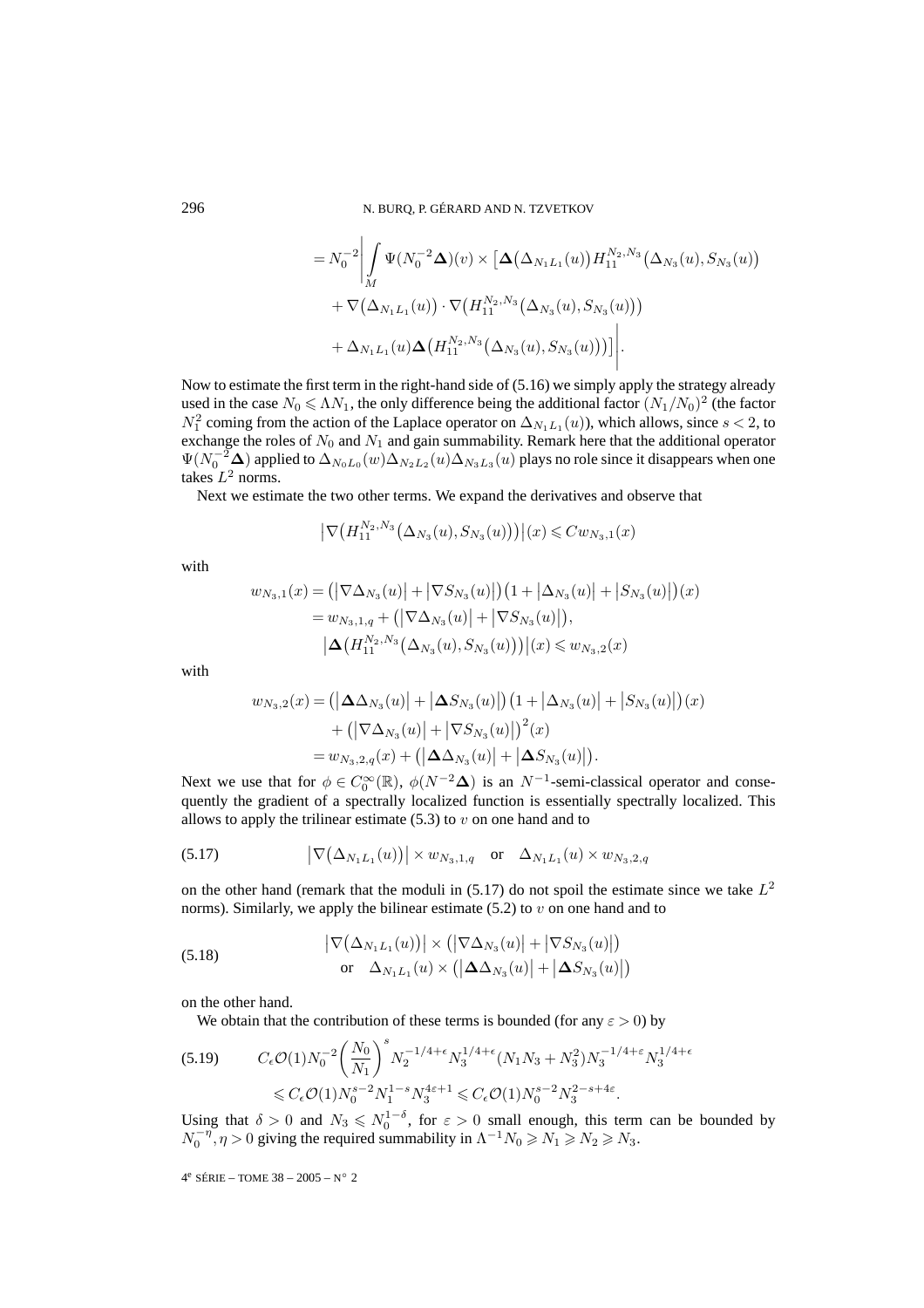*Remark* 5.5. – A careful examination of the proof above shows that Theorem 4 still holds for a three dimensional manifold  $M$  satisfying the more general trilinear Strichartz estimate,

$$
\exists a > 0: \forall T > 0, \forall \varepsilon > 0, \exists C > 0: \forall N_3 \leq N_2 \leq N_1, \forall f_1, f_2, f_3 \in L^2(M),
$$
  

$$
\left\| \prod_{j=1}^3 e^{it\Delta}(\Delta_{N_j} f_j) \right\|_{L^2([0,T] \times M)} \leq C N_3^{1+a} N_2^{1-a+\varepsilon} \prod_{j=1}^3 \|\Delta_{N_j} f_j\|_{L^2(M)}.
$$

#### **Acknowledgements**

We are grateful to J. Bourgain for sending us his manuscript [4] and H. Koch and D. Tataru for interesting discussions about spectral projectors.

### **Appendix A**

This appendix is devoted to the optimality of the assumption  $\alpha < 5$  in Theorem 1. Let us again consider a 3d-manifold M endowed with a Riemannian metric g and **∆** the Laplace–Beltrami operator acting on functions of  $M$ . We consider the following nonlinear Schrödinger equation on M

(A.1) 
$$
(i\partial_t + \Delta)u = F(u), \quad u|_{t=0} = u_0 \in H^1(M),
$$

where  $F(z) = (1 + |z|^2)^{(\alpha - 1)/2} z$  and  $\alpha > 5$ .

Let us fix  $s > 3/2$ . Eq. (A.1) is well-posed for data in  $H<sup>s</sup>(M)$  by the energy method. In particular, for every bounded set  $B \subset H<sup>s</sup>(M)$  there exists  $T<sub>s</sub>$  such that for every  $u_0 \in H<sup>s</sup>(M)$  the Cauchy problem (A.1) has a unique solution on the interval  $[-T<sub>s</sub>, T<sub>s</sub>]$  in the class  $C([-T_s, T_s]; H^s(M))$ . Moreover the flow map

$$
\Phi: u_0 \longrightarrow u
$$

is continuous (and even Lipschitz continuous) from B, endowed with the  $H<sup>s</sup>(M)$  metric, to  $C([-T<sub>s</sub>, T<sub>s</sub>]; H<sup>s</sup>(M)).$  The next statement shows that  $\Phi$  cannot be extended as a continuous map on bounded sets of  $H^1(M)$ .

THEOREM 5. – Let B be a bounded set of  $H^1(M)$ . There is no  $T > 0$  such that the map  $\Phi$ *can be extended as a continuous map from B to*  $C([-T,T]; H^1(M))$ *.* 

The result of Theorem 5 readily follows from the following statement.

THEOREM 6. – *There exist a sequence*  $(t_n)_{n\in\mathbb{N}}$  *of positive numbers tending to zero and a sequence*  $(u_n(t))_{n\gg1}$  *of*  $C^{\infty}(M)$  *functions defined for*  $t \in [0, t_n]$ *, such that* 

$$
(i\partial_t + \Delta)u_n = \left(1 + |u_n|^2\right)^{\frac{\alpha - 1}{2}}u_n
$$

*with*

$$
\lim_{n \to \infty} ||u_n(0)||_{H^1(M)} = 0, \quad \text{and} \quad \lim_{n \to \infty} ||u_n(t_n)||_{H^1(M)} = \infty.
$$

*Remark* A.1. – The result of Theorem 6, in the particular case  $M = \mathbb{R}^3$ , endowed with the standard metric, can be found in [11]. We also refer to [11] for more ill-posedness results for NLS on  $\mathbb{R}^d$ ,  $d \ge 1$ , with power-like nonlinearities and data in  $H^s$ ,  $s > 0$ .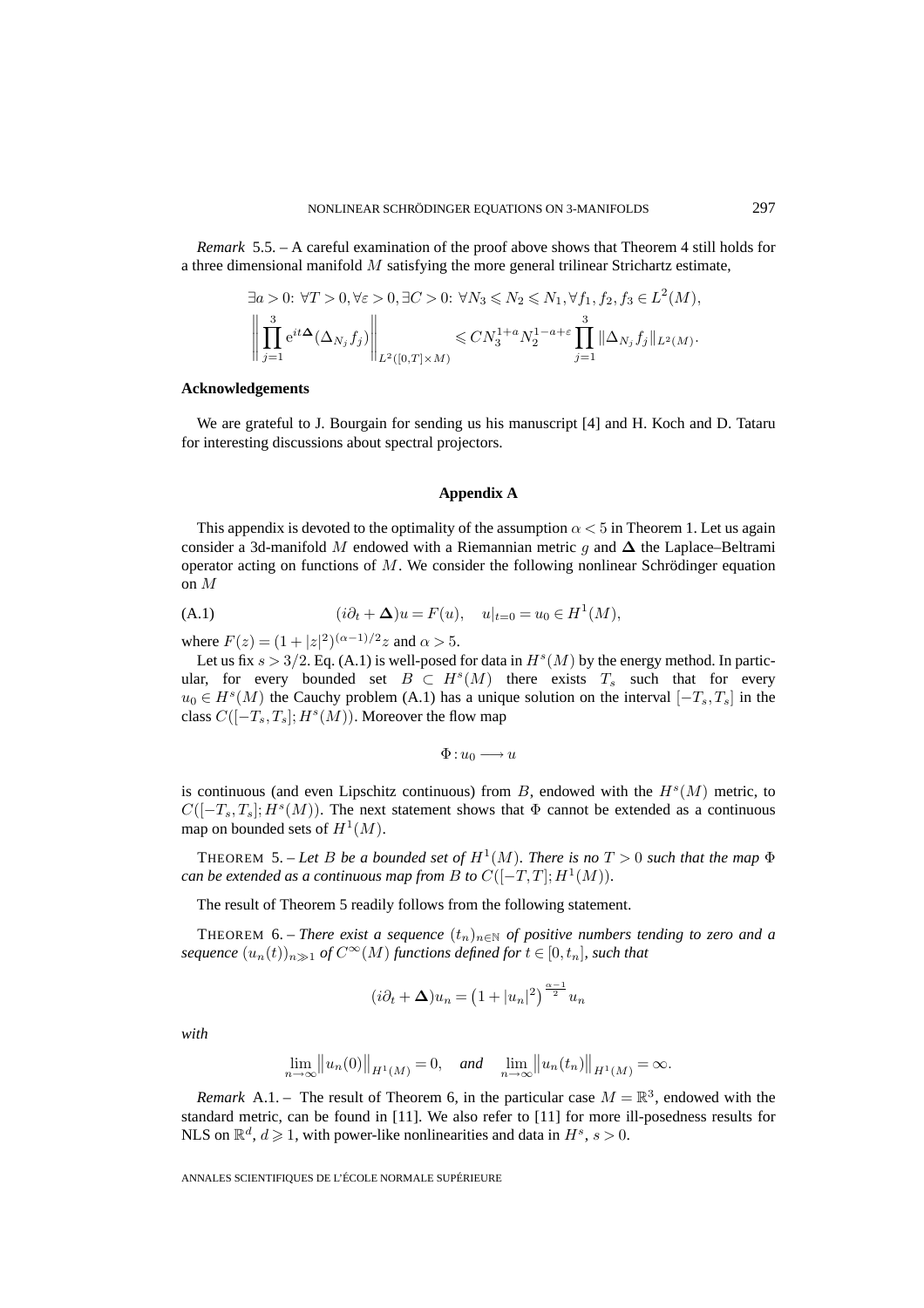*Remark* A.2. – The proof of Theorem 6 is strongly inspired by [11]. The only observation we make here is that the dilation arguments involved in the proof in [11] are not essential. It is clear from the proof we present that the discussed phenomenon is completely local, i.e. the whole analysis is close to a point of M for very small times.

*Proof.* – We work in a local coordinate patch around 0 and consider as initial data the sequence  $u_n(0) = \kappa_n n^{1/2} \varphi(nx), n \gg 1$ , where  $\varphi$  is a fixed nonnegative smooth compactly supported  $\kappa_n = \log^{-\delta}(n)$  with  $\delta > 0$  to be fixed later. Remark that

$$
||u_n(0)||_{H^1(M)} \sim \kappa_n.
$$

Let us set  $f(z) := (1 + |z|^2)^{\frac{\alpha - 1}{2}}$ . Then

$$
v_n(t) = \kappa_n n^{1/2} \varphi(nx) e^{-itf(\kappa_n n^{1/2} \varphi(nx))}
$$

is the solution of the equation

(A.2) 
$$
i\partial_t v_n = F(v_n), \quad v_n|_{t=0} = u_n(0).
$$

Let us give a basic bound for  $v_n(t)$ .

LEMMA A.3. – *There exist*  $c > 0$  *and*  $C > 0$  *such that for any*  $t \ge 0$ *,* 

$$
\left\|\nabla_x v_n(t)\right\|_{L^2} \geqslant \kappa_n \left(ct\kappa_n^{\alpha-1}n^{(\alpha-1)/2} - C\right).
$$

*Proof.* – The change of variable  $y = nx$  gives

$$
\|\nabla_x v_n(t)\|_{L^2} = \kappa_n \|\nabla_y \left[\varphi(y) e^{-it f(\kappa_n n^{1/2} \varphi(y))}\right]\|_{L^2}
$$
  
\n(A.3)  
\n
$$
\geq \kappa_n \left(2t\kappa_n n^{1/2} \|\varphi(y)\partial_z f(\kappa_n n^{1/2} \varphi(y)) \cdot \nabla_y \varphi(y)\|_{L^2} - \|\nabla_y \varphi\|_{L^2}\right)
$$
  
\n
$$
\geq ct\kappa_n^{\alpha} n^{(\alpha-1)/2} - C\kappa_n
$$

which implies the lemma.  $\square$ 

For functions  $u$  on  $M$ , we define the quantity,

$$
E_n(u) := \left[ n^2 \|u\|_{L^2}^2 + n^{-2} \|\Delta u\|_{L^2}^2 \right]^{\frac{1}{2}}.
$$

The key point in the proof of Theorem 6 is the next statement.

LEMMA A.4. – *The solution*  $u_n$  *of* (A.1) *with initial data*  $u_0 = \kappa_n n^{1/2} \varphi(nx) \in C^\infty(M)$ *exists for*  $0 \leqslant t \leqslant t_n$ , with  $t_n = \log^{1/8}(n)n^{-(\alpha-1)/2}$ . Moreover, there exists  $\epsilon > 0$  such that *for*  $t \in [0, t_n]$ *,* 

$$
E_n(u_n(t) - v_n(t)) \leq Cn^{-\epsilon}.
$$

*Proof.* – Since the initial data are in  $H^s$ ,  $s > 3/2$ , we know that  $u_n(t)$  exists on a (nonempty) maximal time interval  $[0, \tilde{t}_n]$ . Consequently, to prove Lemma A.4, we simply prove the *a priori* estimates which ensure, by a classical bootstrap argument, both the existence and the control on  $E_n(u_n(t)-v_n(t))$  for  $t \in [0,t_n] \cap [0,\tilde{t}_n]$ . Let us set  $w_n := u_n - v_n$ . For the sake of conciseness, in the rest of the proof of Lemma A.4, we drop the subscript n of  $u_n$ ,  $v_n$  and  $w_n$ . The a priori estimates involved in the proof are simply energy inequalities in the equations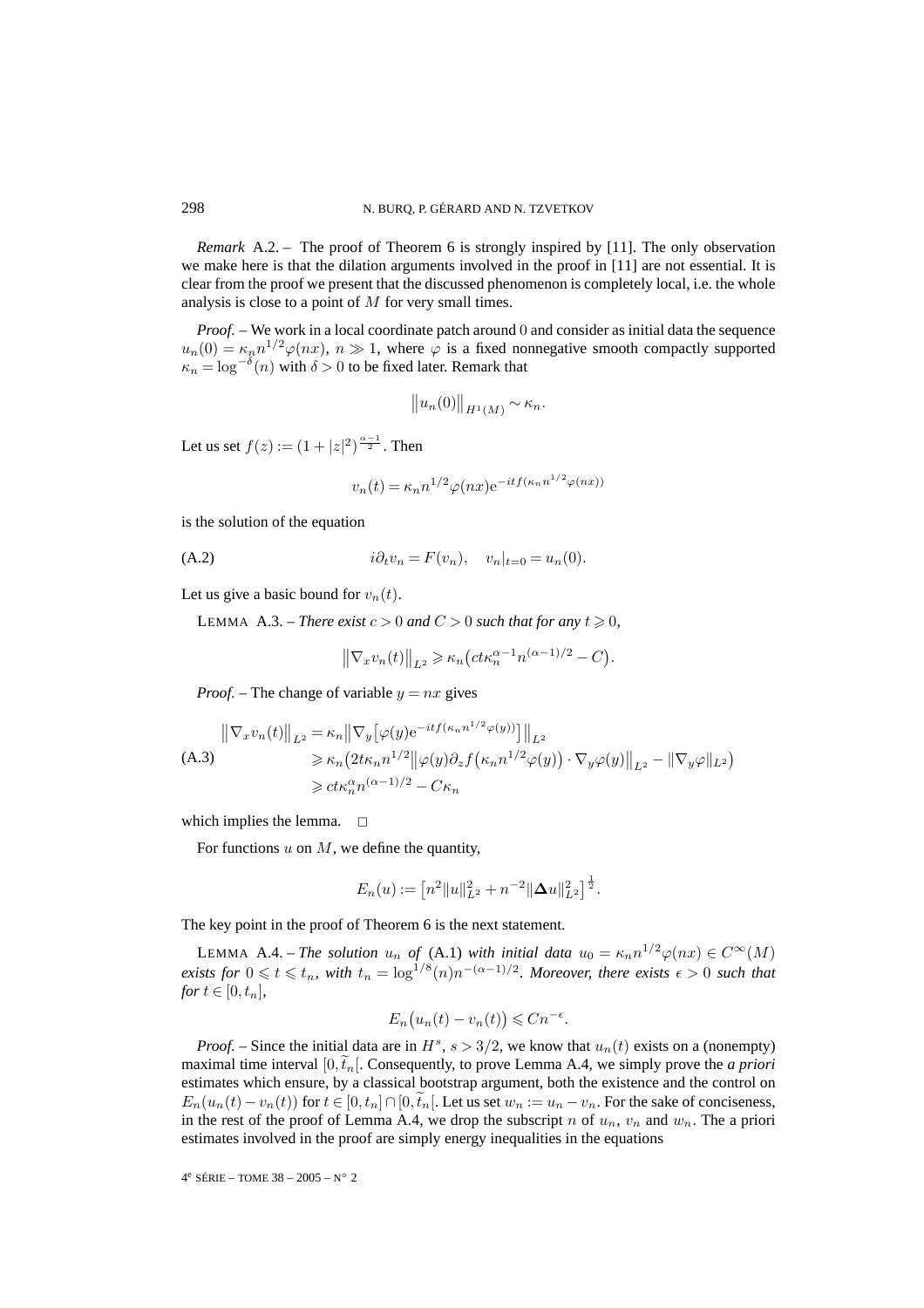$$
(i\partial_t + \Delta)w = F(u) - F(v) - \Delta v = \mathcal{O}(1 + |v|^{\alpha - 1} + |w|^{\alpha - 1})w - \Delta v,
$$
  

$$
(i\partial_t + \Delta)\Delta w = \Delta(F(u) - F(v)) - \Delta^2 v = -\Delta^2 v + \Lambda,
$$

where

$$
\Lambda := \mathcal{O}\left(1+|w|^{\alpha-1}+|v|^{\alpha-1}\right)\Delta w + \mathcal{O}\left(\left(1+|w|^{\alpha-2}+|v|^{\alpha-2}\right)\left(1+|w|+|v|+|\nabla w|+|\nabla v|\right)\right)\nabla w + \mathcal{O}\left(\left(1+|w|^{\alpha-3}+|v|^{\alpha-3}\right)\left(1+|\nabla v|^2+\left(|v|+|w|\right)|\nabla^2 v|\right)\right)w.
$$

From the explicit formula for v, we have for  $0 \leq t \leq t_n$ ,  $k = 0, 1, 2, \ldots$ ,

$$
\|\nabla^k v\|_{L^\infty} \leq Cn^{1/2+k} \log^{k/8}(n).
$$

According to the Gagliardo–Nirenberg inequalities,

(A.4) 
$$
||f||_{L^{\infty}} \leq C||f||_{H^2}^{3/4}||f||_{L^2}^{1/4} \leq Cn^{1/2}E_n(f)
$$

we deduce

(A.5) 
$$
n\|\mathcal{O}(1+|v|^{\alpha-1}+|w|^{\alpha-1})w\|_{L^2} \leq C\left(1+\|v\|_{L^\infty}^{\alpha-1}+\|w\|_{L^\infty}^{\alpha-1}\right)n\|w\|_{L^2}
$$

$$
\leq Cn^{(\alpha-1)/2}\big(E_n(w)+E_n^{\alpha}(w)\big).
$$

To estimate  $\Lambda$ , we proceed similarly. More precisely, thanks to  $(A.4)$ , we estimate systematically the terms involving v or w below the  $\mathcal O$  sign in  $L^{\infty}$ . The only term which cannot be estimated by invoking (A.4) is

$$
\mathcal{O}\big(\big(1+|w|^{\alpha-2}+|v|^{\alpha-2}\big)\big(|\nabla w|\big)\big)\nabla w.
$$

In order to evaluate (A.6), we use the bound

$$
\|\nabla w\|_{L^4} \leq C\|\nabla w\|_{H^{3/4}} \leq Cn^{3/4}E_n(w)
$$

and we obtain

(A.7) 
$$
\|(A.6)\|_{L^2} \leq Cn^{(\alpha+1)/2}\big(E_n(w) + E_n^{\alpha}(w)\big).
$$

We are therefore conducted to the following estimate for Λ

(A.8) 
$$
n^{-1} \|\Lambda\|_{L^2} \leq C n^{(\alpha-1)/2} \log^{1/4}(n) \big( E_n(w) + E_n^{\alpha}(w) \big).
$$

Next, thanks to the formula for v, for  $0 \le t \le t_n$ , we estimate the source terms,

(A.9) 
$$
n\|\Delta v\|_{L^2} + n^{-1}\|\Delta^2 v\|_{L^2} \leq Cn^2\log^{1/2}(n).
$$

According to  $(A.5)$ ,  $(A.7)$  and  $(A.9)$ , we obtain

$$
\frac{d}{dt}E_n^2(w) \leq Cn^{(\alpha-1)/2} \log^{1/4}(n) \left( E_n^2(w) + E_n^{\alpha+1}(w) \right) + Cn^2 \log^{1/2}(n) E_n(w).
$$

Suppose first that  $E_n(w) \leq 1$  which is clearly the case at least for  $t \ll 1$  since  $w|_{t=0} = 0$ . Notice that

$$
2n^2 \log^{1/2}(n) E_n(w) \le n^{(\alpha-1)/2} \log^{1/4}(n) E_n^2(w) + \frac{n^4 \log(n)}{n^{(\alpha-1)/2} \log^{1/4}(n)}.
$$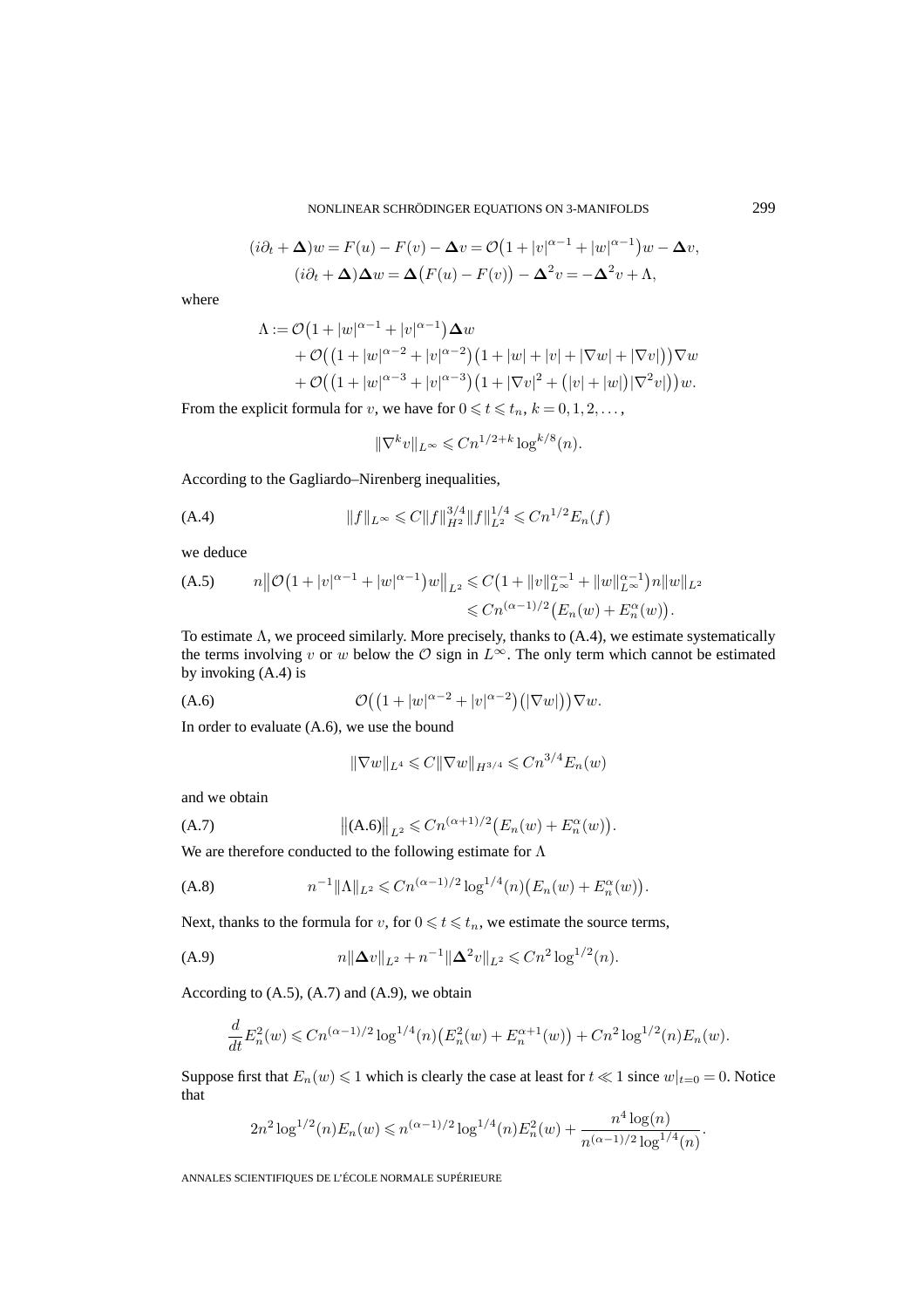Therefore

$$
\frac{d}{dt} \left[ e^{-Ctn^{(\alpha-1)/2} \log^{1/4}(n)} E_n^2(w) \right] \leq Cn^{4-\frac{\alpha-1}{2}} \log^{3/4}(n) e^{-Ctn^{(\alpha-1)/2} \log^{1/4}(n)}.
$$

Integrating the last inequality between  $\theta$  and  $t$  gives the estimate

$$
E_n(w) \leq C n^{2 - \frac{\alpha - 1}{2}} \log^{1/4}(n) e^{C t n^{(\alpha - 1)/2} \log^{1/4}(n)}.
$$

For every  $\gamma > 0$  there exists  $C_{\gamma}$  such that for  $t \in [0, t_n]$ ,

$$
Ctn^{(\alpha-1)/2}\log^{1/4}(n) \leq C\log^{3/8}(n) \leq \gamma \log n + C_{\gamma}.
$$

Since  $\alpha > 5$ , by taking  $\gamma > 0$  small enough, we obtain that there exists  $\varepsilon > 0$  such that for  $t \in [0, t_n]$ , we have

$$
(A.10) \t\t\t E_n(w) \leq Cn^{-\varepsilon}.
$$

Finally the usual bootstrap argument allows to drop the assumption  $E_n(w) \leq 1$ . This completes the proof of Lemma A.4.  $\Box$ 

It is clear that by interpolation, the quantity  $E_n(u)$  controls uniformly with respect to n the  $H^1$  norm of u. Consequently, it follows from Lemmas A.3 and A.4 that for  $\delta < \frac{1}{8\alpha}$  and  $n \gg 1$ ,

$$
||u_n(t_n)||_{H^1} \geqslant C \log^{\frac{1}{8}-\alpha\delta}(n).
$$

This completes the proof of Theorem 6.  $\Box$ 

#### **REFERENCES**

- [1] BOURGAIN J., Fourier transform restriction phenomena for certain lattice subsets and application to nonlinear evolution equations I. Schrödinger equations, *Geom. Funct. Anal.* **3** (1993) 107–156.
- [2] BOURGAIN J., Exponential sums and nonlinear Schrödinger equations, *Geom. Funct. Anal.* **3** (1993) 157–178.
- [3] BOURGAIN J., Eigenfunction bounds for the Laplacian on the n-torus, *Internat. Math. Res. Notices* **3** (1993) 61–66.
- [4] BOURGAIN J., Remarks on Strichartz' inequalities on irrational tori, Personal communication, 2004.
- [5] BURQ N., GÉRARD P., TZVETKOV N., Strichartz inequalities and the nonlinear Schrödinger equation on compact manifolds, *Amer. J. Math.* **126** (3) (2004) 569–605.
- [6] BURQ N., GÉRARD P., TZVETKOV N., An instability property of the nonlinear Schrödinger equation on  $S^d$ , *Math. Res. Lett.* **9** (2–3) (2002) 323–335.
- [7] BURQ N., GÉRARD P., TZVETKOV N., The Cauchy problem for the nonlinear Schrödinger equation on compact manifold, *J. Nonlinear Math. Phys.* **10** (2003) 12–27.
- [8] BURQ N., GÉRARD P., TZVETKOV N., Bilinear eigenfunction estimates and the nonlinear Schrödinger equation on surfaces, *Invent. Math.* **159** (2005) 187–223.
- [9] BURQ N., GÉRARD P., TZVETKOV N., Multilinear estimates for Laplace spectral projectors on compact manifolds, *C. R. Acad. Sci. Paris Ser. I* **338** (2004) 359–364.
- [10] CAZENAVE T., Semi-Linear Schrödinger Equations, Courant Lecture Notes in Mathematics, vol. **10**, New York University, American Mathematical Society, Providence, RI, 2003.
- [11] CHRIST M., COLLIANDER J., TAO T., Ill-posedness for nonlinear Schrödinger and wave equations, Preprint, 2003.

 $4^e$  SÉRIE – TOME 38 – 2005 – N° 2